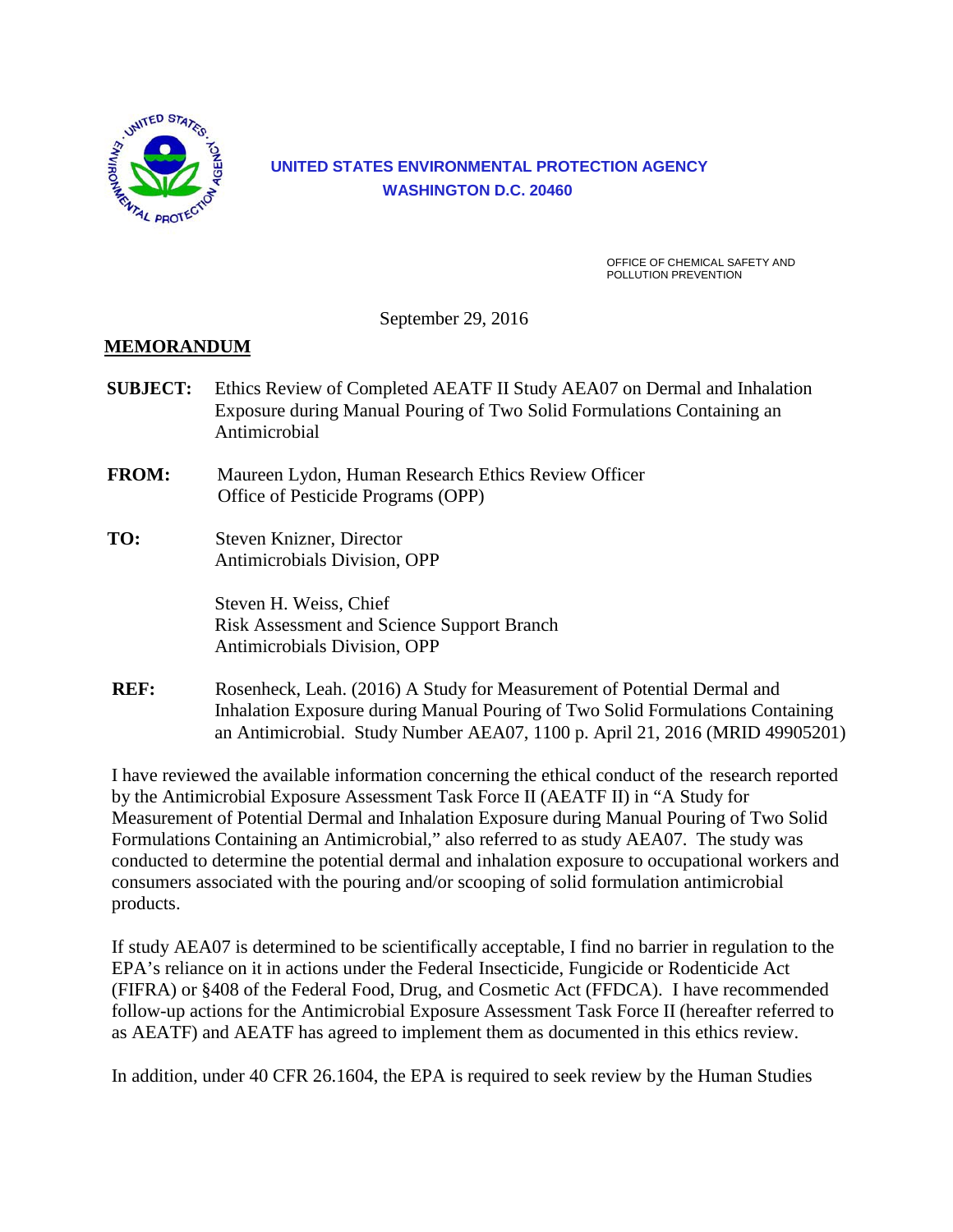Review Board (HSRB) for intentional exposure human studies covered by the EPA's human studies rule that are initiated after April 7, 2006. The EPA will share study AEA07, the associated support documents, and the EPA's science and ethics reviews of the study with the HSRB for their review. This memorandum and its attachments constitute the EPA's ethics review of AEA07.

#### **Overview, Required Reviews of Protocol and Ethics-Related Chronology**

Study AEA07 tested two solid formulations of antimicrobial products -- powders and granules. The objective was to generate four baseline dermal and inhalation unit exposures: one for pouring granules in occupational scenarios, one for pouring powders in occupational scenarios, one for pouring granules in residential scenarios, and one for pouring powders in residential scenarios. The data from this study will be used to assess consumer and occupational exposure and risks from the handling and pouring of solid formulation antimicrobials.

As summarized in the overview on page 15 of the study:

"The study involved the open pouring and scooping from various sizes of containers into a swimming pool (consumers) or into a mix tank (occupational workers). Variability in exposure was captured by using eighteen different test subjects per demographic group (consumers and workers), a variety of source containers, pouring at different heights, direct pouring out of the container and the use of scoops, and a range in the amount of active ingredient handled. Monitoring of consumers was conducted outdoors where subjects poured into a swimming pool. Monitoring of occupational workers took place indoors where subjects poured into 180 gallon capacity rectangular mix tanks. Monitoring of the consumer pouring took place at Ricerca Biosciences LLC in Concord, Ohio between August 13 and 17, 2014. Monitoring of the occupational pouring took place at Ricerca Biosciences LLC in Concord, Ohio between March 26 and April 1, 2015. The surrogate test substance used in the study was cyanuric acid (1, 3,5-triazine-2,4,6-triol, CAS number 108- 80-5) supplied as a granule and as a powder."

The AEA07 protocol, approved by the overseeing Institutional Review Board (IRB), and the EPA's science and ethics review, dated September 10, 2013, were discussed by the Human Studies Review Board (HSRB) at its April 8-9, 2014 meeting. With regard to ethics, as documented in the HSRB's June 25, 2014 final meeting report, the HSRB concluded that, "the protocol submitted for review, if modified in accordance with EPA (Leighton, Sherman & Cohen, 2013) and the following HSRB recommendations, is likely to meet the applicable requirements of 40 CFR 26, subparts K and L."

Following the HSRB April 2014 review and the issuance of the HSRB's final report on June 25, 2014, the protocol, consent form, recruitment and other support materials for AEA07 were revised to address the EPA and HSRB comments. Attachment 1 summarizes how AEATF addressed the EPA and HSRB comments. The revised protocol and support materials were submitted on July 14, 2014 to the overseeing IRB, which the study identifies as Schulman Associates Institutional Review Board (SAIRB). Schulman IRB approved the revised protocol and support materials in July 2014. Beginning on page 708, study AEA07 includes the protocol that was approved by the IRB on July 14, 2014 and signed by the Study Director on July 21, 2014. Between August 6,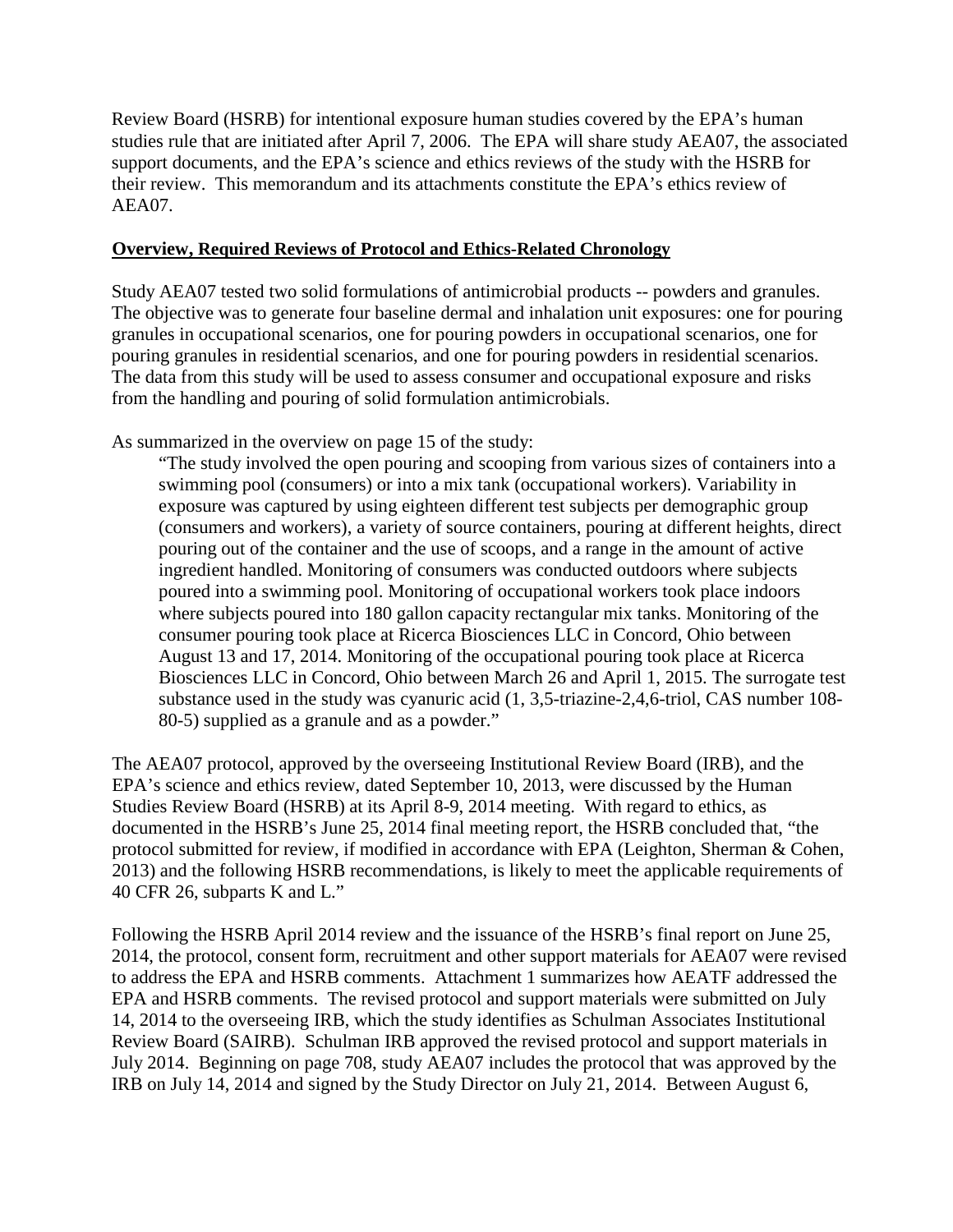2014 and April 12, 2016, Schulman IRB approved 16 protocol amendments and corresponding revisions to support materials as documented in AEATF's chronology of key study events in attachment 2. (The amendments are discussed in a separate section of this ethics review.)

#### **Completeness of Submission**

The EPA used the checklist in attachment 3 to verify that the requirements of 40 CFR §26.1303 were fulfilled. This completeness and ethics review considered the study material, AEATF's and the Study Director's responses to the EPA questions (which were integrated into the ethics review), and Schulman IRB correspondence including additional IRB meeting minutes not originally included and provided to the HSRB in a separate background file.

#### **Recruiting**

Recruitment of subjects was consistent overall with the protocol and amendments which were approved by SAIRB. (Amendments are reviewed in detail later in this ethics review.) As discussed on pages 25 – 26 of study AEA07:

"Following review and approval of the protocol by the United States Environmental Protection Agency (EPA), the Human Studies Review Board (HSRB), and Schulman Associates Investigational Review Board Inc. (SAIRB), recruitment of test subjects for the consumer phase was started. Recruitment from the local community for people with experience treating their swimming pools with granular or powder chemicals was initiated on July 27, 2014. Advertisements were placed in two daily newspapers, The News-Herald of Northern Ohio and the Star Beacon, and in a regional weekly bilingual (English/Spanish) publication, La Prensa. Because of the initial low response rate, the newspaper ads were run for a second week and the protocol was amended on August 5, 2014 to include the use of recruitment radio ads. On August 6, 2014 another amendment was made to widen the inclusion criteria to include people who did not own a swimming pool and/or who had no prior experience with pool chemicals. The advertisements included a brief description of the study and provided a phone number to call for more information. The radio ads ran for just one day, August 8; the newspaper ads ran from July 27 through August 10, 2014."

Recruitment for the occupational monitoring phase started on March 1, 2015 using both newspaper and radio ads. Advertisements were placed in two daily newspapers, The News-Herald of Northern Ohio and the Star Beacon, and in a regional weekly bilingual (English/Spanish) publication, La Prensa. Radio ads initially ran on one local station and then were expanded to run on two additional stations in the Cleveland area starting on March 10. Because of the initial low response rate, the protocol was amended on March 4, 2015, and approved by SAIRB on March 6, to include people who had occupational experience handling solid chemicals, but who were not necessarily currently employed in that position. Approved on March 9, 2015, the inclusion criteria were also expanded to allow employees of task force member companies participate in the study. Another amendment dated March 9, 2015 and approved by the SAIRB on March 12, 2015, increased the test subject reimbursement from \$100 to \$175. All of these amendments were done to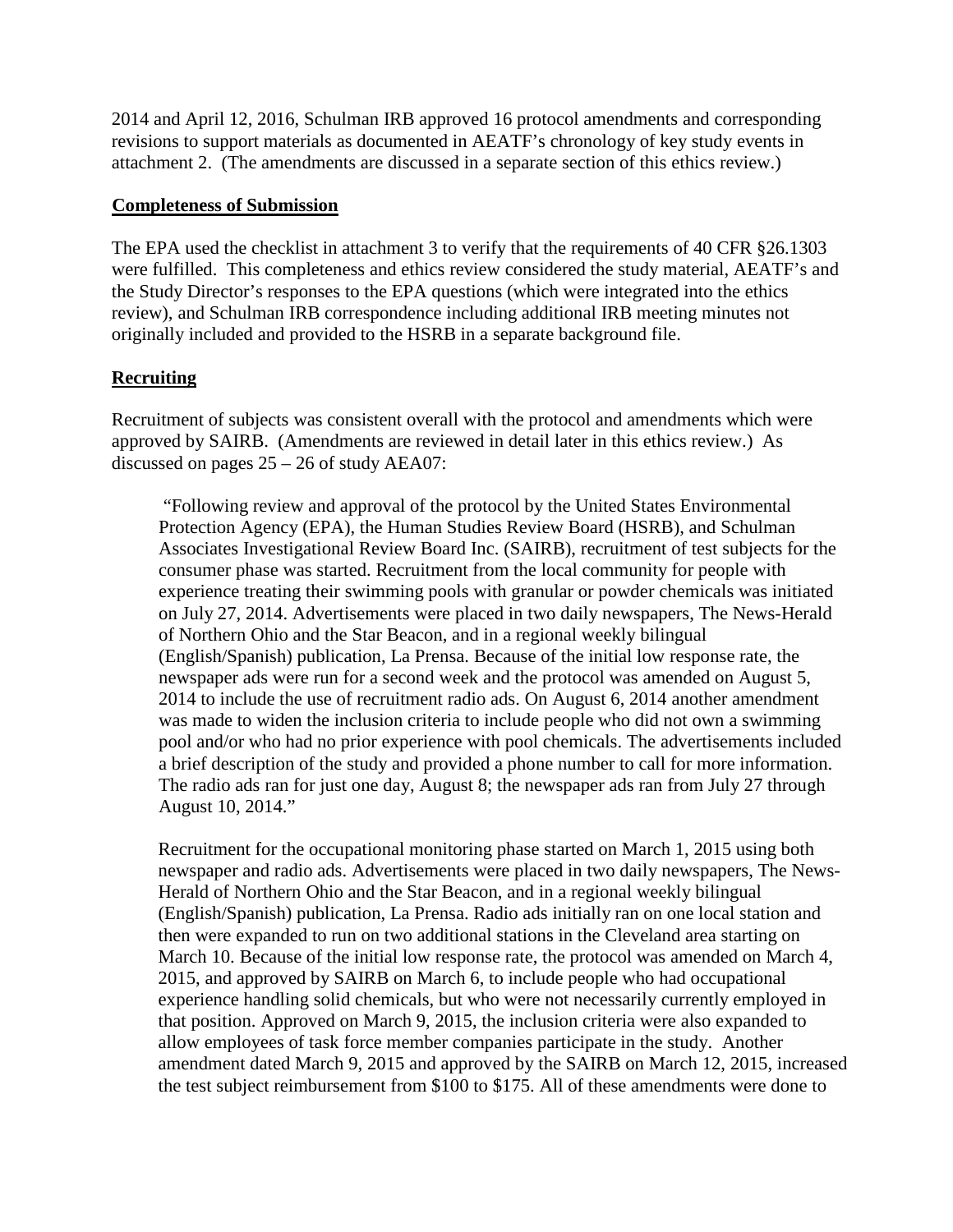improve the chances of recruiting interested and qualified individuals. On March 11 the protocol was amended to add another newspaper with a greater distribution area (The Plain Dealer); however those ads were never run as 20 people had signed up for consent meetings before the next distribution date. Newspaper and radio recruiting advertisements ran from March 1 through March 15 and included a brief description of the study and provided a phone number to call for more information." – End of excerpt-

All individuals who responded to the recruitment advertisements were English speakers. Using the approved telephone screening scripts and taking into account the protocol amendments, interested callers were interviewed via telephone to determine if they met the inclusion criteria and to provide an overview of the study to potential subjects. The interviewer asked respondents who were both eligible for the study and interested in learning more to attend a consent meeting.

#### **Informed Consent Process**

For the consumer monitoring phase, as stated on page 27 of study AEA07:

"All but three of the Informed Consent Meetings were held in a conference room at the Marriott Residence Inn in Mentor, Ohio. These consent meetings were held by the Study Director and the bilingual research associate at various times on August 7, 8, and 9, 2014. One volunteer was met at a hotel in Painesville for his consent meeting on August 11, 2014, and two subjects who lived an hour away were consented at Ricerca on the day of their scheduled monitoring. Two of the 20 people who signed up for consent meetings did not show and were replaced by the next two people on the waiting list."

For the occupational monitoring phase, as stated on page 29:

"Informed Consent Meetings were held in a conference room at the Quail Hollow Resort in Painesville, Ohio. The consent meetings were held by the Study Director and the bilingual research associate at various times on March 19, 20, and 21, 2015. The number of people attending any one meeting ranged from one to three. One of the 20 people pre-qualified over the phone and scheduled a consent meeting did not show. One additional person was contacted from the waiting list on March 21, and a consent meeting was held with him on March 22 at a coffee shop in Mayfield, Ohio."

As explained on pages 27 and 29 in relationship to both phases of the study:

"At each meeting the Study Director provided an overview of the study and asked the potential subjects to read the Informed Consent Form. After the subjects were given time to read the form on their own, the Study Director read the consent form to the group and answered any questions. The study purpose and the inclusion and exclusion criteria were described in detail, and it was made clear that potential subjects could ask questions or request clarification during the meeting and at any point before, during, or after the study. The Study Director explained to potential subjects that they could withdraw from the study at any time without penalty. Although potential subjects were allowed to take the forms and information home with them to discuss the study with family and friends, none of them did."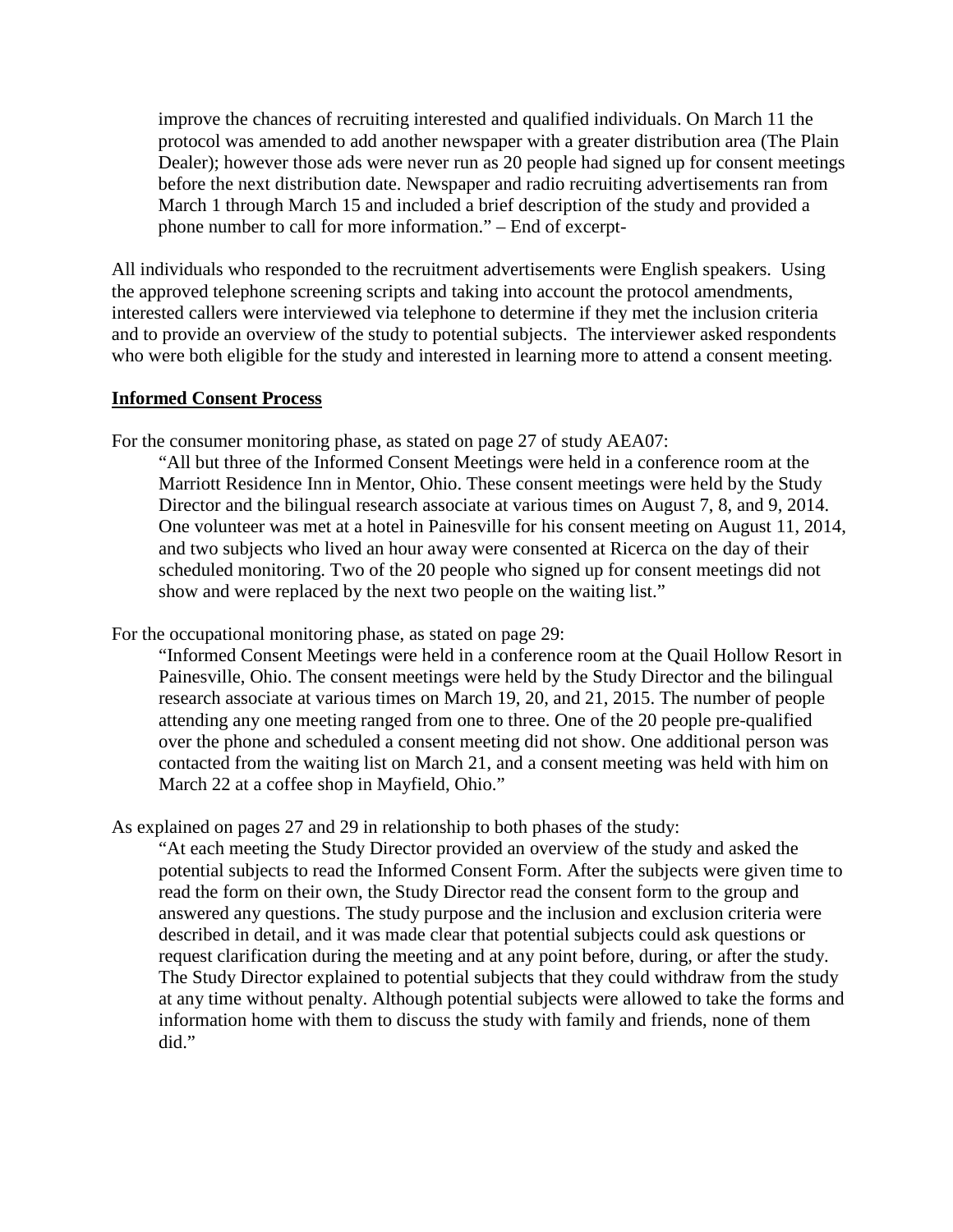"If the eligible potential subjects met the inclusion criteria and were still interested in enrolling in the study, they were asked to remain in the conference room so that each could meet privately with either the Study Director or the bilingual research associate in another room. During the individual meetings the potential subjects were asked again if they had any further questions; once these were answered, they were given a short standardized oral comprehension test to make sure they understood what was being asked of them. When this was done they were asked to sign and date the Informed Consent Form and answer questions from and sign the Worker Qualification Worksheet. During this time the government-issued, picture ID was checked to verify identity and age. Once these forms were fully filled out, the subject was considered officially enrolled in the study. Each volunteer was given a copy of the IIRB [sic] approved Informed Consent Form to take home along with \$20 in cash." – End of excerpt -

The Study Director confirmed to the EPA that, "The Subject Qualification Worksheet was provided to each subject along with the Consent Form. The Subject Qualification Worksheet was filled out after the subject consented to be in the study. Each subject was provided a copy of the consent form to take home. Copies of the MSDS and labels were available at each consent meeting. During the consent meeting, subjects were asked whether they wanted to see the label and/or MSDS; no one requested to see these documents." The Study Director also indicated that, "The label safety statements were explained during the consenting process. To ensure that all required material was discussed and reviewed with the subjects again on the day of monitoring, the Study Director relied on a written checklist which she consulted just before each subject was monitored. The checklist included a reminder about the label safety requirements." Also, heat stress signs and symptoms were explained to subjects during the consenting process and again, right before monitoring.

The aforementioned is consistent with the "safety precautions" section of the protocol (on page 733 of the study) as it relates to a copy of the label and Safety Data Sheet being "available during the consenting process and provided upon request to the test subjects." However, when discussing consent meetings in a different section of the protocol (on page 752), the protocol states that "Potential volunteers will be provided with copies of the IRB approved Informed Consent Form, the Subject Qualification Worksheet, a copy of the Material Safety Data Sheet (MSDS), and copies of the product labels." The approved protocol is inconsistent with regard to providing the Safety Data Sheets and product labels to potential subjects, based on a comparison of pages 733 and 752. When reviewing protocols in the future, the study sponsor and the EPA should ensure that all sections of the protocol are consistent when discussing the same topic. In summary, the subjects were offered but declined the opportunity to see the Safety Data Sheets and product labels; however, the "label safety statements were explained during the consenting process" and "reviewed with the subjects again on the day of monitoring."

Consistent with the amended protocol, enrolled subjects were informed of the compensation they would receive for reporting to the study location on the scheduled day, whether or not they actually participated in the study, and that 20 individuals were being enrolled for the study, two of whom would serve as alternates in case a volunteer did not appear for their scheduled appointment. Subjects knew that alternates would be randomly selected and compensated the full amount even if they were never monitored as part of the study. After looking at the schedule of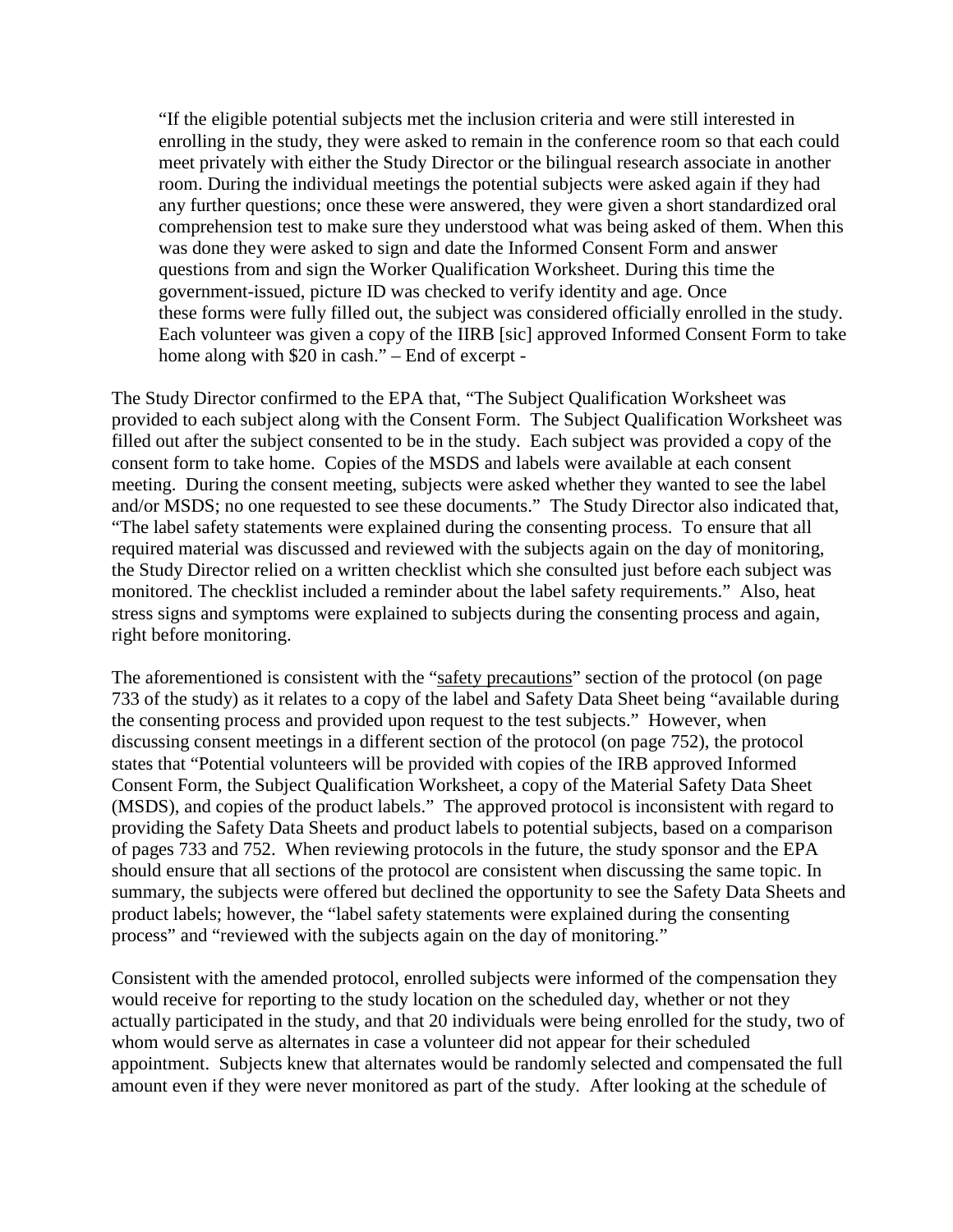the monitoring days and before leaving the consent meeting, enrolled subjects told the study staff which dates and times would be most convenient for them with regard to participating in the monitoring. The study staff provided enrolled subjects the address and building number for the test site, driving directions as necessary, and a heads-up that study staff would call them the day before their monitoring day to remind them of their appointment.

Regarding the occupational phase consent form, there is an error in the introduction to the form that refers to the study doctor, instead of the study director, in the following sentence: "Schulman Associates Institutional Review Board, Inc. (Schulman) has approved the information in this consent document and has given approval for the study doctor to do the study." The rest of the form refers to the Study Director where appropriate; this is a minor error but AEATF needs to be careful in the future to avoid giving subjects the impression that a physician is associated with implementing the study.

#### **Subject Demographics**

#### Consumer Monitoring

Twelve males and 8 females, for a total of 20 subjects, agreed to participate in the consumer monitoring phase of the study. Eighteen subjects, 11 males and 7 females, were monitored. Test subject 18 withdrew before the scheduled monitoring day due to a cut finger which disqualified her from participating. Subject 2 withdrew from the study for personal reasons prior to scheduled monitoring. As a result, both alternate subjects 19 and 20 were subsequently monitored. The language preference for all test subjects was English and all attested that they were in good health.

Participants in the study met the inclusion criteria of the amended approved protocol. Subjects were 19 to 75 years old and fifteen of the eighteen subjects had experience using powder and/or granular products to maintain their pools, while three subjects had no experience. The experience using powder and/or granular pool products ranged from 0 to 34 years. Eight of the subjects with experience had used both granular and powder products, five had experience with just granules, and two indicated experience with just powder products. Table 3 on pages 102-105 of the study summarizes test subject demographics and years of experience per type of product.

#### Occupational Monitoring

Nineteen males and 1 female, for a total of 20 subjects, agreed to participate in the occupational monitoring phase of the study. Eighteen subjects, 17 males and 1 female, were monitored. English was the language preference for all test subjects, who reported their health as good.

Participants in the study met the inclusion criteria of the amended approved protocol. Subjects were 22 to 62 years old and all had experience handling and pouring dry chemicals in an occupational setting. Of the eighteen subjects, ten were not working in a position where they handled dry chemicals at the time of the study. Experience working with powder and/or granular products ranged from 6 months to 30 years. Sixteen of the eighteen test subjects had experience with both granular and powder products. Table 4 on pages 106-109 of the study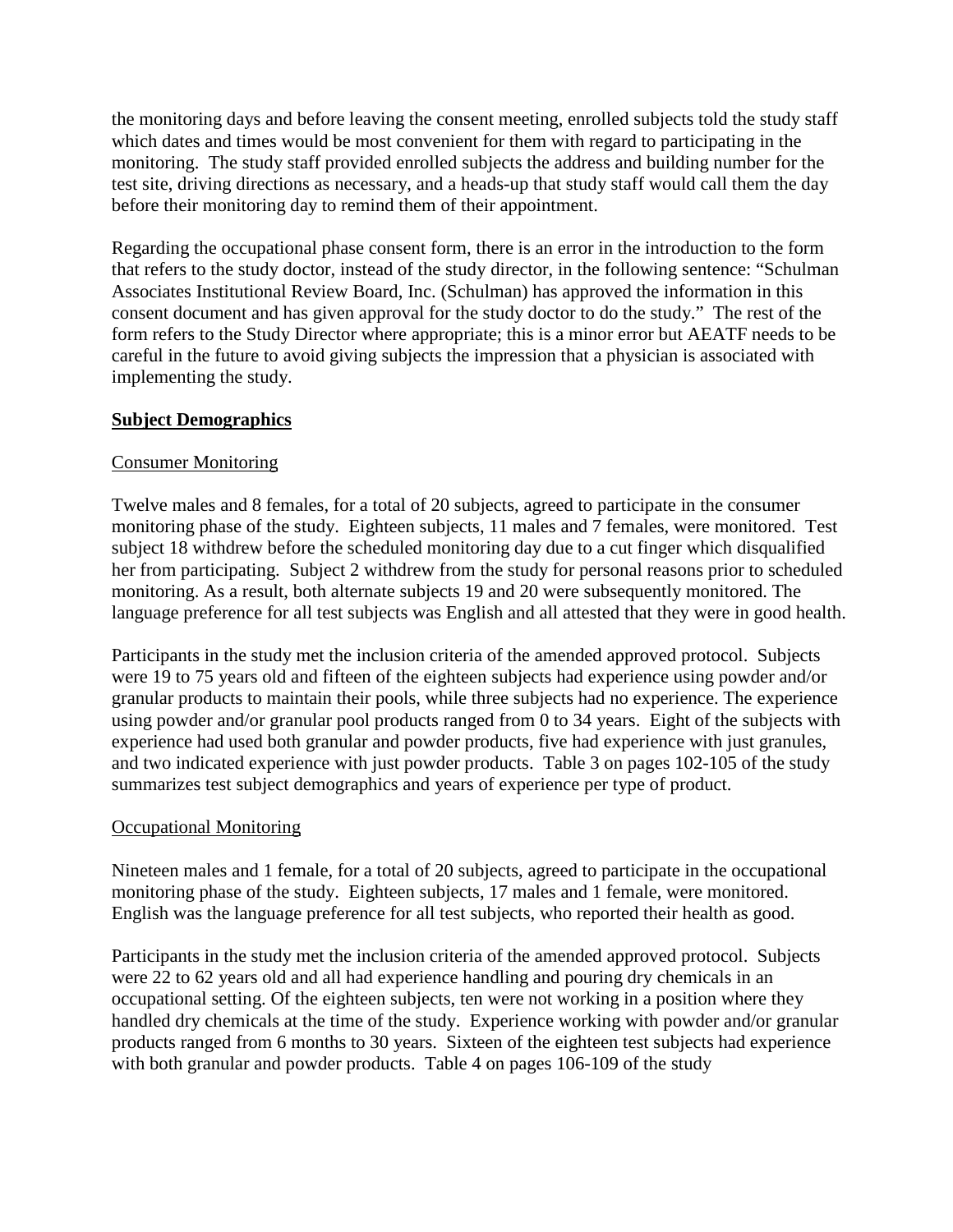summarizes test subject demographics, years of experience per type of product, whether the subject was in a job handling dry products at the time of the monitoring, and the type of industry in which each subject was employed at the time of the study.

#### **Randomization Procedure**

As discussed on page 30 of the study: "After signing the consent form, each subject was randomly assigned a unique subject identification code that determined who would be in the study and who would be alternates by asking him/her to pull a folded piece of paper containing a number out of a bowl. Subjects in the consumer monitoring phase were given subject identification numbers AEA07-01 through AEA07-20. Subjects in the occupational monitoring phase were given subject identification numbers AEA07-W21 through AEA07-W40. To determine which subject was assigned to which monitoring event, each subject was asked to pull a number out of two other bowls, one that would provide the granular ME number and one for the powder ME number. The subject ID code along with the corresponding ME numbers were recorded in the field trial notebook." This approach of assigning subjects to monitoring events is consistent with protocol section G on random selection and assignment of subjects to MEs, as described on pages 748 – 749 of the study.

Furthermore, as discussed on pages 35 and 36 of the study, in the consumer monitoring phase, the number and type of containers to use and whether any product was to be scooped were randomly determined and assigned to each monitoring event (ME) prior to the start of monitoring. In order to ensure that a range of product weight was handled, the MEs were divided into three groups; within groups one and two, two MEs were randomly selected to pre-dissolve product in a bucket before adding it to the swimming pool. With regard to occupational monitoring, the total amount of cyanuric acid to be transferred, which containers to use, and whether product was to be measured and weighed first or poured directly from the container were randomly determined and assigned to each ME prior to the start of monitoring. In order to ensure that a range of product weight was handled, the MEs were divided into three groups and within each group, three MEs were randomly selected to pour from a step while three stood on the ground while pouring.

#### **Implementation of Monitoring Events and Procedures Compared to Amended Protocol**

The consumer monitoring took place in August of 2014 while the monitoring of the occupational phase took place in March of 2015. Both field phases and the analytical phase of the study took place at Ricerca Biosciences, LLC in Concord, Ohio.

The implementation of the monitoring events under Study AEA07 is discussed in detail in different sections of the report including, but not limited to, the sections on: study design (pages 16-17), study conduct (pages 17-19), description of test site (pages 31-34), pouring parameters (pages 35-37), environmental monitoring (page 38), exposure monitoring procedures (page 39), role of researchers (pages 39-40), general procedures of the monitoring events (pages 42-43), consumer monitoring and occupational monitoring (pages 64-66), conduct of monitoring events (pages 66-67), environmental conditions (pages 68-69), and observations of subjects (pages 77- 79). I compared the information in these sections of the final study to the protocol, as amended.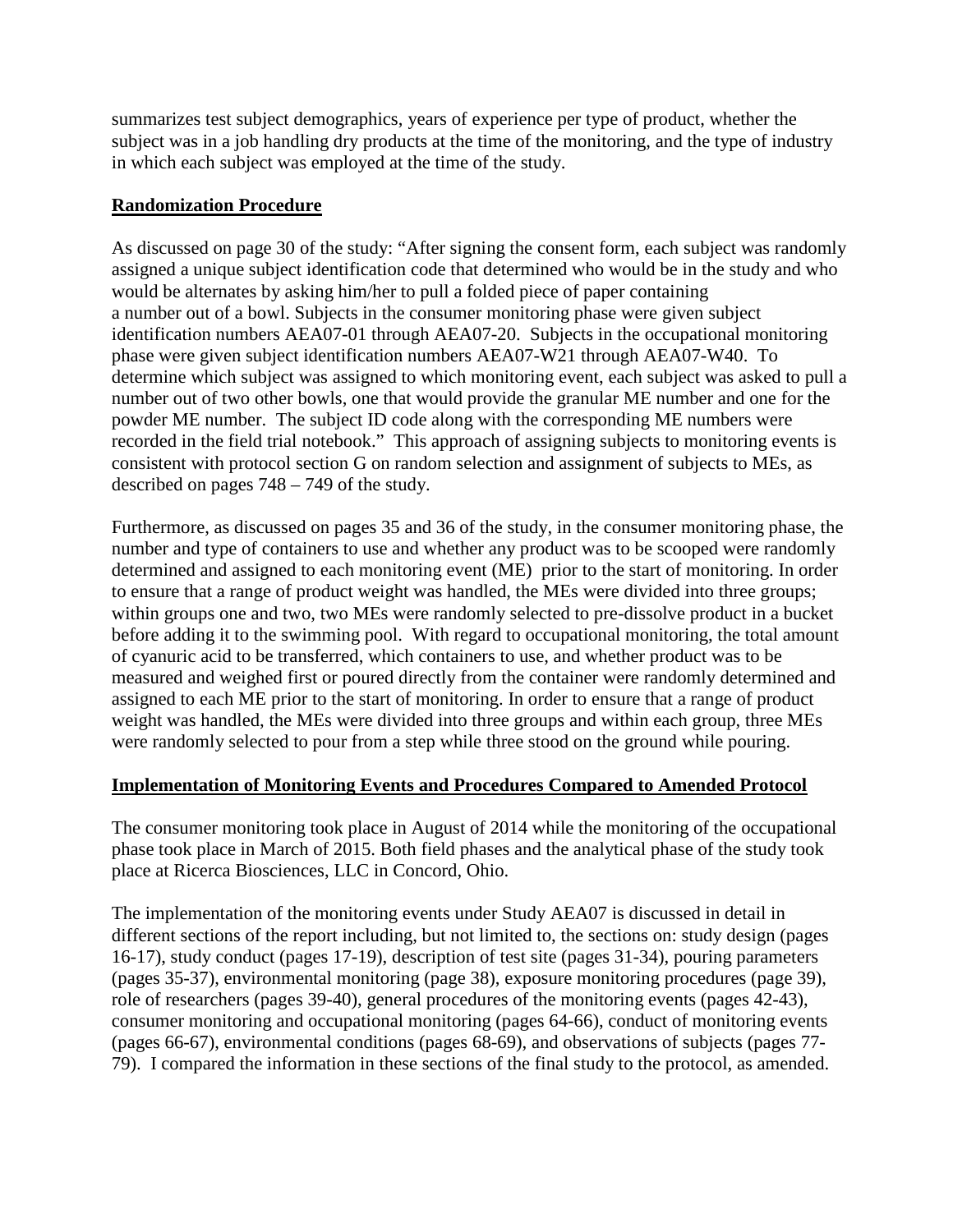I determined that the monitoring events were conducted in substantial compliance with the protocol, as amended 16 times, with the exception of the reported and unreported deviations, described later in this ethics review.

With regard to breaks between a subject's monitoring events, when discussing occupational monitoring, the protocol (on page 743 of the study) states that "a minimum of 15 minutes will elapse between the two MEs conducted by one test subject." Page 33 of the study states that, "To allow for dust to settle after the first ME was done and the subject was in the dressing room, a period of at least 10 minutes was allowed to elapse before the subject could re-enter for the second ME **(actual time between end of granular ME and start of powder ME ranged from 16 to 21 minutes)**." The parenthetical statement from page 33 of the study indicates adherence to the protocol with regard to the break time between each subject's monitoring events during the occupational phase.

With regard to consumer pouring, the protocol states (on page 743) that: "Because the outdoor environment will help residues to dissipate quickly, **a minimum of 10 minutes** will elapse between the two MEs conducted by one test subject." Tables 9 and 10 in the study provide the start and stop times for each monitoring event; for the consumer monitoring phase, the time elapsed between the end of the granular ME and the start of the powder ME was 12 to 21 minutes, which complies with the protocol.

#### **Safety Precautions and Personal Protective Equipment**

Below, please section C of the protocol which focuses on safety precautions (and is excerpted from page 733 of the study).

#### **Section C – Safety Precautions**

"Copies of product labels and the Materials Safety Data Sheet (MSDS) for cyanuric acid are included in Appendices A and B respectively. They will be included in the study file and provided to the study research team. A copy of the label and MSDS (in English only) will be available during the consenting process and provided upon request to the test subjects. Label safety requirements will be explained to the subjects involved in the study before they are monitored.

Directions on how many and which containers should be poured or scooped into the receiving receptacle will be explained to the subjects. The order in which the subject pours his/her containers (if they have multiple containers) will be up to the individual. Whether the subject is to pour from the container or use a scoop or pre-dissolve the product in a bucket of water and mix with a stick will also be explained before the subject starts working. Beyond that, there will be no instructions. The subjects will be allowed to handle the containers and pour product as they do so normally.

Although not required for cyanuric acid, safety glasses and dust masks will be provided to all study participants to wear as a study safety precaution. This is being required as a safety precaution since some subjects may be handling up to 100 pounds of product. If a subject does not wear his/her required protective equipment or does not follow the directions within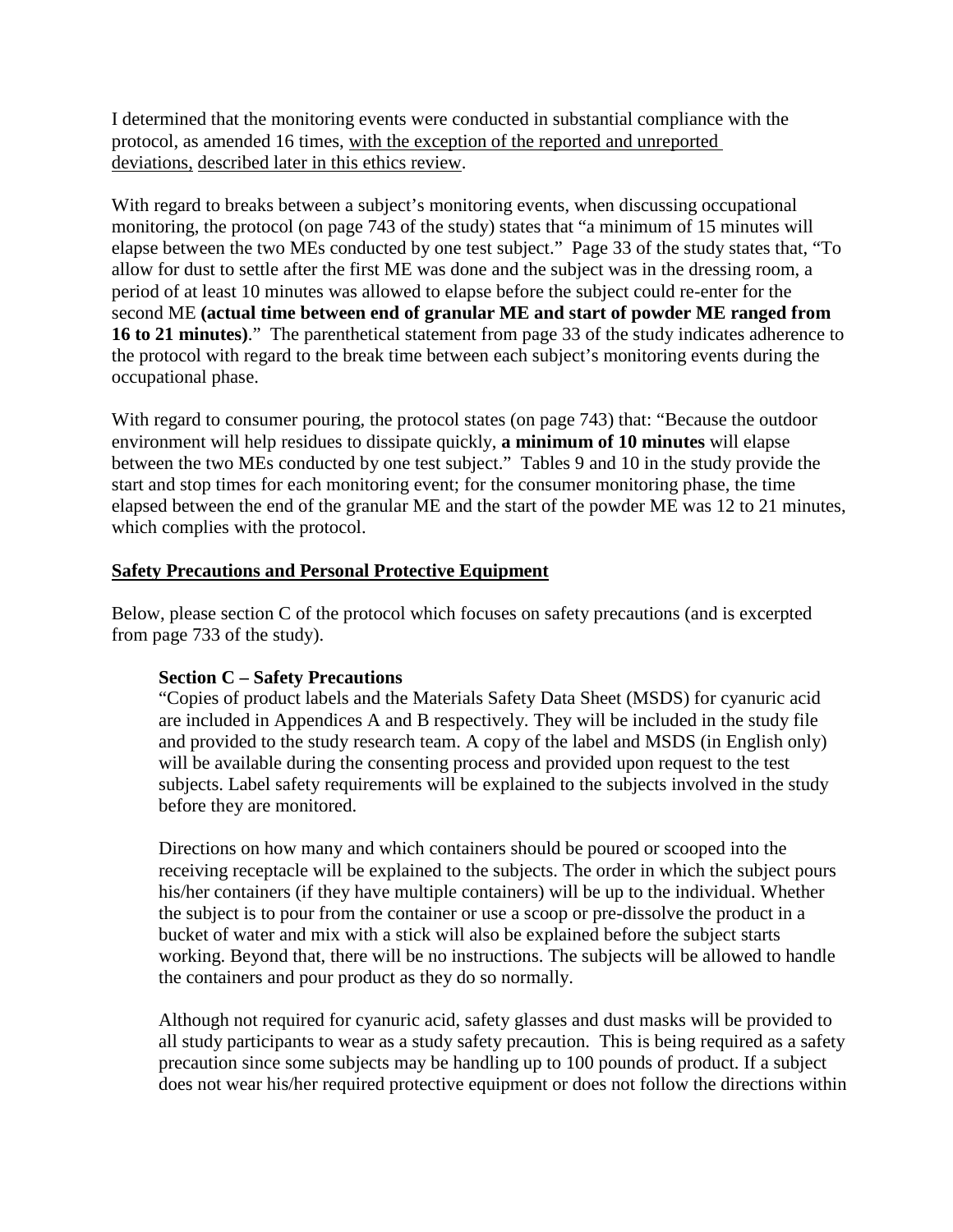reason, or does so in a manner that presents safety issues in the judgement of the study research personnel, the Study Director will be contacted and may terminate the subject's participation as per SOP AEATF II-11H. If the monitoring event is terminated, the Study Director will determine whether or not the samples will be collected and analyzed. Heat stress signs and symptoms will be explained to the subjects. A copy of the poster entitled "Controlling Heat Stress Made Simple" in English and Spanish will be posted in the dressing area.

A nurse will be hired for this study and will be present during the monitoring events. This individual will be responsible for examining hands and faces of the subjects before the study for open cuts or abrasions or certain skin conditions that would disqualify the individual from participating. The nurse will also be responsible for examining the subjects' hands and face for possible signs of dermal irritation following completion of the monitoring events. Section 11D includes additional details regarding stop criteria and medical management. Following completion of monitoring, each subject will be asked to wash their hands and face thoroughly with soap and water." – End of excerpt-

The Study Director confirmed that the safety precautions, described in the excerpt above, were implemented during the study. As described in Amendment 3, a nurse was not available, so the on-site medical professional was changed from a nurse to a certified first responder. The first responder implemented all of the activities that were assigned to the nurse as described above.

All subjects were given safety glasses and a dust mask to wear during the pouring activity. Subjects in the occupational monitoring were also given new chemical-resistant nitrile gloves to wear. As noted on page 20 of the study, "Dermal exposure was measured using inner whole body dosimeters (cotton long underwear), outer dosimeters (long sleeved shirt and long pants), hand washes, and face/neck wipes. Inhalation exposure was measured using IOM personal inhalable particulate samplers attached to personal air-sampling pumps."

The study also adhered to and/or implemented the other risk mitigation measures specifically referenced in the protocol (in the "risks to subjects" section). I am referring to the provisions of the protocol that discussed: a) the estimated range of duration of actual handling of containers during the day of participation; b) allowing a subject to take breaks based on the subject's need and as determined by each subject; and c) close observation of subjects by assigned observers. The Study Director confirmed that subjects were instructed to take breaks at their discretion. However, no subject chose to take a break. The Study Director noted that, "Additionally no subject requested to have a drink during his/her monitoring period. Drinks (bottled Gatorade and bottled water) were also available in an ice-chest outside the changing room. Several subjects did accept a drink after completing both monitoring events once all samples were collected and subjects had washed their hands and faces."

On page 249, the observations section for consumer monitoring for the powder formulation (monitoring event 14), includes the Study Director's following notes: "Subject 3 commented that before monitoring that he doesn't use powders and that the technique should be different due to the smaller particles and the tendency to drift. We did recommend that he not toss it out across the pool." This recommendation deviates from the language in the safety precautions section of the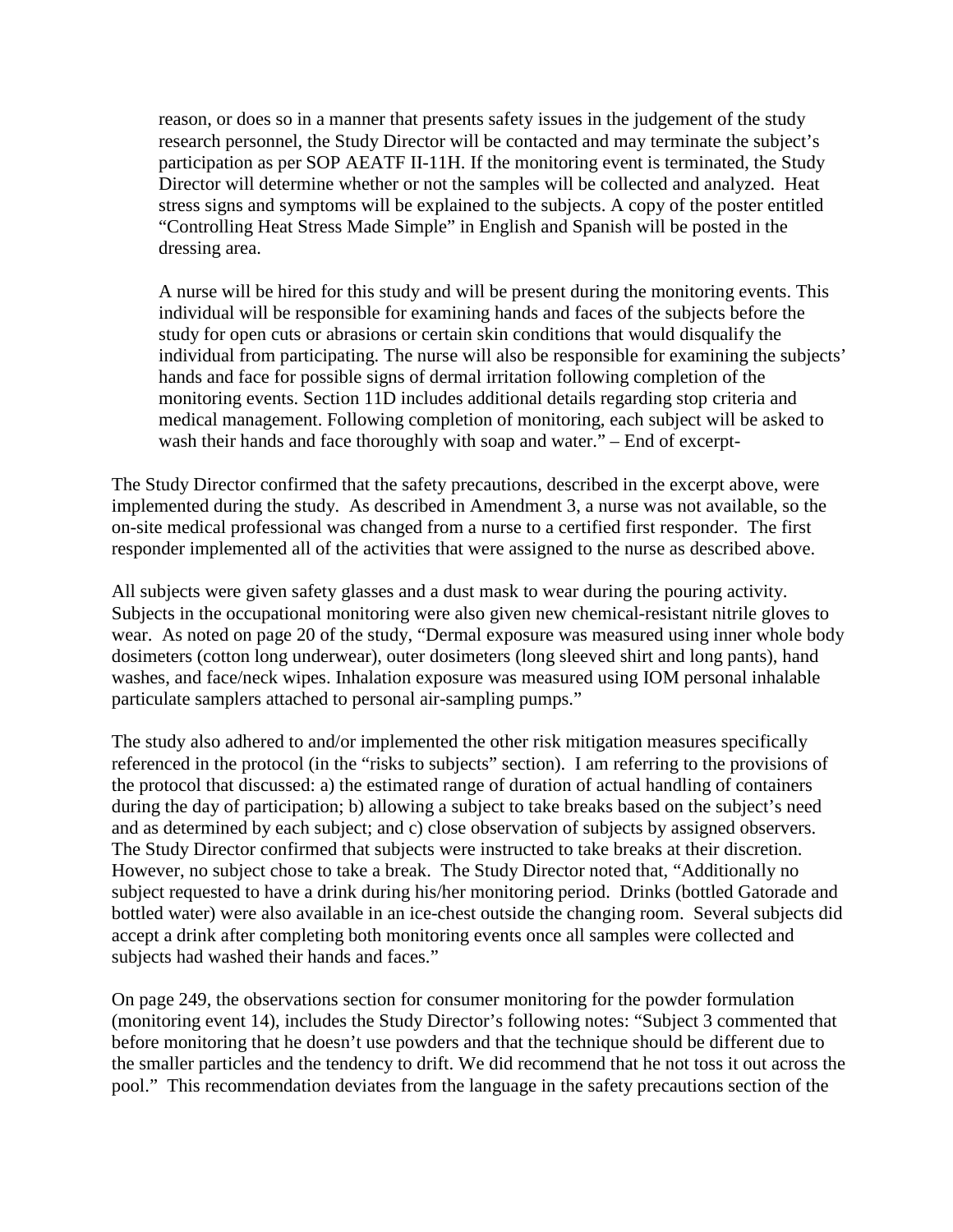protocol which reads, "The subjects will be allowed to handle the containers and pour product as they do so normally." This deviation did not negatively impact the health and safety of subject 3.

## **Pregnancy Testing for Female Subjects**

Consistent with the approved protocol, an over-the-counter pregnancy test was administered to the eight female subjects (seven in the consumer phase and one in the occupational phase). After each female subject took the pregnancy test in private, she was asked if she still wished to participate in the study. All female subjects responded that they wanted to continue. Consistent with the protocol, the Study Director confirmed the negative results of the pregnancy tests.

## **Confidentiality**

The measures outlined in the protocol regarding confidentiality were implemented. For example, as discussed on page 52 of the study, each test subject had two monitoring event (ME) numbers assigned to him/her which were used in the study as opposed to the subject's name.

The following section on confidentiality was included in the approved consent form and implemented: "We will give you an identification number for this study, and we will record and report all data under that number. We will keep only one record linking your name to this identification number, and we will store it away from other data, in a locked cabinet. We will not identify you by name or in any other way in study report. Any pictures of you in a report of this study will not show your face. We will restrict access to records of this study to only a few people. The companies who are paying for this research; the government agencies who will review the reports; and the independent ethical review board that looks out for your safety may all review the study records. Because of this we can't guarantee complete confidentiality."

### **Freedom to Withdraw**

Subjects were informed of their freedom to withdraw from the study at any time, for any reason, as indicated in the informed consent form. Two subjects withdrew from the consumer monitoring phase of the study before their scheduled monitoring dates. Test subject 18 withdrew due to a cut finger which disqualified her from participating and subject 2 withdrew for personal reasons.

### **Compensation**

The test subjects who participated in the consumer monitoring phase in August 2014 were compensated \$100 each. As confirmed by AEATF, these were subjects AEA07-01 through AEA07-20 with the exception of subjects AEA07-2 and AEA07-18, both of whom withdrew from the study before coming out to the test site.

All 20 test subjects who participated in the <u>occupational</u> monitoring phase, conducted the following year during the spring of 2015, were compensated \$175 each. According to the Study Director, these were subjects AEA07-W21 through AEA07-W40. Amendment 10 to the protocol increased the compensation for the occupational phase based on new information learned by the Study Director, as discussed in the amendment 10 section of this ethics review.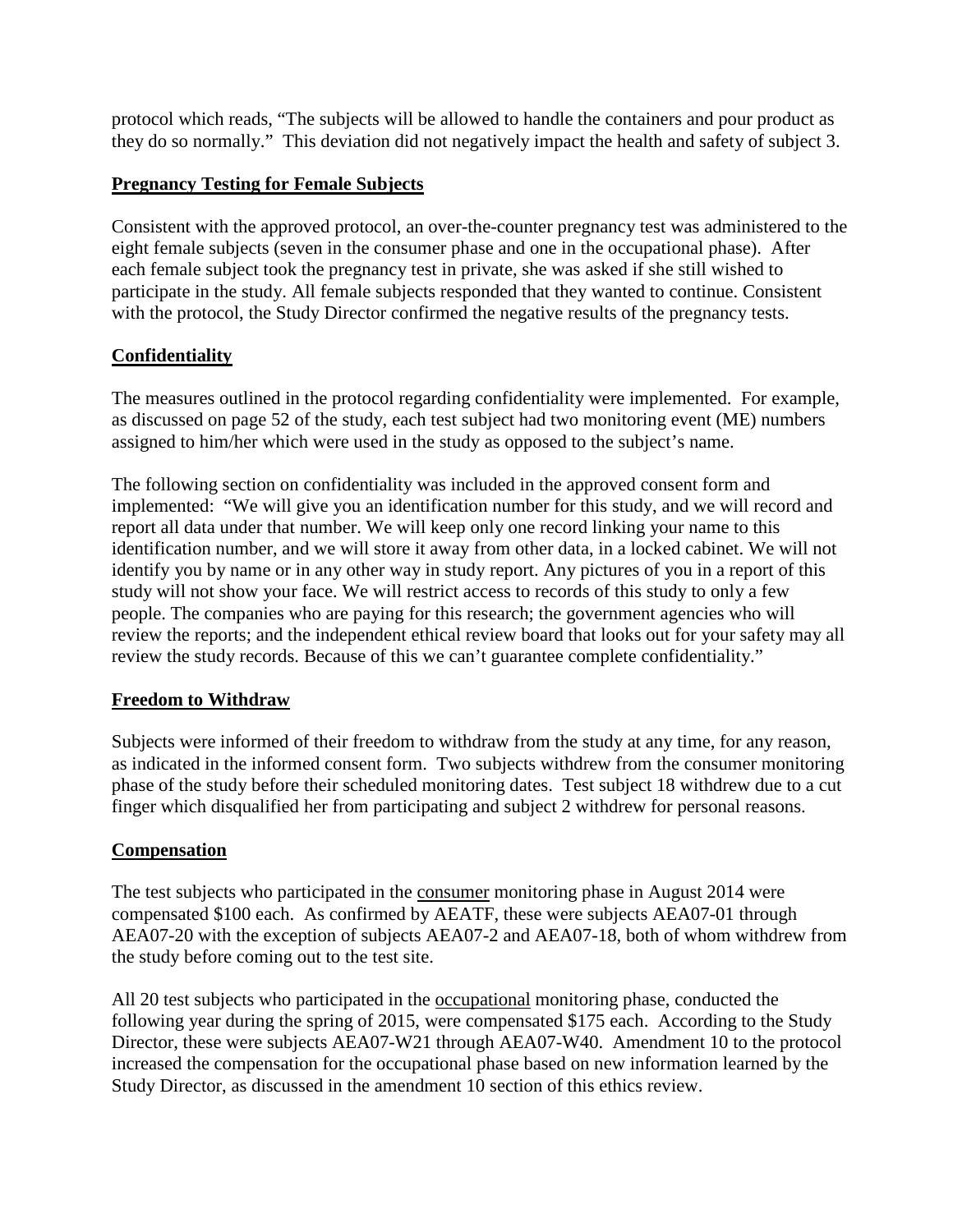For both phases of the study, compensation was consistent with the amended protocol which indicated that subjects would be compensated the full amount for reporting to the study location on the scheduled day, whether or not they were actually monitored as part of the study.

Regarding the consent process, all subjects who attended the consent meetings were compensated \$20 consistent with the approved protocol.

#### **Protocol Amendments for AEA07**

AEATF submitted 16 amendments to Schulman IRB, which approved all of them. Attachment 4 to this ethics memo lists the 16 amendments, 15 of which were implemented. Ten of the 16 amendments are discussed below because they are of ethical interest. The Study Director consulted with EPA's Office of Pesticide Programs (OPP) prior to implementing Amendments 4, 10 and 11. [The Study Director confirmed that, "The protocol amendments listed on pages 799 through 810 are exactly what were submitted to Schulman IRB with the following exceptions: Amendments 2, 10 and 11 were not signed by Has Shah (AEATF II Sponsor Representative) prior to them being submitted to Schulman IRB."]

#### **The EPA found one component of Amendment 3 to be problematic from an ethics stand point. AEATF has already agreed to a follow-up action to address it for the future.**

#### **Amendment 3**

On pages 801-802 of study AEA07, AEATF identified 6 components of Amendment 3 as excerpted verbatim below:

#### "**Protocol Amendment 3**

#### **Change/Addition:** Effective Date: 08/01/2014

[Page 27] A first responder, not a nurse, will be present during the study to monitor test subject safety.

Reason for Change/Addition: The nurse was not available; a first responder qualifies as a medical professional.

#### **Change/Addition:** Effective Date: 08/08/2014

The outer dosimeters [pants and long-sleeved shirt] need to be prewashed. This entails washing with a small amount of detergent followed by two rinses and then a second wash/double rinse cycle with no detergent.

#### Reason for Change/Addition:

An analytical interference peak that obscured the cyanuric acid peak was discovered during the method validation phase with the shirts and pants. Washing the clothing removed the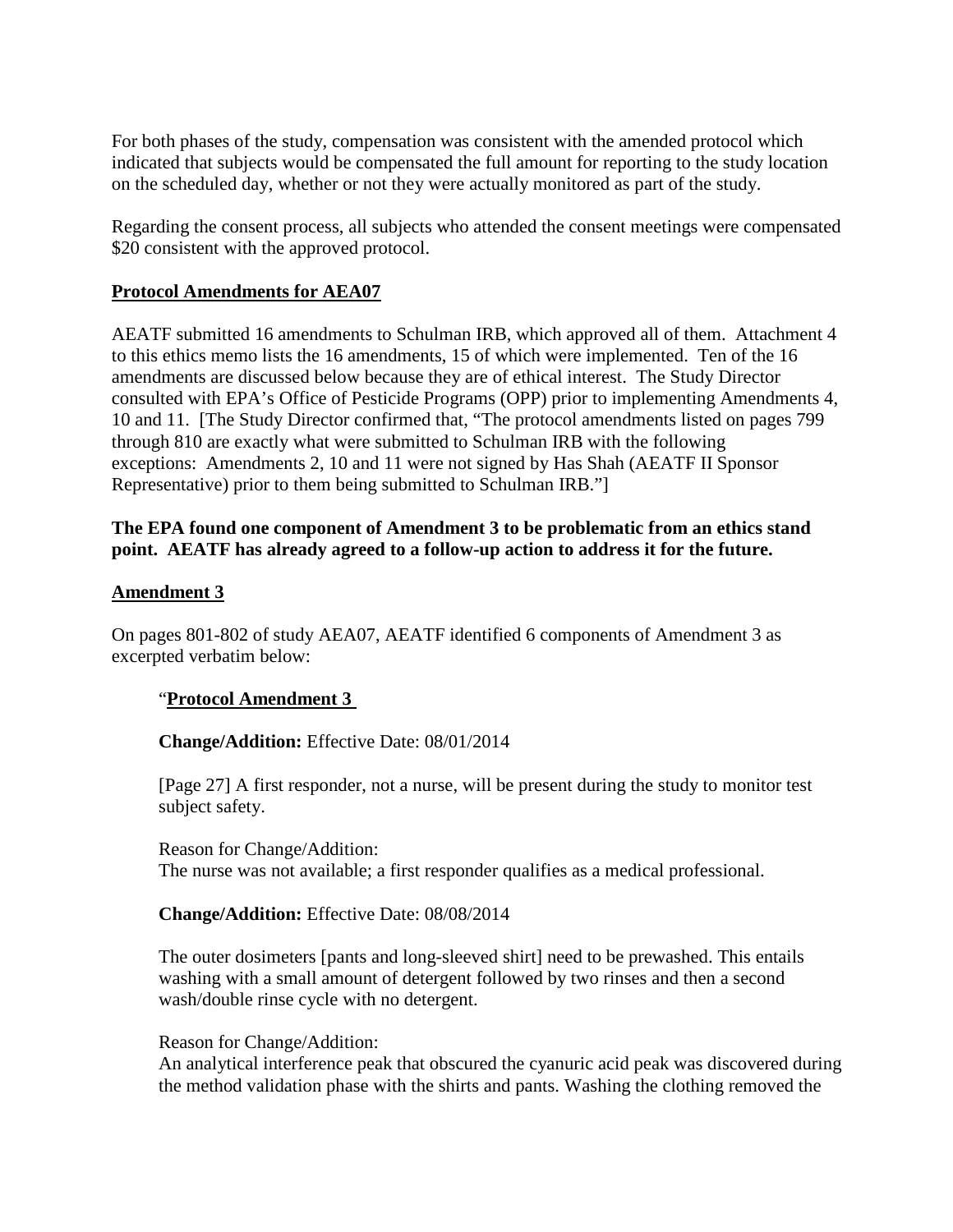interference.

#### **Change/Addition:** Effective Date: 08/13/2014

(Page 52) A plastic bag was to be placed over the air-sampling pump to protect it from contact with residues. The design for the consumer monitoring portion was changed so that the pump is placed on the back pants pocket thus eliminating the need for the plastic bag in the consumer phase of the study.

#### Reason for Change/Addition:

Due to being outdoors, the potential for residue contamination of the pump is lower and placing it on the backside of the subjects reduces the potential for contact with direct or airborne residues.

#### **Change/Addition:** Effective Date: 08/13/2014

(Page 55 - Sample Collection) The sequence of sample collection requires the air sampling pump to be removed first, then hand wash performed, followed by the face/neck wipe. During sampling it was determined that the hand wash should be performed first since this is where the majority of the residues were located, the face/neck wipe performed next, and then the pump removed.

#### Reason for Change/Addition:

This was done to decrease the time period between the pouring activity and the hand wash, thus reducing the potential for loss of residue from the subjects' hands.

#### **Change/Addition:** Effective Date: 08/13/2014

Section 10.D. Product Transfer [page 33]: Only one scoop, not two, will be provided to the consumer test subjects to use to scoop product. A 16 oz red scoop was used to transfer granular product and a 32 oz yellow scoop was used for the powder product.

#### **Reason for Change/Addition**:

The second scoop purchased for the study was too large to fit into the pails. The two different size scoops were used, one for granules and one for powder, because the lower density of the powder necessitated a larger scoop in order to hold about one pound.

#### **Change/Addition:** Effective Date: 08/14/2014

(Page 18,  $4<sup>th</sup>$  paragraph) Changes to the protocol currently require review and approval by the IRB prior to implementation. This is changed to: 'All other amendments must be reviewed and approved by the IRB."

#### **Reason for Change/Addition:**

Protocol amendments are normally signed by the Study Director before they are sent to the IRB and thus already implemented."

*– End of excerpt on Amendment 3 -*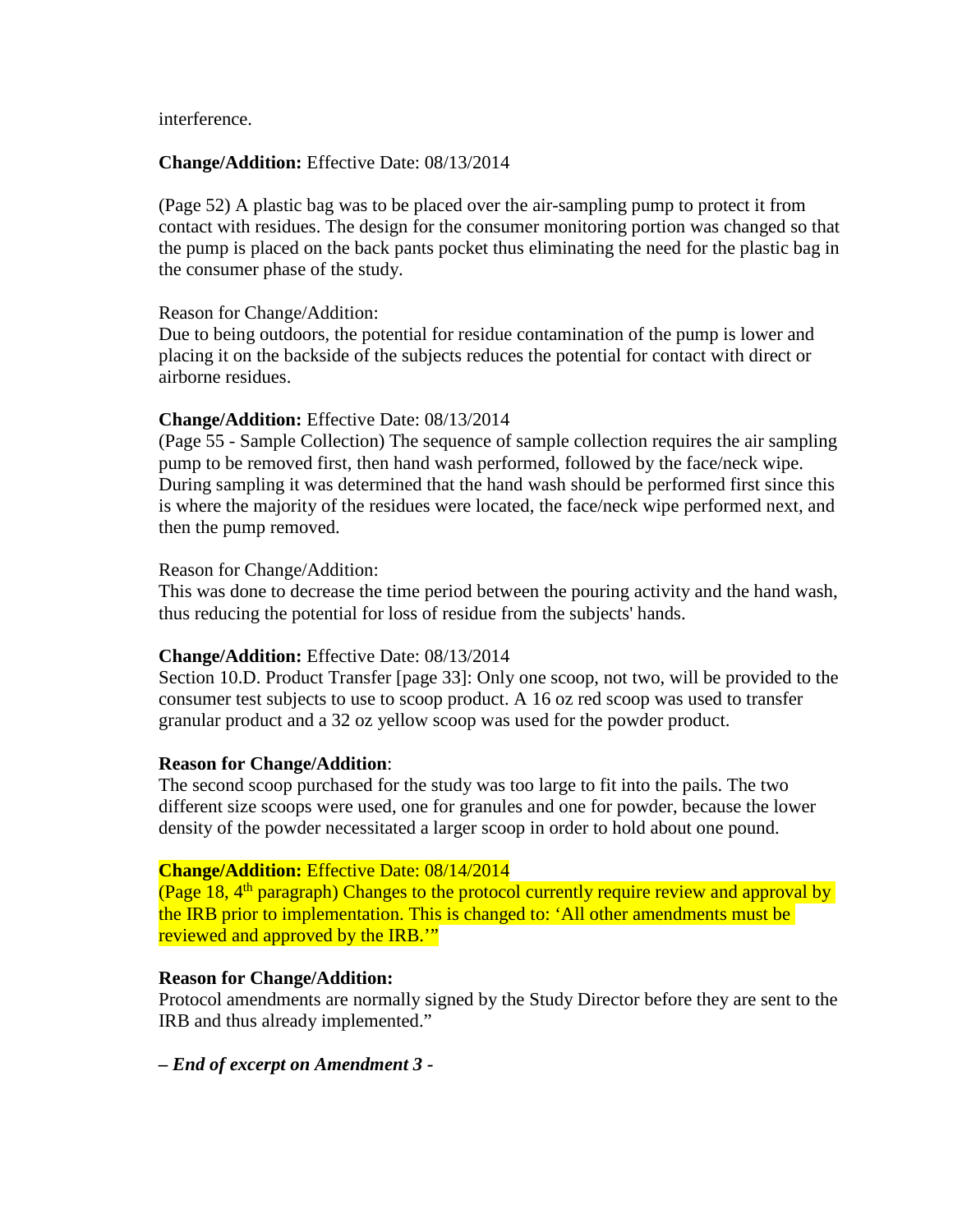Schulman IRB approved Amendment 3 on September 23, 2014. From an ethics standpoint, EPA has a problem with the last change proposed by Amendment 3 which substantively revised the language in section 7 (oversight of ethical conduct) of the EPA-approved and HSRB-reviewed protocol as highlighted in red below:

"All protocol changes (amendments and deviations) shall be reported to the IRB in writing by letter, fax or email. Proposed changes (amendments) deemed necessary to eliminate apparent immediate hazards to the human subjects may be implemented without prior IRB approval. All other amendments must be reviewed and approved by the IRB prior toimplementation, or as specifically instructed by IRB policy in this regard."

As described in 40 CFR §26.1108, each Institutional Review Board (IRB) must follow written procedures for ensuring "prompt reporting to the IRB of proposed changes in research activity" and "ensuring that changes in approved research, during the period for which IRB approval has already been given, **may not be initiated without IRB review and approval except where necessary to eliminate apparent immediate hazards to the human subjects**." The approved research is based on the content of the approved protocol which, in this case, is the AEA07 research protocol.

The overseeing IRB forstudy AEA07 is Schulman Associates IRB, whose website includes the following policy on amendments: "Under normal conditions, you must submit to the Board all amendments, including administrative letters, or changes to the protocol for review and approval prior to the implementation. When submitting a revised protocol, provide a summary of changes between the revision and the previously reviewed version. Occasionally, safety concerns may require you to implement an amendment prior to Board approval. When changes to the protocol are implemented in order to eliminate an apparent immediate hazard to a research subject without prior Board approval, you must report changes to Schulman within 10 business days. Administrative changes to a protocol generally require Board approval. However, when you submit changes that are limited to typographical corrections or changes in contact information, Schulman will acknowledge receipt. Board approval is not required for these." With regard to submittal of amendments, study sponsors need to follow the overseeing IRB's policy, which in turn must be consistent with 40 CFR §26.1108.

Section 22, part A, of the protocol for study AEA07 that was approved by the EPA and reviewed by the HSRB states that, "Proposed changes (amendments) deemed necessary to eliminate apparent immediate hazards to the human subjects may be implemented without prior IRB approval. All other amendments must be reviewed and approved by the IRB prior to implementation or according to IRB standard procedures. " The EPA approved the protocol based on this language and reasonably assumed that it would be retained given the importance of an independent ethics review prior to implementing protocol changes.

When study sponsors submit completed human research studies to the EPA, information pertaining to the ethical conduct of the completed research must be provided to the agency as described in 40 CFR §26.1303,which further references 40 CFR §26.1125 (a) through (f) and correspondence between the IRB and the investigators orsponsors. The ethical conduct of the completed research must be consistent with 40 CFR Part 26 and the EPA can only rely on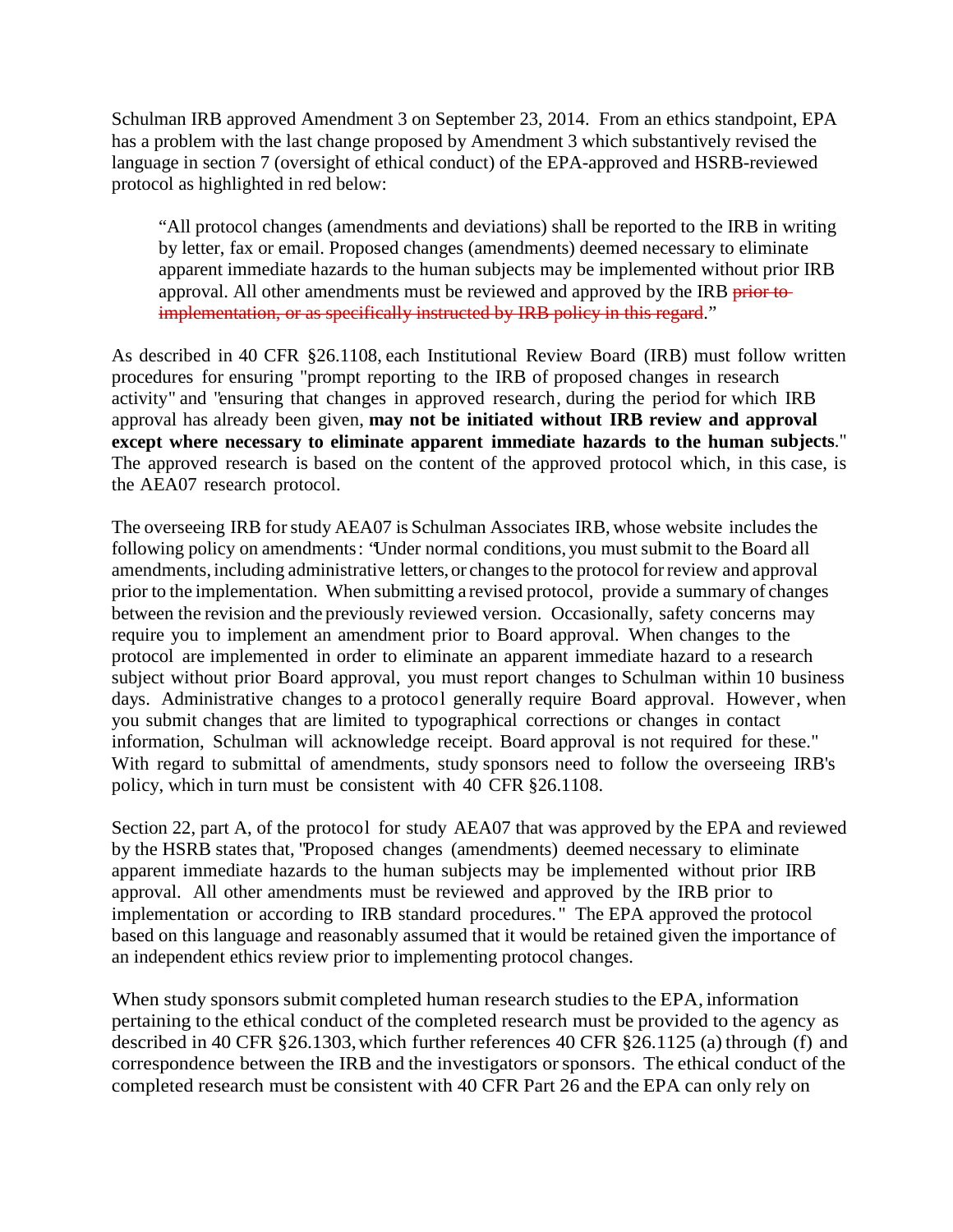completed research which is scientifically sound and conducted in an ethical manner with one exception as noted in 40 CFR §26.1706. Compliance with the federal rule with regard to submittal of protocol amendments is considered when reviewing the ethical conduct of the study.

In summary, in order for AEATF and its study directors to implement current and future human research studies in conformance with 40 CFR Part 26, all amendments to the approved research protocol must be submitted to the IRB for review and approval prior to implementation, except for changes necessary to eliminate immediate hazards to human subjects, as described in 40 CFR  $\S26.1108(a)(4)$ , and as documented in the overseeing IRB's amendment policy. The Office of Pesticide Programs believes that the language in the protocol on the amendment process as reviewed and approved by the EPA should have been retained.

After reading the completed study, the EPA explained the above to AEATF in writing. With one exception, AEATF has already agreed to seek IRB approval of all protocol amendments prior to their implementation in current and future human research studies to be submitted to the EPA's Office of Pesticide Programs (OPP) consistent with the published policy of the overseeing IRB, which must comply with 40 CFR §26.1108; the only exception would be situations involving imminent hazard to human subjects.

Because Amendment 3 was approved by Schulman IRB on September 23, 2014, but its 6 components were implemented in August, 2014, the actions taken by the study sponsor under Amendment 3 were, in effect, deviations from the protocol at the time they were implemented in August 2014. They became formal amendments to the protocol only after the IRB approved them on September 23, 2014.

### **Timing of Implementation of Amendments**

When the EPA posed questions to AEATF regarding the timing of implementation of their protocol amendments, the Task Force provided a chronology of their AEA07 protocol amendments (in Attachment 5 which lists the IRB approval date of each amendment and the researcher's implementation date) and accompanying documentation (in attachment 6) certifying that 6 of their amendments were implemented after IRB approval (either on the same day as the IRB approval or a subsequent day). AEATF certified that the following 6 amendments were implemented after IRB approval: Amendments 1, 2, 6, 9, 10 and 11. Each of these amendments, plus Amendment 5, is described below. Amendment 12 was never implemented. Eight amendments were implemented before the IRB had approved them but after the IRB had approved the component of Amendment 3 which stated "All other amendments must be reviewed and approved by the IRB"; these eight amendments (Amendments 3, 4, 7, 8, 13-16) were all reviewed and approved by Schulman IRB on the dates included in attachment 5. **Amendments 1 and 12**

Amendment 1 allowed the use of radio advertisements to assist with subject recruitment. AEATF documented that it was implemented two days after the IRB approval date. The amendment resulted in broader outreach to potential subjects for recruitment purposes and was initiated due to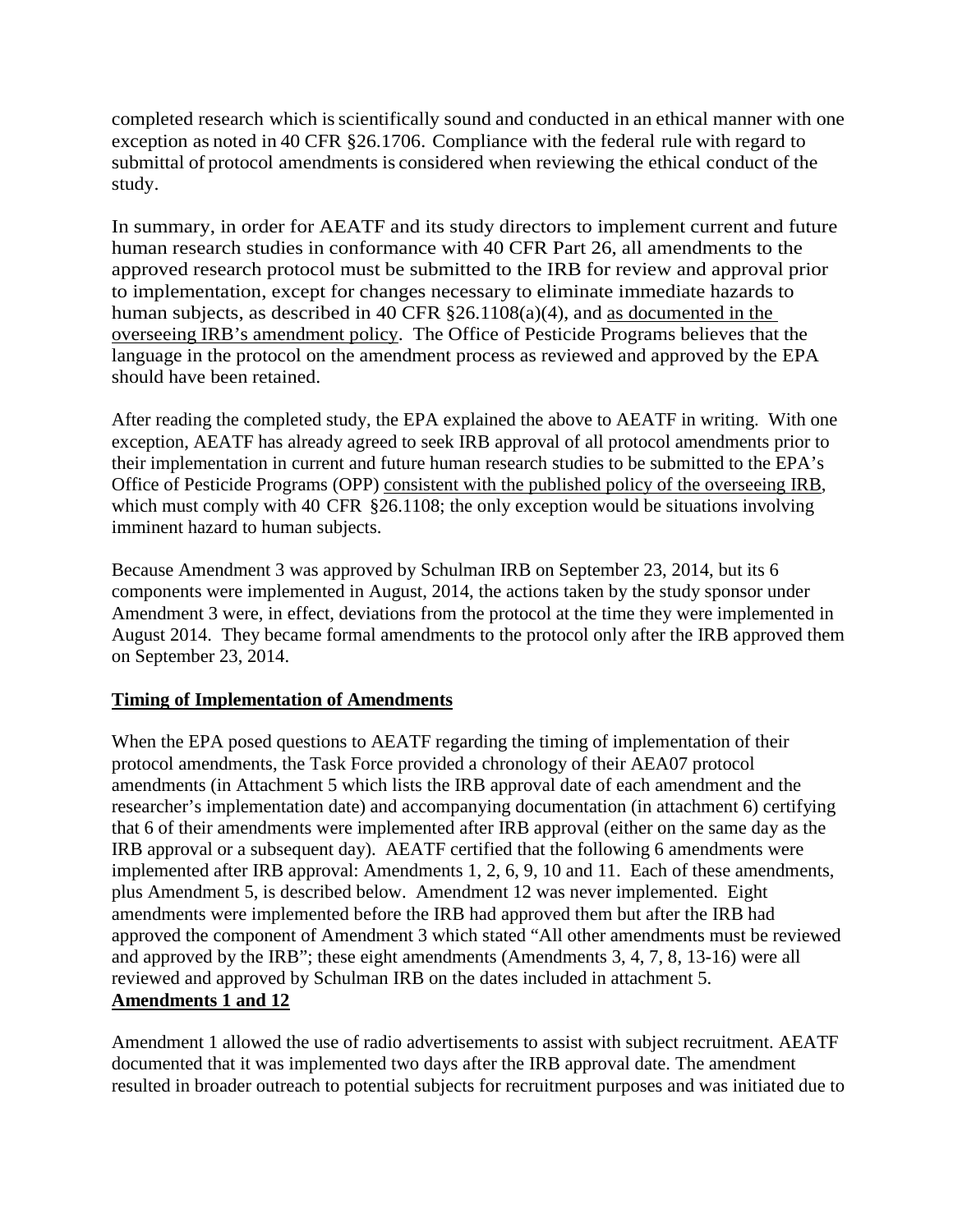the low rate of response to the original recruitment plan; the amendment did not negatively impact the rights of prospective or participating subjects. Amendment 12 identified an additional newspaper in which AEATF intended to place a recruitment advertisement. AEATF did not need to implement amendment 12 because a sufficient number of subjects volunteered.

## **Amendment 2**

Amendment 2 modified the inclusion criteria for consumer monitoring to allow participation by people who did not own a swimming pool and did not have experience with adding granules or powder products to a pool. Page 800 of the completed study provides the following rationale:

"Because of the difficulty in recruiting homeowners with swimming pools in Northeastern Ohio, the target of 20 qualified test subjects could not be reached. By removing the constraint of pool ownership, a larger number of potential subjects can be obtained. By not having experience pouring pool chemical products, these subjects would be representative of first-time pool owners."

AEATF documented that the amendment was implemented two days after the IRB approval date. As stated on page 21 of the study, "Cyanuric acid (CYA) is a swimming pool stabilizer widely marketed to consumers and pool care companies." Including subjects who did not have experience adding granules or powder products to a pool did not negatively impact the health and safety of participating subjects.

### **Amendment 4**

Amendment 4 removed the use of 25 pound buckets of powder from the consumer monitoring program and specified other smaller containers to be used by the three affected subjects/monitoring events (MEs). This amendment did not negatively impact the health and safety or rights of participating subjects; in fact, switching to smaller containers reduced the amount of powder and dust to which subjects would be exposed after implementing this amendment. AEATF documented that the study director signed the amendment on September 19, 2014, the SAIRB approved it on September 23, 2014, and it was implemented on August 15, 2014.

Table 9 in the protocol (which is included on page 748 of the completed study) lists the amount of powder product and container sizes to be handled by each monitoring event via pouring and/or scooping during the consumer portion of the study. Page 804 of the completed study provides the following specifics on amendment 4:

"Change/Addition: Effective Date: 08/15/2014 (Table 9, page 41) Consumer powder MEs 13, 17, and 18 will not pour from the 25 pound pails and ME 17 will not scoop from a 25 pound pail. Instead the amount that will be poured and container size will be as follows:

| ME | <b>Total Amount Poured</b> | <b>Container Size</b> |
|----|----------------------------|-----------------------|
| 13 | 1 lb                       | 1 lb can              |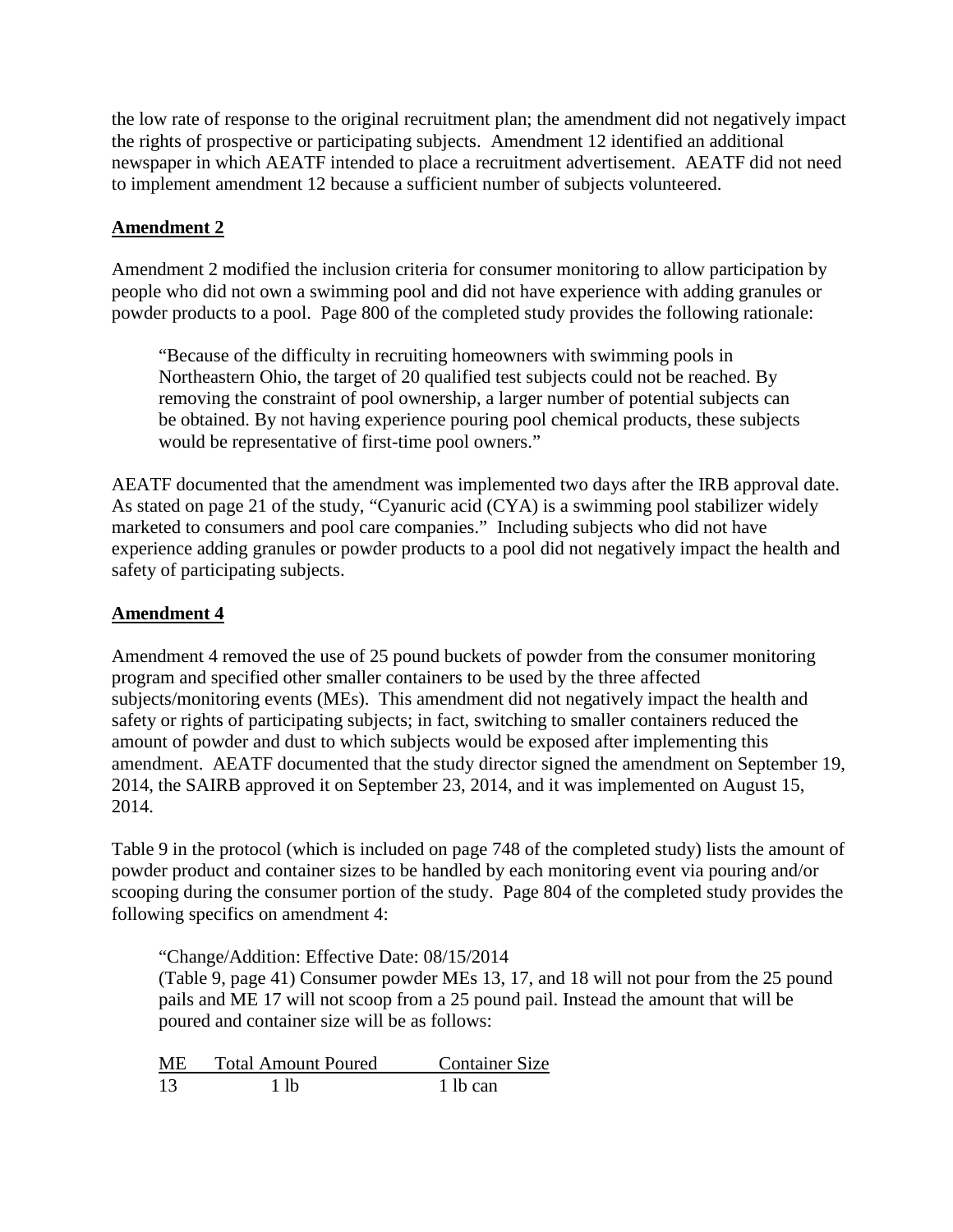| 17 | $0.5$ lb | $0.5$ lb plastic bag |
|----|----------|----------------------|
| 18 | $0.5$ Ib | 0.5 Ib plastic bag   |

Powder ME 16 will not scoop from a 25 pound pail; instead he will pour from two 4.5 pound jugs.

#### Reason for Change/Addition:

Biocides formulated as powders are not generally sold in large containers to the general public. The use of a 25 pound pail in the consumer pouring phase does not represent a container size that is normally marketed and sold to consumers. Using the smaller containers is more representative of actual products that might be used by the average consumer. Switching to smaller containers was discussed with EPA on August 15, 2014, prior to implementation."

- *End of excerpt -*

By way of background, AEATF's September 26, 2014 summary of communications with EPA on this topic is provided in attachment 7 and references conversations prior to implementation.

Pages 66-67 of the completed study provide the following information on this topic:

"Initially, five MEs were assigned to pour the contents of 25-pound buckets of powder; however, after observing the first two subjects (MEs 14 and 15) pouring powder from the buckets, the Study Director questioned whether this represented a typical consumer scenario. After discussions with the manufacturers of cyanuric acid, the study sponsor, and EPA, the protocol was amended (Amendment 4) to remove the remaining 25-pound buckets of powder from the consumer phase. Biocides formulated as powders are normally not sold to consumers in large containers because of poor pouring characteristics of powder and dust that is generated when handling large volumes of powder, as was observed during MEs 14 and 15. Powder is normally used for shocking pools and is sold in small plastic pouches typically weighing one pound or less. Therefore, although the exposure data from MEs 14 and 15 are not reflective of typical consumer use patterns, they were included in the data set. The three other subjects (MEs 13, 17, and 18) who had been assigned 25 pound buckets of powder were switched to smaller containers. Amendment 4 did not impact the granules which are commercially available in 25 pound or larger buckets." – End of excerpt -

Timing of Amendment 4: As noted previously, in response to EPA questions posed while reviewing the completed study, in June 2016 the Task Force provided a chronology of their AEA07 protocol amendments; this is provided in attachment 5 and lists the IRB approval date of each amendment and the researcher's implementation date. In attachment 5, AEATF noted that Amendment 4 was implemented on August 15, 2014, about a month prior to IRB approval, "upon the determination that there was a potential and immediate hazard that needed to be eliminated."

The aforementioned rationale and characterization were not referenced in the correspondence with SAIRB. Under the IRB's published reporting policy, "When changes to the protocol are implemented in order to eliminate an apparent immediate hazard to a research subject without prior Board approval, you must report changes to Schulman within 10 business days."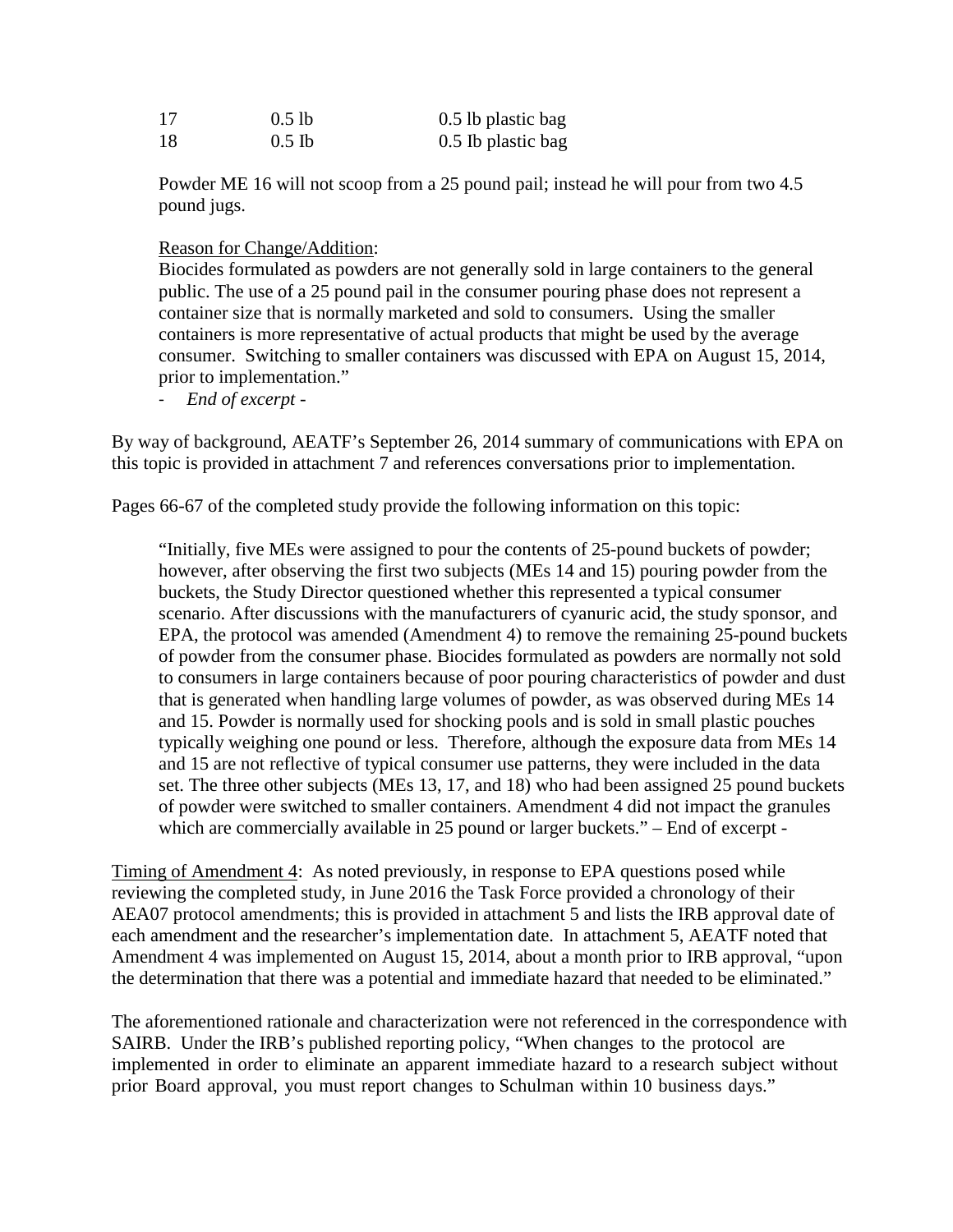Amendment 4 was submitted to the SAIRB on September 22, 2014, 38 calendar days after implementation so this reporting timeframe was not met. The EPA does not agree that this situation falls within the category of eliminating an apparent "immediate" hazard to a research subject because at the time of implementation, there were other options available to the study sponsor, such as waiting for IRB approval of Amendment 4 before continuing to monitor subjects in the consumer pouring phrase. The EPA agrees that switching to smaller containers reduced exposure to dusts and power generated when handling the 25 pound pail during the consumer pouring phase of the study. In the future, if AEATF implements changes to the protocol to eliminate an apparent immediate hazard to a research subject without prior Board approval, AEATF has agreed to report changes to the overseeing IRB within the reporting timeframe dictated by the IRB's policy.

### **Amendment 5**

Amendment 5 included three different components as follows: 1) corrected the protocol header so it identified the appropriate study number; 2) clarified that the total amounts of product to be handled, poured, and/or scooped as listed in protocol Tables 6-9 are target amounts; and 3) for consumer monitoring event 8, removed the requirement to scoop from a 25 pound bucket in addition to pouring from two 4.5 pound jugs of powder. Page 805 of the study describes the reasons for the amendment. This amendment did not negatively impact the rights or health and safety of participating subjects.

AEATF documented that SAIRB approved Amendment 5 on October 1, 2014 and the three different components of Amendment 5 were implemented on July 21, 2014, August 13, 2014 and August 16, 2014, respectively. By the time the IRB had received Amendment 5, the SAIRB had already approved Amendment 3 on September 23, 2014 (and Amendment 3 revised the language impacting the timing of amendment implementation). From my perspective, because the different components of Amendment 5 were implemented in July 2014 and August 2014 prior to the SAIRB approval of both Amendments 3 and 5, the actions which the researcher implemented under Amendment 5 were, in effect, protocol deviations at the time they were taken in July and August 2014. They became formal amendments to the protocol only after the IRB approved them on October 1, 2014.

### **Amendment 6**

AEATF documented that Amendment 6 was implemented on February 3, 2015, the same day that the IRB approval was issued. There were 6 components to Amendment 6. As summarized on page 93 of study AEA07, "Amendment No. 6 added the 30-gallon fiber drum with a plastic liner as a source container to the occupational monitoring program; revised the product transfer procedure for the occupational monitoring program to include weighing product before adding it to the tank; added a second identical mix tank to be used in the occupational monitoring program to reduce down-time between MEs; provided an updated Safety Data Sheet for cyanuric acid; changed the inclusion criteria from being able to lift and pour up to two 40 lb buckets to being able to lift and pour up to four 25 lb buckets; changed field fortification from occurring every day of monitoring to every other day, starting on the first day of monitoring with a minimum of 3 sets to be collected." By way of background regarding one element of amendment 6, the weights and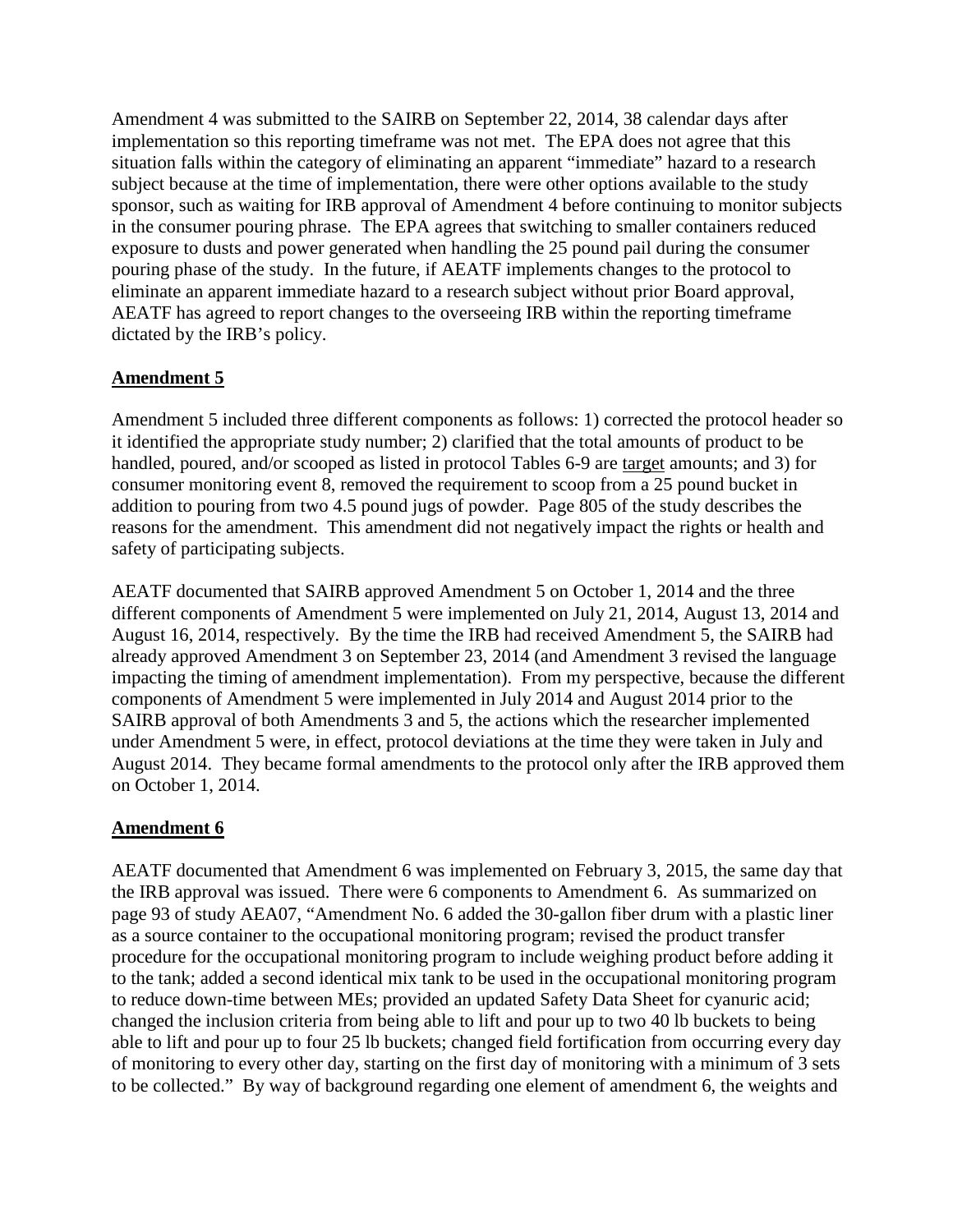types of the containers to be used in the occupational monitoring portion of the study had been changed so there was no longer a 40 pound bucket being used.

Pages 807-810 of study AEA07 explain the details of each change and accompanying rationales. The different components of Amendment 6 did not negatively impact the health and safety and/or the rights of subjects.

#### **Amendment 9**

Amendment 9 expanded the inclusion criteria for the occupational phase to allow people with occupational experience handling and pouring solid formulations of chemicals, but not necessarily currently working in that position. This allowed more flexibility in enrolling subjects for the study, but still maintained the required occupational experience of handling and pouring solid formulations.

AEATF documented that the amendment was implemented on the same day that the IRB approval was issued. Amendment 9 did not negatively impact the health and safety and/or the rights of subjects.

#### **Amendment 10**

Amendment 10 increased the test subject compensation from \$100 to \$175 for the occupational monitoring phase which was conducted in the spring of 2015. Each subject who participated in occupational monitoring was compensated the same amount of \$175 for participating in the study. AEATF highlighted that the occupational monitoring phase required potential subjects to have unique work skills in order to qualify for the study. AEATF consulted with the EPA prior to implementing this amendment and documented that the amendment was implemented on the same day that SAIRB issued their approval.<sup>[1](#page-17-0)</sup> AEATF's rationale for the increase is described on page 829 of the study as follows:

"The test subject compensation is being increased to reflect a more accurate remuneration for the time and effort needed from potential test subjects in this study. The skill set being recruited is very specific [experience handling and pouring solid chemicals in a manufacturing or industrial capacity] which further limits the pool of qualified individuals. Subjects will be committing up to 6 hours, approximately 4 hours for the study in addition to driving one to two hours or more round trip. Since the study is taking place in a rural area of Ohio (approximately 30 miles east of Cleveland) where there is no densely populated central area from which the volunteers are being recruited, many of the volunteers will need to drive a considerable distance to participate in a one day research study. That combined with the fact that there is no other tangible benefit for people to

<span id="page-17-0"></span> <sup>1</sup> For Amendments 4, 10 and 11, AEATF consulted with OPP's former Human Research Ethics Review Officer who worked in that role at the time of these amendments. Regarding Amendment 10, prior to responding to AEATF, OPP's former ethics reviewer consulted with the former Director of EPA's Program in Human Research Ethics and Oversight.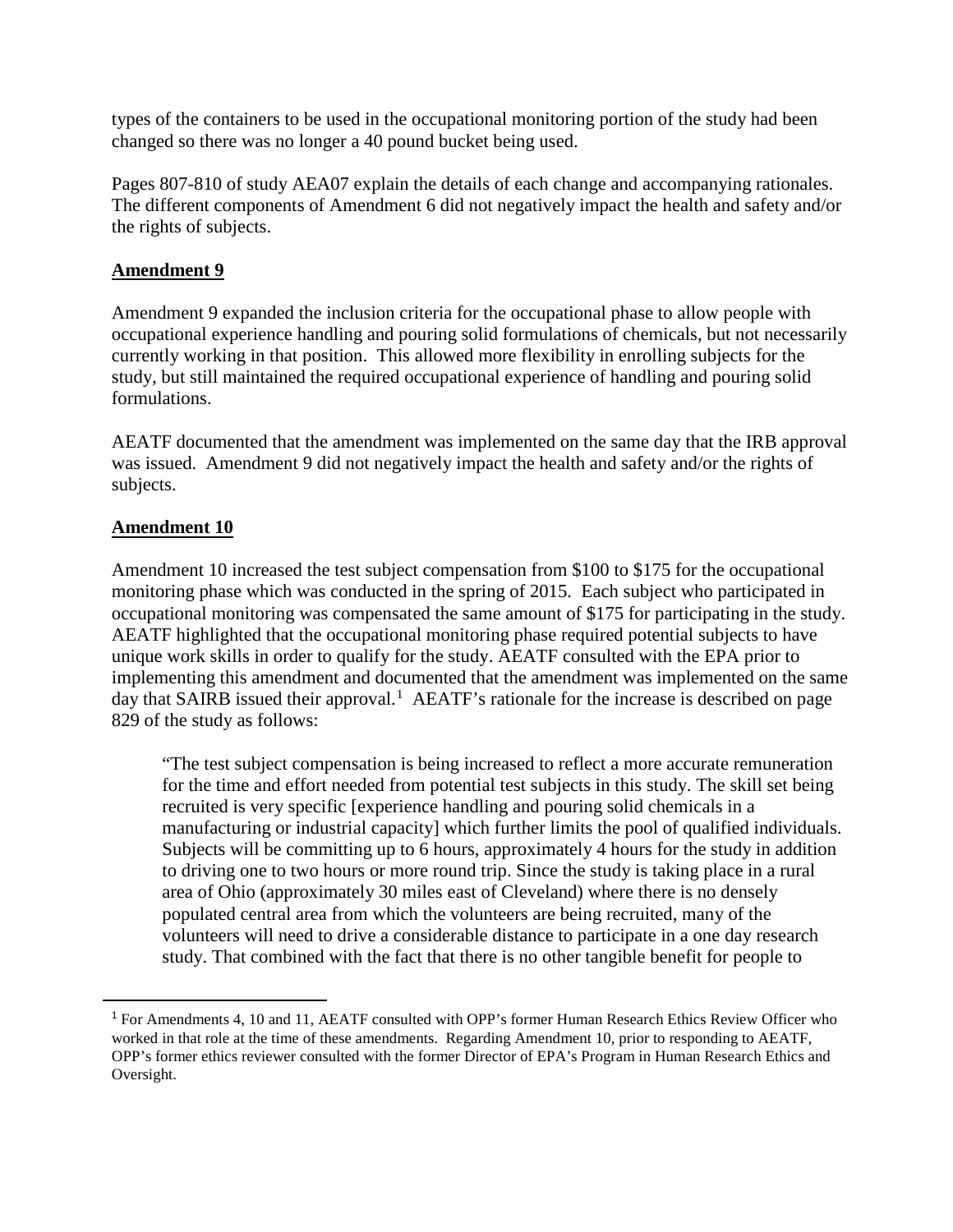participate in this study warranted an increase in the remuneration."[2](#page-18-0)

Amendment 10 provided a reasonable increase in proposed compensation in light of the new information learned by the Study Director and provided above. Because all subjects in the occupational phase received the same compensation, this amendment did not negatively impact the rights of subjects

### **Amendment 11**

Amendment 11 expanded the inclusion criteria for the occupational phase to allow employees or spouses of employees of companies represented in the Antimicrobial Exposure Assessment Task Force to participate in the study with specific enrollment safeguards as required by SAIRB. AEATF discussed this amendment with the EPA's former Human Research Ethics Review Officer in March 2015 to ensure the Agency's support prior to submitting it to SAIRB. AEATF documented that the amendment was implemented three days after the IRB approval date.

The amendment affected the last exclusion criterion on page 20 of the protocol (which is page 727 of the completed study). The original language read: "*Is an employee or a spouse of an employee of any company represented by the AEATF, the contract research organizations conducting the study, or the American Chemistry Council."* The amended version reads, *"Is an employee or a spouse of an employee of the contract research organizations conducting the study or the American Chemistry Council."* 

As explained by AEATF II on page 830 of the study, this amendment allowedmore flexibility in enrolling test subjects for the study. Manufacturing and research and development plants of at least two "chemical companies who are members of AEATF are located in the Painesville-Concord,Ohioarea and could potentially provide qualified individuals who would like to participate in the study. As required by SAIRB, a statement has been added to the informed consent form. Additionally, the Study Director will conform to the following safeguards as it relates to employee enrollment:

- recruiting would not take place in the workplace;
- no managers would be present during recruiting, consent process, or testing;
- employers/managers will not be notified of employees who respond to the ads or participate in the study;
- employees in the study would be treated the same as other study participants;
- no study participants including employees will be identified by name or any other way in the study report;
- employment affiliation or company name will not be recorded in the study raw data." *– End of excerpt from page 830-*

AEATF confirmed that the additional safeguards were implemented as identified above and in follow-up to conversations with the EPA prior to implementing the Amendment.

In response to a question from the EPA, the Study Director further explained that: "The two subjects in the occupational phase who worked for companies which are members of the task

<span id="page-18-0"></span><sup>&</sup>lt;sup>2</sup> EPA recognizes that compensation for participating in a human research study is not a "benefit."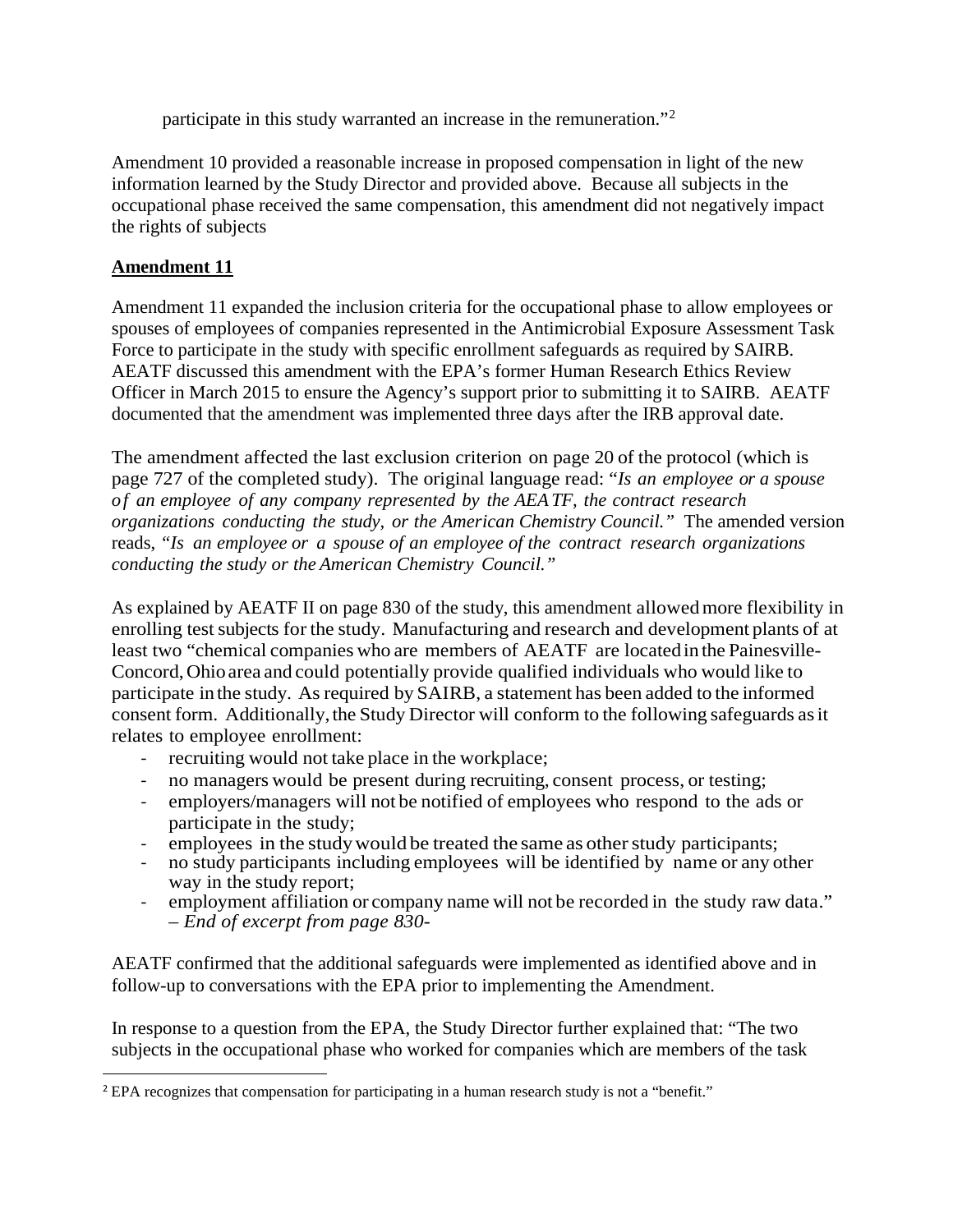force are W33 and W40. As described in the amendment, the facilities located in the local area of Ohio where the study took place were regional manufacturing and/or R&D facilities and for this reason neither subject was aware of or had any knowledge of their company's participation on the AEATF. The decision to amend the protocol to expand the inclusion criteria to employees or spouses of employees of member companies was discussed with and agreed upon with the EPA prior to its implementation. No spouses of employees of member companies were recruited for or participated in the study.

- W33 conducted monitoring events 4-Granular and 10-Powder.
- W40 was randomly assigned to be an alternate and was never monitored.
- Each of these subjects worked for a different member company
- No spouses of employees of AEATF companies participated."

As required by SAIRB and recommended by the EPA, the following additional language was added to the consent form and approved by SAIRB:

## Introduction of Consent Form Expanded for Two Affected Subjects and Approved by SAIRB

"For subjects who are employees of or a relative of an employee of BASF or Lubrizol or other AEATF II member companies:

BASF and Lubrizol are members of the task force that is funding this research. As an employee or relative of an employee of BASF or Lubrizol or any other company that is a member of the Antimicrobial Exposure Assessment Task Force II, you are under no obligation to participate in this study. Your employer will not be contacted about this study.

You/your family member may decide not to participate in this study and there will be no penalty. You/your family member may withdraw from the study at any time and for any reason without penalty.

There will be no study record linking your name to your employer and we will not let your employer know if you participate or decide to participate in the study. In order to maintain your confidentiality. We will not identify you by name or in any other way in the study report or record the identity of your employer."

#### Introduction of Consent Form Revised for Two Affected Subjects and Approved by SAIRB

"You will not be allowed to participate in this research if you are an employee of or married to an employee of Occidental Chemical Company or any one of the chemicalcompanies who make up the Antimicrobial Exposure Task Force or the American Chemistry Council or Ricerca Biosciences."

Expanded Breach of Confidentiality Section for Two Affected Subjects and Approved by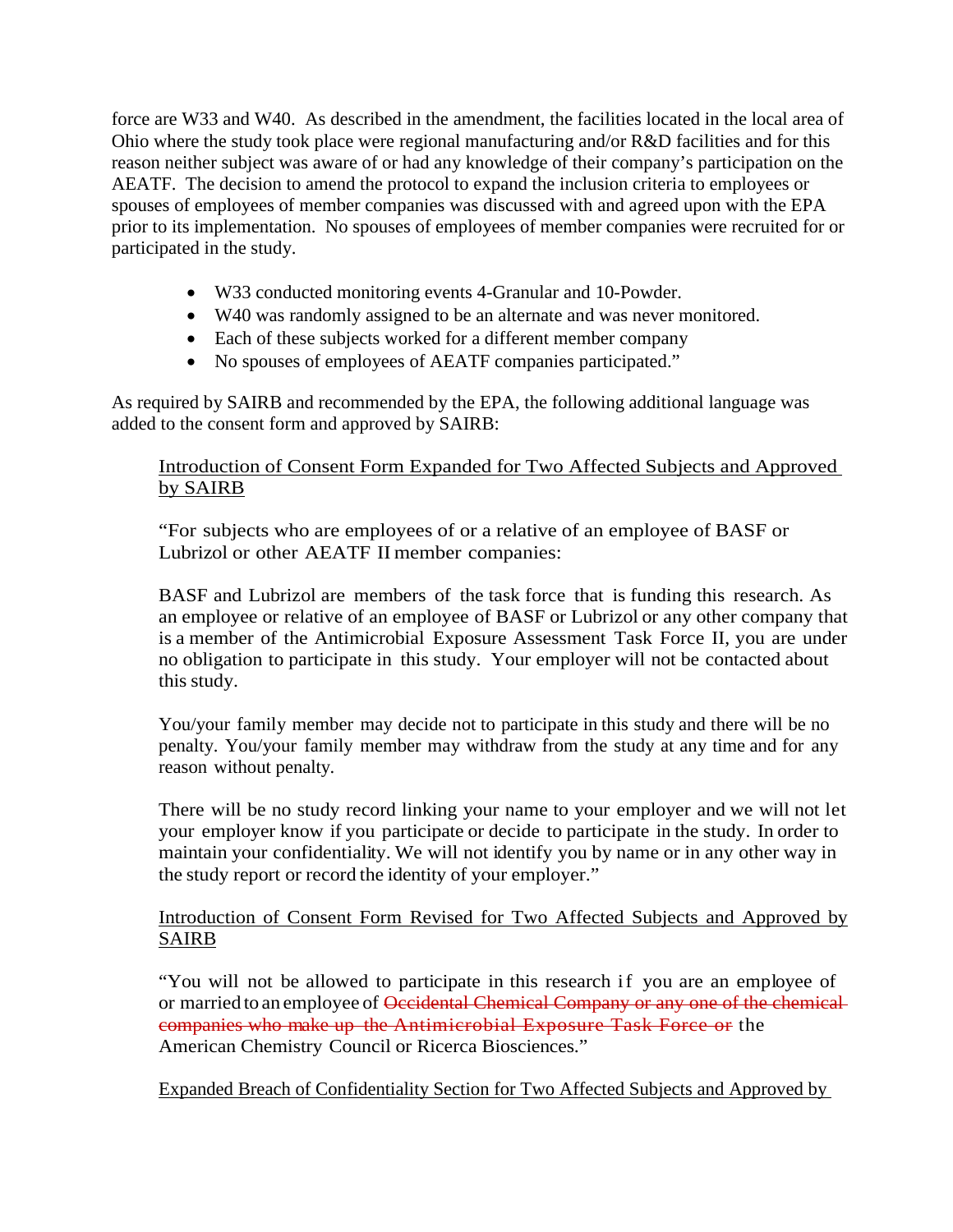## SAIRB

"Breach of Confidentiality: There is potential for a breach of confidentiality because photographs and video will be taken while you are participating in the study. However, efforts will be taken to conceal your identity by not including your face or editing so that your facial features are not recognizable. There will be no study record linking your name to your employer and we will not let your employer know if you participate or decline to participate in the study. In order to maintain your confidentiality, we will not identify you by name or in any other way in the study report and we will not record the identity of your employer."

In light of the safeguards put in place and associated revisions to the consent form, this amendment did not negatively impact the rights or health and safety of affected subjects.

#### **Remaining Amendments**

Amendments 7-8 and 13 – 16 addressed the topics below which did not raise ethical concerns in terms of the substance of the amendments themselves. These amendments were implemented before the IRB had approved them but after SAIRB had approved the last component of Amendment 3 which stated "All other amendments must be reviewed and approved by the IRB" without indicating when they must be approved; AEATF identified the implementation dates for these amendments in attachment 5. The substance of these amendments did not negatively impact the participants' rights, health or safety.

- Amendment 7: Changed field fortification levels and added a mid-level spike to all matrices except the glass fiber filter during the occupational phase.
- Amendment 8: Changed the analytical principal investigator from Dan Keenan to Jim Formanik.
- Amendment 13: Increased the LOQ for the face/neck wipes from 0.05 μg per sample to 1 μg per sample;
- Amendment 14: Increased the LOQ for the face/neck wipes again, from 1 μg per sample to 10 μg per sample;
- Amendment 15: Clarified that the extraction time for sample analysis was 4 hours, not one hour as stated in the analytical method and updated the contact information for the Study Director. With regard to the timing of this amendment, it should be noted that, on April 12, 2016, the overseeing Operations Coordinator for SAIRB emailed the Study Director regarding Amendment 15 and requested that a non-compliance acknowledgement be submitted to SAIRB because the IRB "noted that these changes took place in 2014 and should have been submitted to the IRB for review and approval prior to implementing the changes." This is documented on pages 1082 – 1084 of the completed study.
- Amendment 16: Corrected the report format requirements from Pesticide Registration (PR) Notice 86-5 to the newer PR 2011-3.

### **Effective Dates Listed on Proposed Amendments**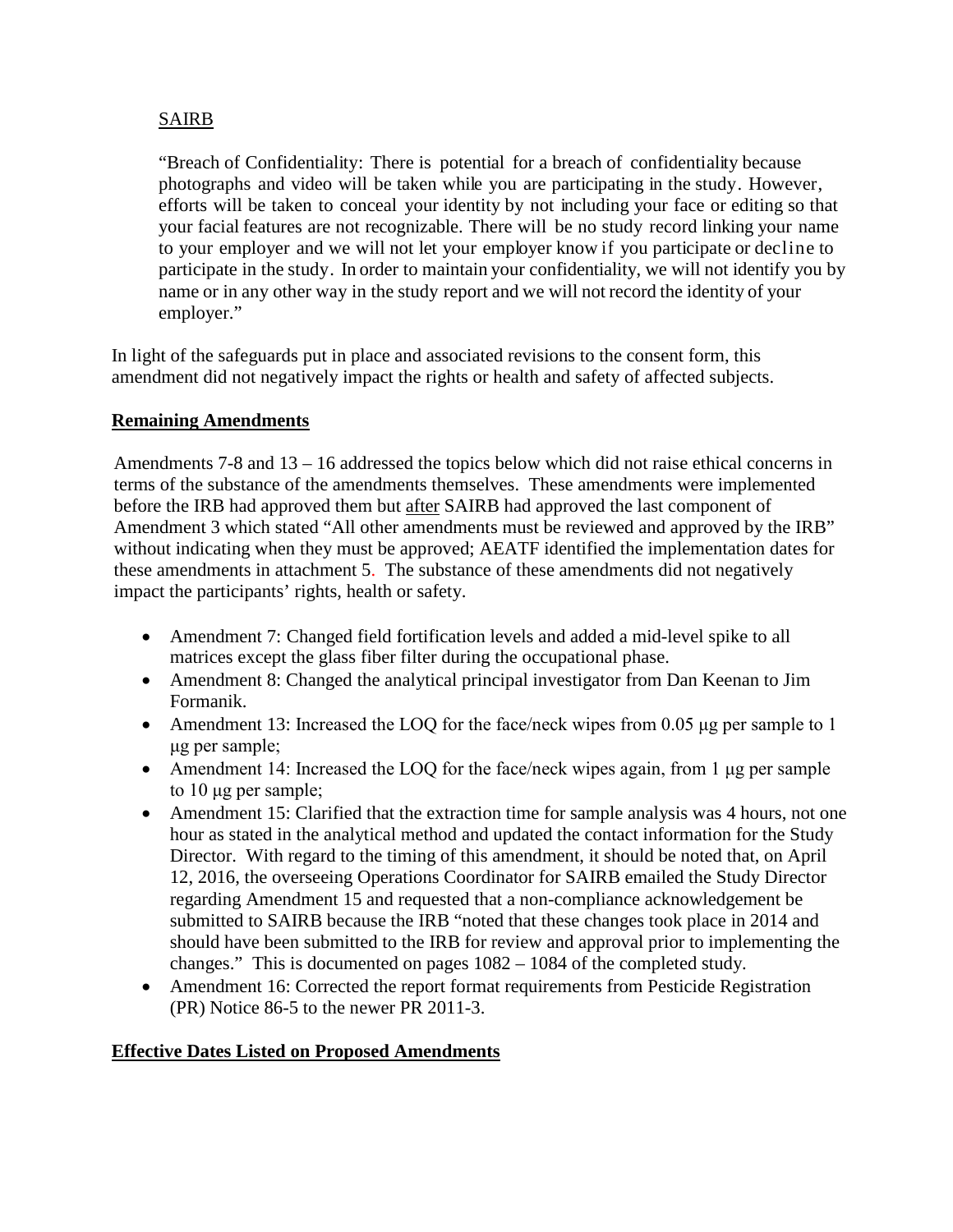The EPA noticed that all of the amendments submitted to the SAIRB for review and approval already had effective dates listed on them at the time of submittal to the IRB. In the future, if the study sponsor must include an effective date on the protocol amendment form when applying for IRB approval, unless the change addresses an imminent hazard, the EPA recommends and requests that the study sponsor insert "IRB approval date" as the effective date. AEATF has already agreed to this for current and future studies. Unless there is an immediate hazard to a research subject, protocol amendments should not be implemented prior to approval by the IRB. This same recommendation was discussed at the last HSRB meeting in July 2016 in relationship to a different study submitted by a different study sponsor.

### **Reported Protocol Deviations**

Attachment 8 provides the list of reported protocol and SOP deviations from pages 94-95 of study AEA07. From the EPA's perspective, the reported deviations did not negatively impact the health and safety and/or rights of subjects.

#### **Unreported Protocol Deviations with Ethical Implications**

This section on unreported protocol deviations addresses: 1) environmental monitoring; 2) late submittal of proposed amendments to the IRB; 3) a deviation resulting from a discrepancy in the protocol; 4) comment in observations section; and 5) AEATF's proposed follow-up documentation.

#### **Environmental Monitoring of air temperature, humidity, wind speed, and direction**

Page 31 of the study states that: "A portable data-recording weather station was set up on the deck. During the conduct of the study, air temperature, relative humidity, wind speed and direction were recorded at **15 minute intervals**."

Page 38 of the study states: "During the **consumer monitoring** the air temperature, the relative humidity, wind speed and directions were collected during each monitoring event using GLPcompliant hand-held instruments. In addition, a GLP-compliant weather station with a data logger was set up on the deck approximately 7 feet above the pool to collect environmental conditions every 10 seconds. **The output from the data logger was summarized in 15 minute intervals.** Air temperature, percent relative humidity, wind speed and direction as well as wind gusts were measured and recorded.

Environmental measurements during the **indoor occupational monitoring** were collected using a GLP-compliant HOBO® Pro V2 data logger. **Hourly air temperature and relative humidity were collected and recorded.** In addition, temperature and relative humidity were recorded at the start of each monitoring event using GLP-compliant hand-held instruments." – *End of excerpt* –

However, the protocol (on page 766 of the completed study) states that: "Air temperature and relative humidity of the work area for the duration of exposure monitoring will be documented with automated instrumentation logging and recording at **5 minute intervals** for the duration of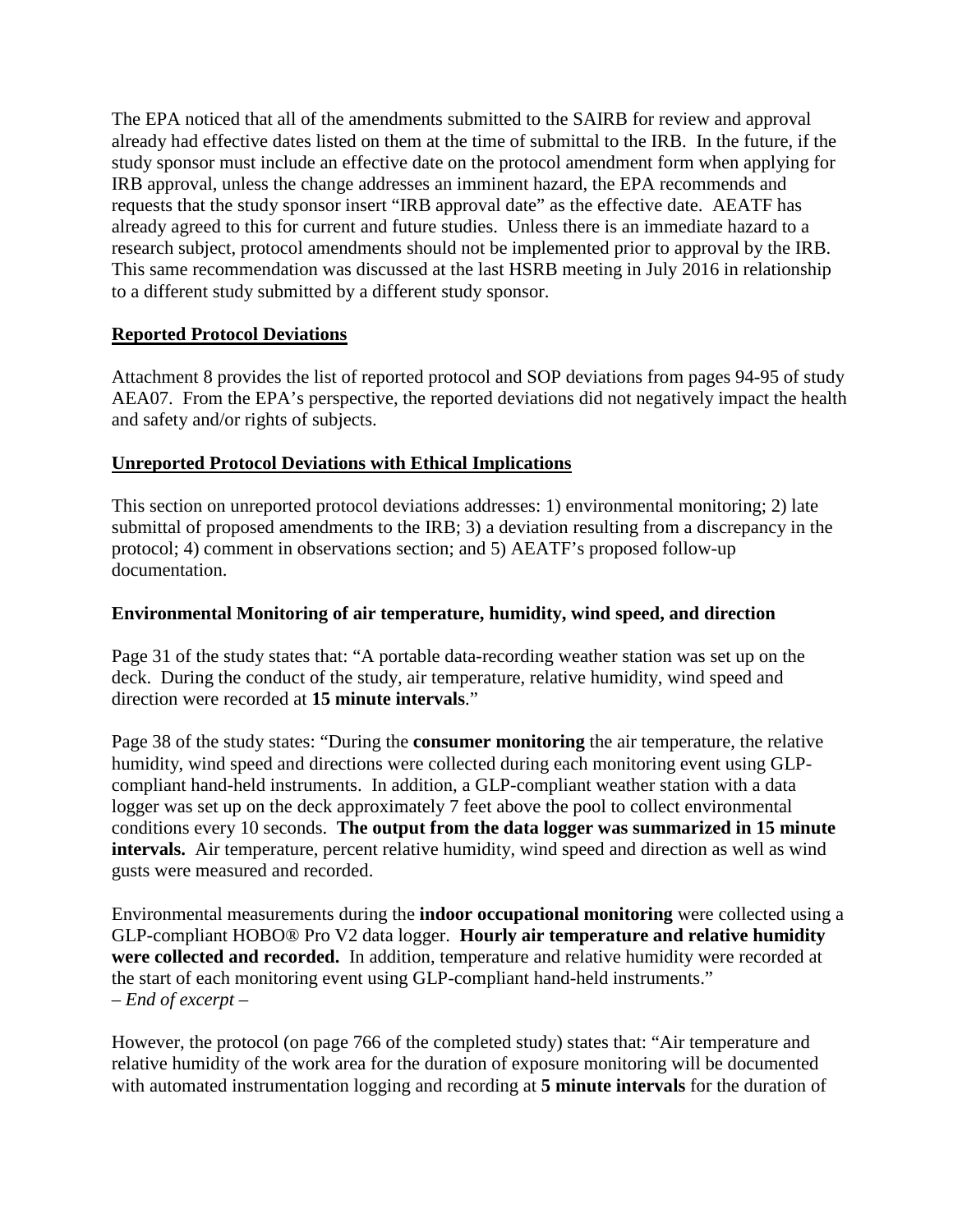the work period per SOP AEATF II-10C. In addition, wind speed and direction will be recorded for the consumer monitoring that will take place outdoors. If sustained wind speeds reach 10 mph or more or it starts to rain, the monitoring will stop. Environmental monitoring equipment will be calibrated or standardized according to field facility SOPs. A facilities maintenance engineer with HVAC training or an industrial hygienist will document the HVAC system (if there is one) in the warehouse and measure the air intake and exhaust flow as well as the direction of air flow around the receiving tank. The dimensions of the warehouse will be documented in study field notes. It will be noted whether the HVAC system is operating during each ME."

During the study, recording occurred at 15 minute intervals as opposed to the 5 minute intervals stipulated by the protocol. This appears to be an unreported deviation. There is no evidence that this deviation negatively impacted subjects' health or well-being. However, in future AEATF studies, it's important to follow the protocol with regard to the recording intervals for air temperature, relative humidity, wind speed and direction.

#### **Deviations Resulting from Late Submittal of Proposed Amendments**

As previously discussed, because Amendment 3 was approved by SAIRB on September 23, 2014, but its 6 components were implemented in August, 2014, the actions taken by the study sponsor under Amendment 3 were, in effect, deviations from the protocol at the time they were implemented in August 2014. They became formal amendments to the protocol only after the IRB approved them on September 23, 2014. Amendment 4 was submitted to the SAIRB on September 22, 2014, 38 calendar days after implementation so the required reporting timeframe was not met. The actions which the researcher implemented under Amendment 5 were, in effect, protocol deviations at the time they were taken in July and August 2014. They became formal amendments to the protocol only after the IRB approved them on October 1, 2014. As discussed previously, AEATF has already agreed to a follow-up action to avoid such issues for any current and future studies.

#### **Deviation Resulting from Discrepancy in Protocol**

The approved protocol provides inconsistent guidance with regard to providing Safety Data Sheets and product labels to potential subjects, based on a comparison of pages 733 and 752 of the completed study. The "safety precautions" section of the protocol (on page 733 of the study) states that a copy of the label and Safety Data Sheet should be "available during the consenting process and provided upon request to the test subjects." However, when discussing consent meetings in a different section of the protocol (on page 752), the protocol states that "Potential volunteers will be provided with copies of the IRB approved Informed Consent Form, the Subject Qualification Worksheet, a copy of the Material Safety Data Sheet (MSDS), and copies of the product labels." The subjects were offered but declined the opportunity to review the Safety Data Sheets and product labels; however, the "label safety statements were explained during the consenting process" and "reviewed with the subjects again on the day of monitoring." The subjects were not provided copies of the Safety Data Sheets and copies of the product labels during the consent meetings; this is a deviation from the protocol. When reviewing protocols in the future, the study sponsor and the EPA should ensure that all sections of the protocol are consistent when discussing the same topic.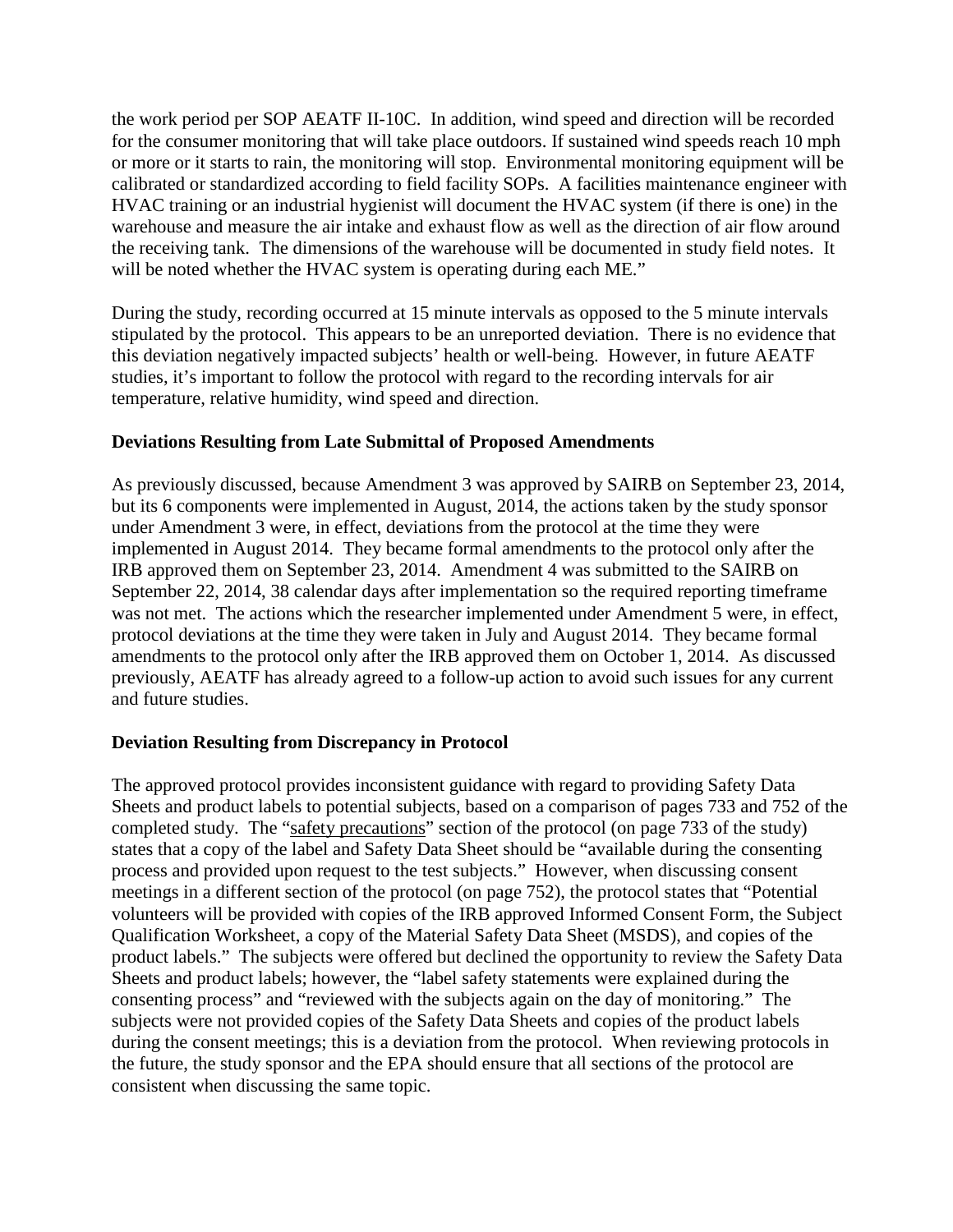### **Comment in Observation Records**

As noted earlier, on page 249, the observations section for consumer monitoring for the powder formulation (monitoring event 14), includes the Study Director's following notes: "Subject 3 commented that [sic] before monitoring that he doesn't use powders and that the technique should be different due to the smaller particles and the tendency to drift. We did recommend that he not toss it out across the pool." This recommendation deviates from the language in the safety precautions section of the protocol which reads, "The subjects will be allowed to handle the containers and pour product as they do so normally." This deviation did not negatively impact the health and safety of subject 3.

### **AEATF Proposed Documentation of Unreported Deviations**

AEATF took the initiative to recommend to EPA that it prepare and submit to the EPA an addendum to the study report that incorporates the unreported deviations following HSRB review of completed study AEA07. The EPA agrees that it would be appropriate for AEATF to document all unreported deviations listed in this ethics review memo as part of the formal documentation for AEA07.

### **Report of Dermal Irritation by Two Subjects (W30 and W35) during Occupational Monitoring**

As discussed on page 65 of the study, during the occupational monitoring, "Two of the 18 test subjects (W30 and W35) reported some dermal irritation on their faces at the end of their powder monitoring events (ME 11 and ME 16). Both subjects stated that they felt fine after their faces were washed. Slight skin irritation is a known adverse effect listed on the Safety Data Sheet for cyanuric acid and washing the affected area with soap and water is recommended."

The "stop criteria and medical management" section of the protocol (on page 755 of the study) states that: "If a subject reports an eye irritation (or other adverse effect) during the work period, they will be asked to immediately stop working. Research staff will then move the subject to a clean area and assist the subject in gently washing the eye with clean water. The nurse will determine whether medical treatment is necessary."

The protocol was followed in responding to the dermal irritation reported by subjects W30 and W35. Under protocol Amendment 3, the on-site medical professional was a first responder. In response to the EPA's questions, the Study Director confirmed the following: "The emergency responder was the observer who watched the test subjects and determined whether medical treatment was necessary. Since slight skin irritation is a known potential adverse effect (listed on the MSDS), the first aid instructions on the label were followed. For skin irritation, the instructions are to wash the contaminated area with soap and water. The emergency responder instructed the subjects to first have their faces wiped by the researcher and then wash with soap and water. Once this was completed, she checked with the individuals to see if the skin was still irritated. In both cases, the washing with soap and water alleviated the irritation; thus she determined that no medical treatment was necessary."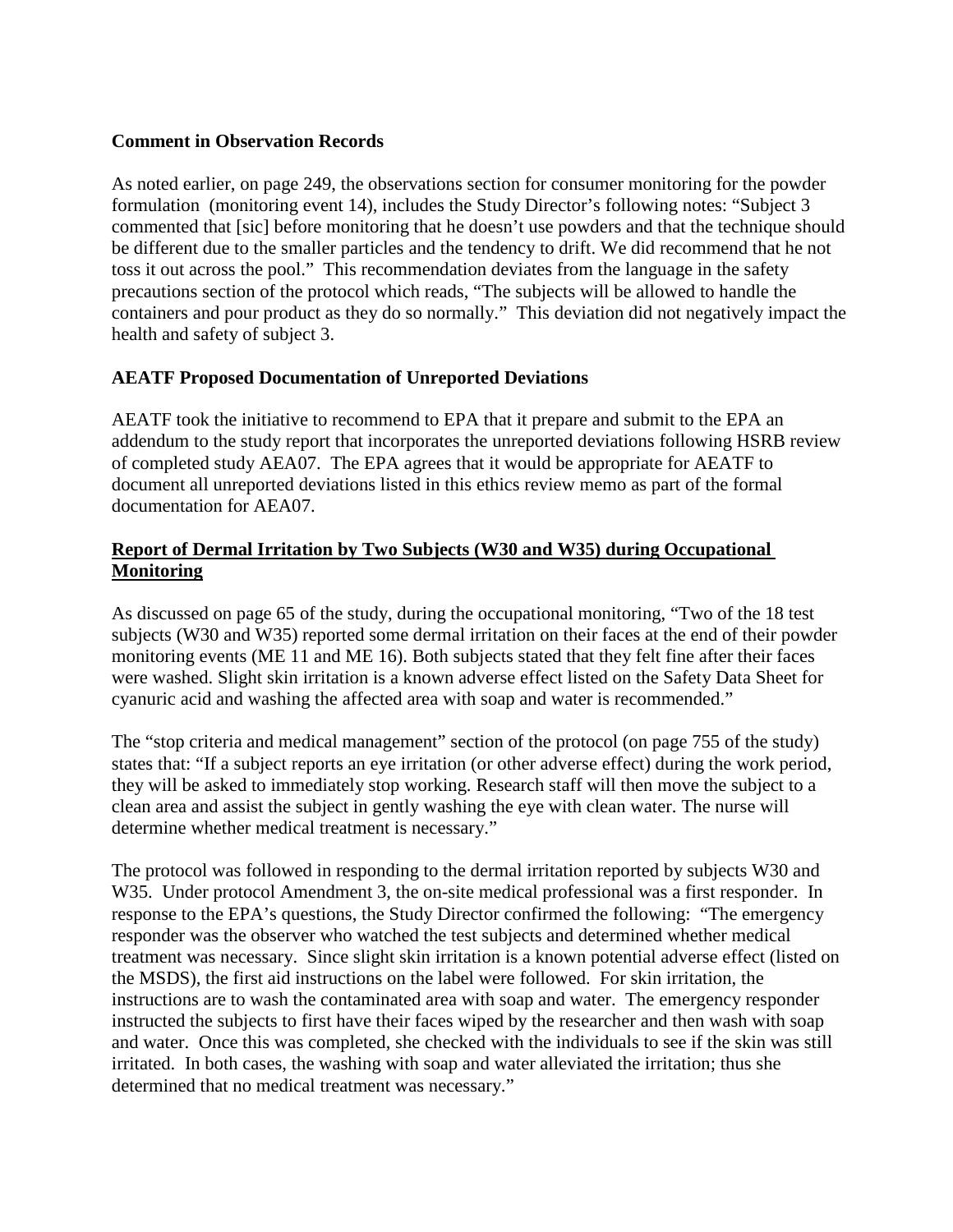#### **Guidance in Protocol Relevant to Subject W24 Incident**

Pages 65-66 of study AEA07 state that: "One test subject (W24, granule ME 6 and powder ME 18 on March 30, 2015) contacted the Study Director the morning after monitoring complaining of stomach pain, vomiting, and sweating. Although these symptoms were not indicative of cyanuric acid exposure, the Study Director accompanied him to the emergency room. No diagnosis was made and the subject was later released from the emergency room. Follow-up phone calls to the subject were made on April 1 and 2 to monitor his status. On April 2 the subject was feeling better and had returned to work; no further follow-up was done."

This section provides only the facts associated with the guidance in the protocol, AEATF SOPs specifically cited in the applicable protocol sections, and the portions of the consent form which are relevant to this incident. The Office of Pesticide Programs' (OPP) interpretation of the study sponsor's compliance with the guidance is provided later in this ethics review.

The "stop criteria and medical management" section of the protocol (on page 756 of the completed study) includes the following relevant information:

"The medical management procedures set forth in SOP AEATF II-11C will be implemented for any instance where the subject's work is halted for medical reasons (other than solely because of a heat stress index above 95), and **for any post-study reports of illness, eye or respiratory reactions or other unanticipated adverse effects**."

"**The Study Director will maintain a record of adverse health observations and reports, and follow the Study Sponsor, IRB, and EPA policies for medical event reporting as described in SOP 11F.** Sufficient personnel will be present at the study site to maintain an appropriate level of technical support, scientific supervision, and observations relevant to the safety of test subjects."

Section 2.9 of AEATF SOP 11C (referenced above) states that:

"2.9 If a test subject contacts the Study Director within 24 hours of participating in a study with complaints about a skin or eye reaction of other adverse effects that he/she believes are related to his/her participation in the study, the Study Director will instruct him/her to call 911 or seek medical treatment and to call the toll-free number on the product label. The Study Director will not make any medical recommendations. A follow-up phone call to the individual will be made by the Study Director or designee (who had the required ethics training) within 24 hours of a volunteer subject's phone call. The purpose of the call will be to inquire about the health of the individual and to close the case. If the Study Director or designee is unable to speak to the test subject, he/she will leave a message. Only one attempt will be made to reach the individual in recognition of the subject's privacy. Based on the Study Director or designee contact with the subject, incident reporting as described in Section 7.0 will be followed."

AEATF SOP 11F (also referenced above) states that: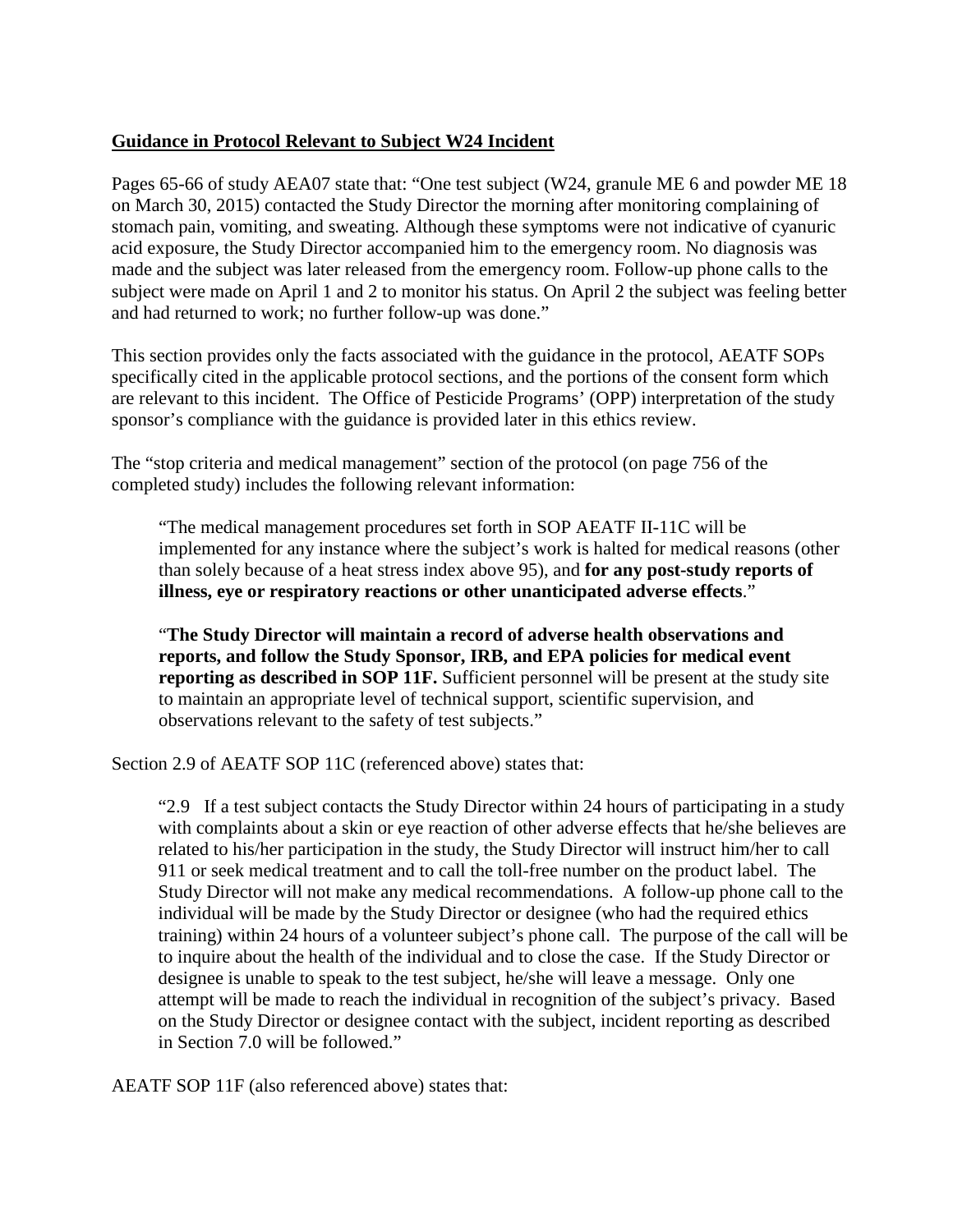- 2.2 "The Study Director and/or their designees , are required to report adverse events that meet both of the following criteria:
	- a. Event is UNANTICIPATED (An unanticipated event is any adverse experience where the nature, severity or frequency is not identified in the Informed Consent Form or described in the protocol. Events which are already cited in the protocol are not unanticipated and do not have to be reported to an IRB).

#### AND

- b. Event is POSSIBLY RELATED to the study design, procedures or drug/device. If the adverse event is clearly not related to the study drug, device, procedures, or washout process, it would not represent a risk to other subjects in the research and, therefore, does not have to be reported to an IRB.
- 2.3 If these criteria are not met then the event does not have to be reported to an IRB." – End of excerpt -

The approved consent form states the following regarding payment for medical treatment for study-related illness or injuries:

#### **"Research-Related Injuries**

If you get hurt or sick while you are participating in this study, a nearby medical facility will provide care. If necessary, we will take you there. The AEATF II will pay for reasonable and appropriate medical treatment **for a study-related injury or illness** that is not paid for by your own insurance or insurance provided by your employer. **The Study Director in consultation with the on-site medical professional will decide if you have an illness or injury that is due to your participation in the study.**

If you experience a skin reaction, respiratory irritation, eye reaction, or other physical injury that you believe is related to your participation in the study you should seek medical treatment and call the Study Director immediately at 1-877-298-7008. Medical records will not be part of the study."

Also, there is language in the risk section of the approved consent form that states, "If you have [sic] are sensitive to chemicals or cyanuric acid, be sure to tell us as this will mean that you cannot participate in the study." Similarly, the approved qualification worksheet for the occupational use scenario asks, "Do you have any known sensitivities or allergies to CYA, soaps, or chemicals?"

Finally, beyond the language included in the protocol itself, a primary point of reference for safety information in the protocol is the Safety Data Sheet (SDS) in Appendix B to the protocol (on pages 785-792 of the study and dated July 25, 2011). The SDS was updated as part of protocol amendment 6; the updated SDS is included on pages 814-826 of the completed study and dated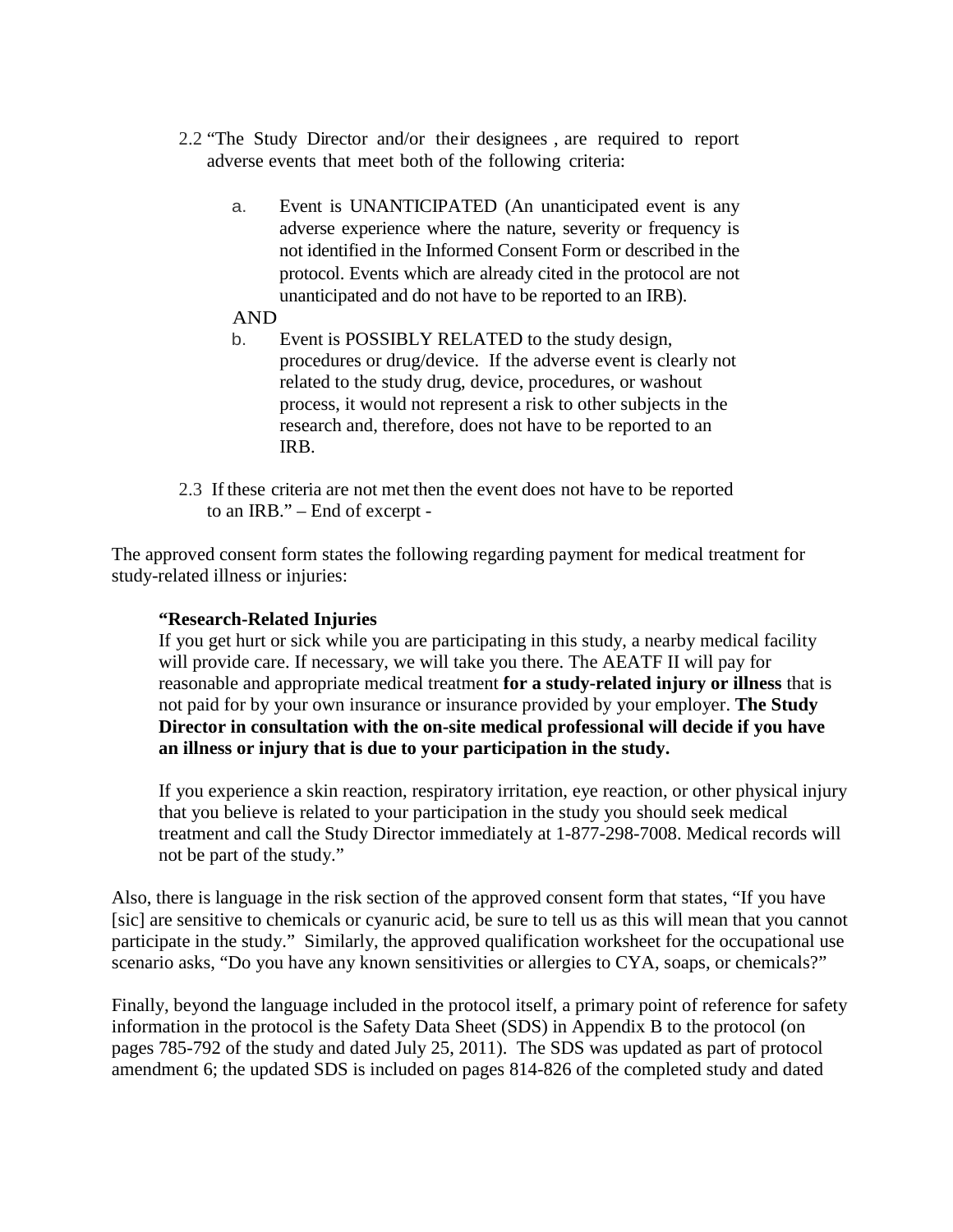7/18/14. The product labels are also referenced in the protocol and included on pages 783-784 of the completed study. [By way of reminder, as discussed in the protocol on page 727 of the completed study, "Since cyanuric acid (CYA) is not classified as a biocide, it is not a registered active ingredient with EPA. It is registered as an adjuvant (a product that is an efficacy enhancer) in the state of California." Because the product used in the study does not include a registered active ingredient, the product label was not reviewed by EPA.] Below is the first paragraph from the safety precautions section of the approved protocol (from page 733 of the study):

"Copies of product labels and the Materials Safety Data Sheet (MSDS) for cyanuric acid are included in Appendices A and B respectively. They will be included in the study file and provided to the study research team. A copy of the label and MSDS (in English only) will be available during the consenting process and provided upon request to the test subjects. Label safety requirements will be explained to the subjects involved in the study before they are monitored." – End of excerpt –

The next section provides details of the incident, other relevant information and follow-up actions.

### **Hospital Visit by Subject W24 after Occupational Monitoring**

This section focuses on subject W24, specifically his role in the study, an incident involving subject W24, the Study Director's discussion with SAIRB and OPP/EPA in April 2015, other publically available information related to cyanuric acid, coverage of the subject's medical examination and treatment costs, EPA's conclusion regarding study sponsor adherence to the protocol and SOPs associated with follow-up, and follow-up actions.

### Role of W24:

As part of the occupational monitoring portion of the study, as noted on page 37, some subjects were required to stand on a step while pouring cyanuric acid to allow for variability in pouring height. The steel-constructed stand consisted of two steps, the first 7 inches from the ground and the second 13 inches from the ground. As described in the observations on page 262, subject W24 poured a 25 pound bucket of the granular formulation of cyanuric acid into a tank while standing on the top step. As described in the observations on page 295 of the study, this same subject poured three 25 pound buckets of the powder formulation into a tank while standing on the top step.

#### Personal Protective Equipment and Clothing Worn by W24:

During the exposure monitoring, W24 wore the personal protective equipment required for occupational monitoring and new clothing consistent with the approved protocol including: two layers of clothing (long underwear under a long sleeved work shirt and long work pants), respiratory protection (N95 dust mask), 15 mil chemical-resistant nitrile gloves, and safety glasses.

### Incident involving W24: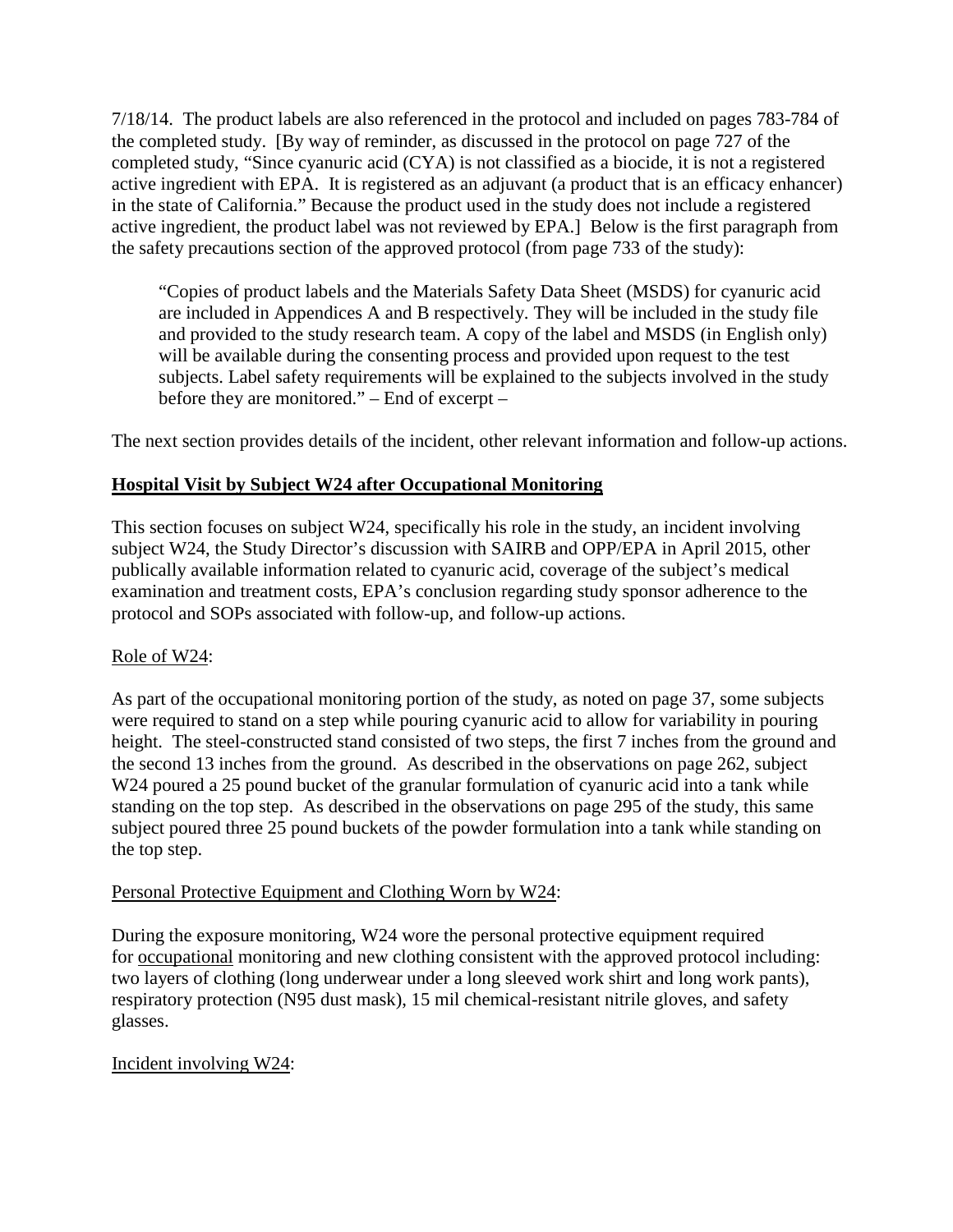Pages 65-66 of study AEA07 summarize the incident, along with the Study Director's follow-up discussions with SAIRB and EPA as follows:

"One test subject (W24, granule ME 6 and powder ME 18 on March 30, 2015) contacted the Study Director the morning after monitoring complaining of stomach pain, vomiting, and sweating. Although these symptoms were not indicative of cyanuric acid exposure, the Study Director accompanied him to the emergency room. No diagnosis was made and the subject was later released from the emergency room. Follow-up phone calls to the subject were made on April 1 and 2 to monitor his status. On April 2 the subject was feeling better and had returned to work; no further follow-up was done. Since this event did not qualify as a serious adverse event (SAE), the SAIRB was contacted to determine how it should be reported. SAIRB confirmed that they do not have a reporting requirement for an incident that was unrelated to participation in the study. As such, no report was made to the SAIRB. EPA was informed of this incident and concurred with the Sponsor's decision not to file a subject safety report with the IRB. The incident and the follow-up actions were extensively documented in the raw data; a copy of the documentation is located in Appendix H."

Appendix H (pages 699-706 of the study) is identified as "Subject W24 Incident Report" and provides extensive details on what transpired from the time that the Study Director received the initial message from test subject W24 until his release from the hospital and the Study Director's subsequent conversations with the subject. Appendix H is included as Attachment 9 to this ethics review. The HSRB should read Appendix H as part of its review.

As stated in Appendix H, subject W24 "is a 22 year old male. He works at a chemical production plant and worked on Monday before coming to Ricera after work. As a materials handler, he did indicate that he worked with a number of chemicals during the day." The Safety Data Sheet (SDS) for cyanuric acid is included on pages 814-825 of the study. As summarized on page 3 in Appendix H and page 702 of the completed study:

"The only health hazard listed on the SDS for 'cyanuric acid, dry' is slight eye and skin irritation. There is no GHS signal word as CYA is classified by OSHA as nonhazardous (29 CRF 1910.1200). First Aid Measures (section 4) of the SDS indicates that inhaling powder or particles may cause respiratory track irritation or cough; exposure of skin may result in slight skin redness or irritation; eye exposure may cause mild irritation of the eye lids and conjunctiva; and there are no known effects from ingestion. Under 'note to physician' – 'This material causes mild irritation to the skin and eyes. Removing the material via irrigation is usually sufficient. There is no antidote. Cyanuric acid is readily removed from the body via the renal system and is not bioaccumulated. Treatment is supportive care.'"

Page 4 of Appendix H and page 703 of the completed study provides the following discussion:

"Cyanuric acid is a common swimming pool maintenance chemical sold to consumers and pool maintenance professionals. Due to the low mammalian toxicity of CYA which is classified by OSHA as non-hazardous, there are no label required protective equipment. As a study precaution, all subjects in this phase of the study wore a dust mask, chemicalresistant gloves, and safety glasses in addition to the two layers of clothing. Anticipated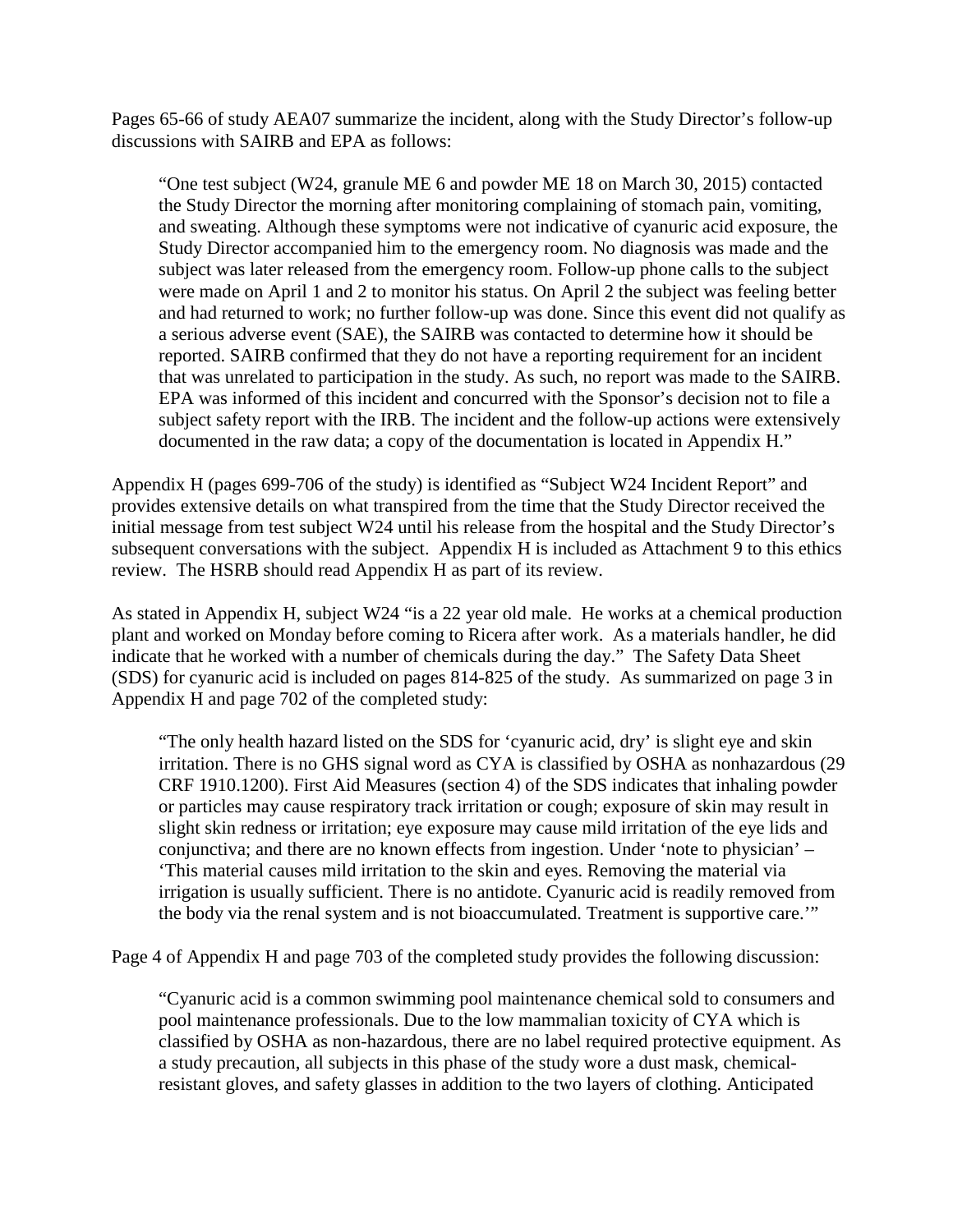adverse events/problems with exposure to dry cyanuric acid are slight eye, skin, or respiratory irritation. The subject's symptoms of nausea/vomiting, diarrhea, abdominal cramps/pain, muscle aches, and sweating were not consistent with the information known about exposure to cyanuric acid."

#### Discussion with IRB and OPP/EPA on Reporting of Incident:

After the incident, the Study Director consulted with Mr. Jeff Atlas, the SAIRB's Operations Coordinator, regarding potential reporting categories for the incident. As documented by the Study Director in Appendix H to the study: "Mr. Atlas went through the five subject safety reporting categories listed on the SAIRB website. There are:

- 1. Unanticipated problems involving risks to human subjects or others
- 2. Unanticipated adverse device effects
- 3. Serious adverse event (SAE)
- 4. Safety report
- 5. Non-compliance or protocol variance/deviation."

"Mr. Atlas confirmed that since the SAIRB does not require an event that has been determined to be unrelated to participation in the study to be submitted, there is no appropriate category to file it under. He indicated that if we choose to submit it for acknowledgment, we would need to submit it as a serious adverse event (SAE). According to Mr. Atlas, this would be the only category that would fit our situation. After conducting a search on the internet to better understand the definition of these terms, I called Mr. Atlas back. During this second conversation I informed him that based on my understanding of an SAE the incident with worker W24 does not meet the criteria of an SAE [an adverse event or suspected adverse reaction is considered 'serious' if, in the view of either the investigator or sponsor, it results in any of the following outcomes: death, a lifethreatening adverse event, inpatient hospitalization (24 hours or more) or prolongation of existing hospitalization, a persistent or significant incapacity or substantial disruption of the ability to conduct normal life functions, or a congenital anomaly/birth defect]. He agreed that this is also the SAIRB's interpretation of an SAE, but this was our only option for getting an acknowledgment."

The nature of the incident, analyzed at the time it occurred, did not fit any of the SAIRB's reporting categories. The Study Director documented in Appendix H that, "Based on the flowchart, the reporting of this event to Schulman Associates is not necessary. I confirmed this in a telephone conversation with Mr. Atlas on April 7, 2015."

In April 2015, the Study Director consulted with the Office of Pesticide Programs' former Human Research Ethics Review Officer (who conducted ethics reviews at that time). OPP agreed with the Study Director's decision not to file the incident as an SAE with SAIRB after learning the definition of an SAE. However, OPP recommended that the event, the Study Director's conversation with the SAIRB, information about the reporting risk categories, and the conclusion that the incident did not meet the definition of an SAE be included in the final AEA07 study. The information and details were included in the study as recommended by EPA.

Additional Publically Available Information: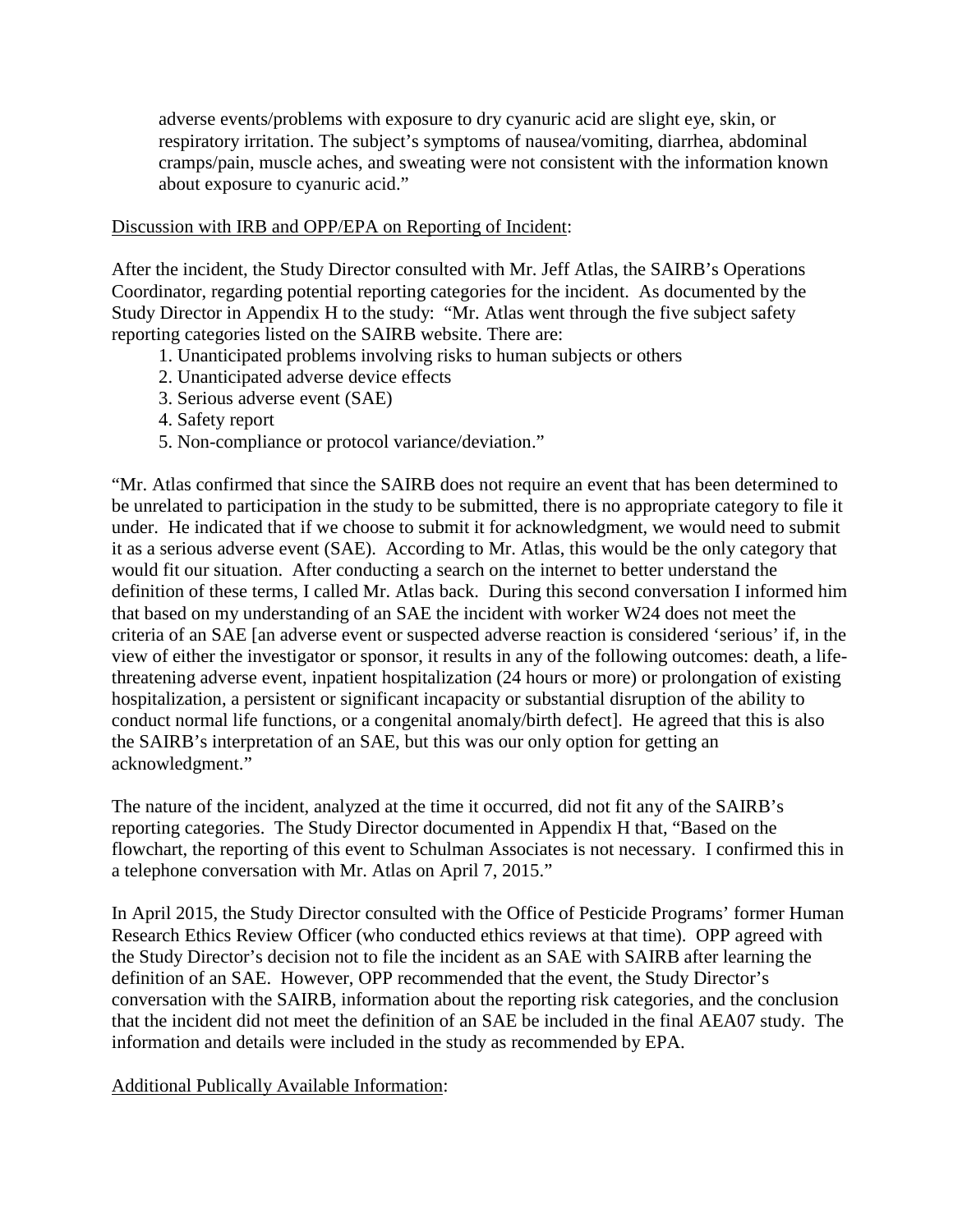After reading Appendix H, in the interest of due diligence, I checked the Internet for public information on effects of cyanuric acid. Information was available from the TOXicology Data NETwork (TOXNET)<sup>[3](#page-29-0)</sup>, the National Institute for Occupational Safety and Health (NIOSH), and the Pesticide Action Network (PAN) Pesticide Database. In addition to the information already provided in the Safety Data Sheet for cyanuric acid, the NIOSH International Chemical Safety Cards identified ingestion as a hazard/exposure with abdominal pain and sore throat as symptoms. The PAN Pesticide Database similarly identified abdominal pain as a symptom of ingestion and TOXNET stated "The substance irritates the respiratory tract and the eyes." Subject W24 experienced abdominal pain. Subject W24 wore a dust mask throughout the exposure period which eliminates or significantly reduces the likelihood of ingestion during the study; also, an observer was assigned to subject W24 and did not observe and/or document subject W24 ingesting cyanuric acid.

#### Subject W24's Employment:

It's also important to highlight that subject W24 worked in a chemical production plant with a number of chemicals during the day before participating in the study. From my perspective, this factor potentially impacts and complicates the determination as to whether or not this incident occurred as a result of the subject's participation in the study. The EPA does not have any information on the identity and/or nature of the chemicals with which the subject worked. Appendix H (page 704 of the study), written by the Study Director, concludes that, "Based on the SDS and discussion with the manufacturer of cyanuric acid combined with the very short duration of exposure (5 minutes) and the fact that the subject was wearing protective equipment, the Study Director does not believe that this event was associated with participation in the exposure monitoring study." According to the language in the approved consent form, the Study Director was the decision-maker on this point after consulting with the "on-site medical professional." (This language assumes that an adverse effect is being reported during the test day after consultation with the medical professional at the test site.) However, reporting of this incident occurred during the early morning hours after the test day when the subject was at home. The nurse and doctor who examined the subject did not share information with the Study Director regarding their diagnosis due to HIPAA laws. Based on the available information as noted above, the Study Director did "not believe that this event was associated with participation in the exposure monitoring study."

#### Language in Consent Form regarding Sensitivity to Chemicals or Cyanuric Acid:

It should be noted that there is language in the risk section of the approved consent form that states, "If you have [sic] are sensitive to chemicals or cyanuric acid, be sure to tell us as this will mean that you cannot participate in the study." Similarly, the approved qualification worksheet for the occupational use scenario asks, "Do you have any known sensitivities or allergies to CYA,

<span id="page-29-0"></span><sup>&</sup>lt;sup>3</sup> ToxNET is a group of databases covering chemicals and drugs, diseases and the environment, environmental health, occupational safety and health, poisoning, risk assessment and regulations, and toxicology and is managed by the National Library of Medicine.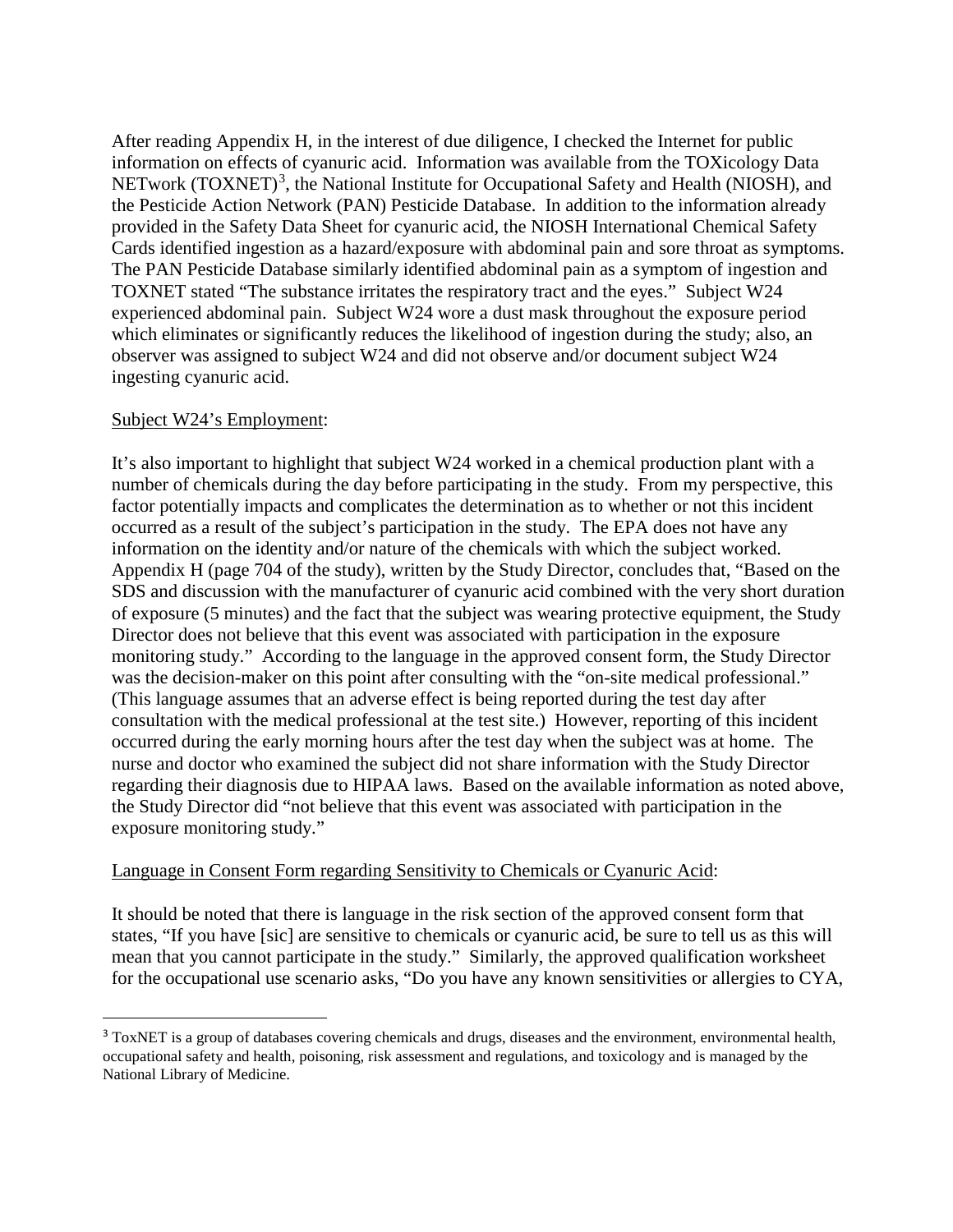soaps, or chemicals?" Subject W24 did not indicate any known sensitivities or allergies to cyanuric acid, soaps, or chemicals.

#### Coverage of Medical Costs:

There was no information in Appendix H regarding whether or not the study sponsor covered the medical costs associated with the subject's visit to the emergency room. When EPA asked about payment of medical costs, the Study Director explained that, "I do not know who paid for the subject's treatment – it was not the AEATF. It is AEATF policy to pay for research-related injuries or illnesses not covered by a subject's or his employer's insurance. However, in this case, the symptoms that appeared the following day were not reflective of exposure to cyanuric acid. For this reason, the task force did not offer to pay for the medical expenses, and the subject did not request that we pay the bill. W24 was not an employee of one of AEATF member companies."

The approved consent form states the following regarding payment for medical treatment for study-related illness or injuries:

#### **"Research-Related Injuries**

If you get hurt or sick while you are participating in this study, a nearby medical facility will provide care. If necessary, we will take you there. The AEATF II will pay for reasonable and appropriate medical treatment **for a study-related injury or illness** that is not paid for by your own insurance or insurance provided by your employer. **The Study Director in consultation with the on-site medical professional will decide if you have an illness or injury that is due to your participation in the study.**

If you experience a skin reaction, respiratory irritation, eye reaction, or other physical injury that you believe is related to your participation in the study you should seek medical treatment and call the Study Director immediately at 1-877-298-7008. Medical records will not be part of the study."

Regarding the reference to the "on-site medical professional" in the paragraph above, given the context of the paragraph, it's unclear if the "on-site medical professional" refers to the certified first responder who was on-site at the study site while study AEA07 was underway or if it refers to the on-site medical professional at the "nearby medical facility" mentioned in the same paragraph. In future protocols, the EPA should ensure that the meaning of such references is clear. The Study Director clarified that: "The 'on-site medical professional' referenced in the consent form was the medical professional who was hired to be present during the study. Accordingly, during this study, the 'on-site medical professional' was the certified first responder who was also a member of the study team."

In the future, when a consent form includes language similar to "*The Study Director in consultation with the on-site medical professional will decide if you have an illness or injury that is due to your participation in the study,*" the EPA should request that a provision be included in the protocol that the on-site medical professional cannot be a member of the study team. It's difficult to predict all circumstances when reviewing a draft protocol. However, in such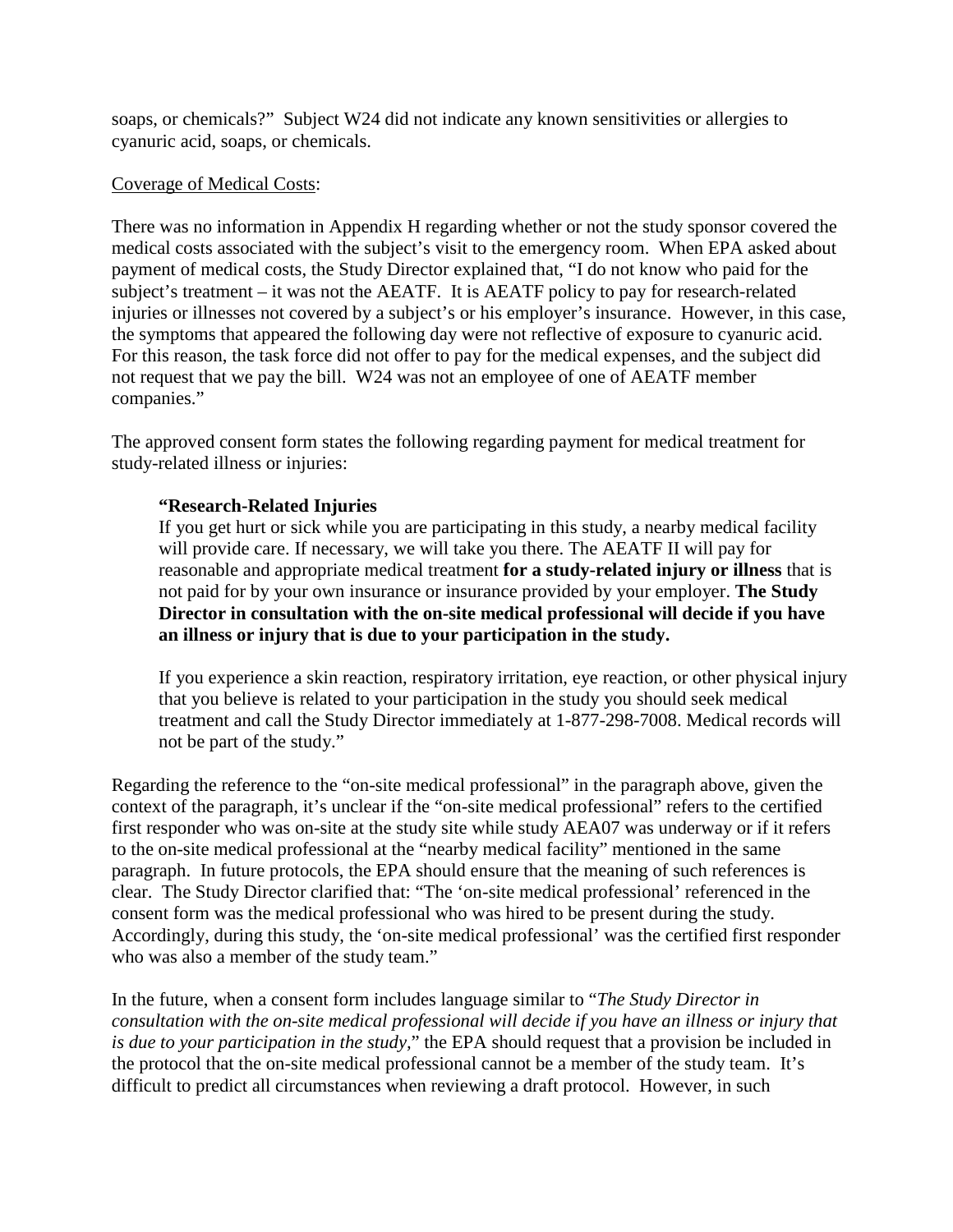circumstances, it's preferable to have a medical professional who is not funded by the research team consulting with the Study Director when determining whether or not an illness or injury resulted from the subject's participation. This avoids even the appearance of impropriety.

Based on available information, the Study Director concluded that the incident was not the result of the subject's participation in the study. As a result, the study sponsor was not required to pay for the medical costs associated with the subject's visit to the emergency room that were not covered by his insurance or his employer's insurance.

As documented in Appendix H, the Study Director called the subject back after their initial conversation and offered to take the subject to the emergency room to be examined; OPP believes this was an appropriate action on the part of the Study Director in light of the language in AEATF SOP 11C on emergency procedures that the "Study Director will instruct him/her to call 911 **or seek medical treatment**…". On this point, the study team went beyond the requirements of the protocol and SOP by taking the subject to the hospital emergency room (ER), waiting there until the subject was released, and taking the subject home.

As a result of the Study Director offering to take the subject to the ER, he might have assumed, given his state of distress and illness, that the study sponsor would pay for the costs of his visit that were not covered by his or his employer's insurance. The consent form states that "If you experience a skin reaction, respiratory irritation, eye reaction, or other physical injury **that you believe is related to your participation in the study, you should** seek medical treatment and **call the Study Director immediately at 1-877-298-7008**." The subject calling the Study Director implies that the subject believed his reaction could have been related to his participation in the study. According to Appendix H, the Study Director questioned the nurse and doctor who examined the subject at the emergency room about the results of their tests and diagnosis, "but they said they couldn't tell me anything due to the HIPAA laws." The Study Director documented in Appendix H that, "To my knowledge they also did not provide W24 with any information about the tests that they had run or a diagnosis. They suggested that he see a local doctor the next day if the symptoms persisted and provided a prescription for anti-nausea."

Given the facts as presented in Appendix H of the study, the language in the signed consent form, protocol and AEATF's SOP 11C on emergency procedures (which is explicitly referenced in the protocol), AEATF was not required to pay for the subject's medical and treatment costs that the subject's own insurance or his employer's insurance did not cover. While acknowledging this, EPA's Office of Pesticide Programs believes it would have been preferable for the study sponsor to do so out of an abundance of caution. The doctor and nurse were prohibited under HIPAA laws from sharing a diagnosis and, as a result, the Study Director's consultation with them did not yield any information that she could factor into her decision as to whether or not the illness was due to participation in the study. The factors which were taken into account in deciding that the incident did not result from the subject's participation in the study were reflected in the following statement in Appendix H, on page 704 of the study: "Based on the SDS and discussion with the manufacturer of cyanuric acid combined with the very short duration of exposure (5 minutes) and the fact that the subject was wearing protective equipment, the Study Director does not believe that this event was associated with participation in the exposure monitoring study."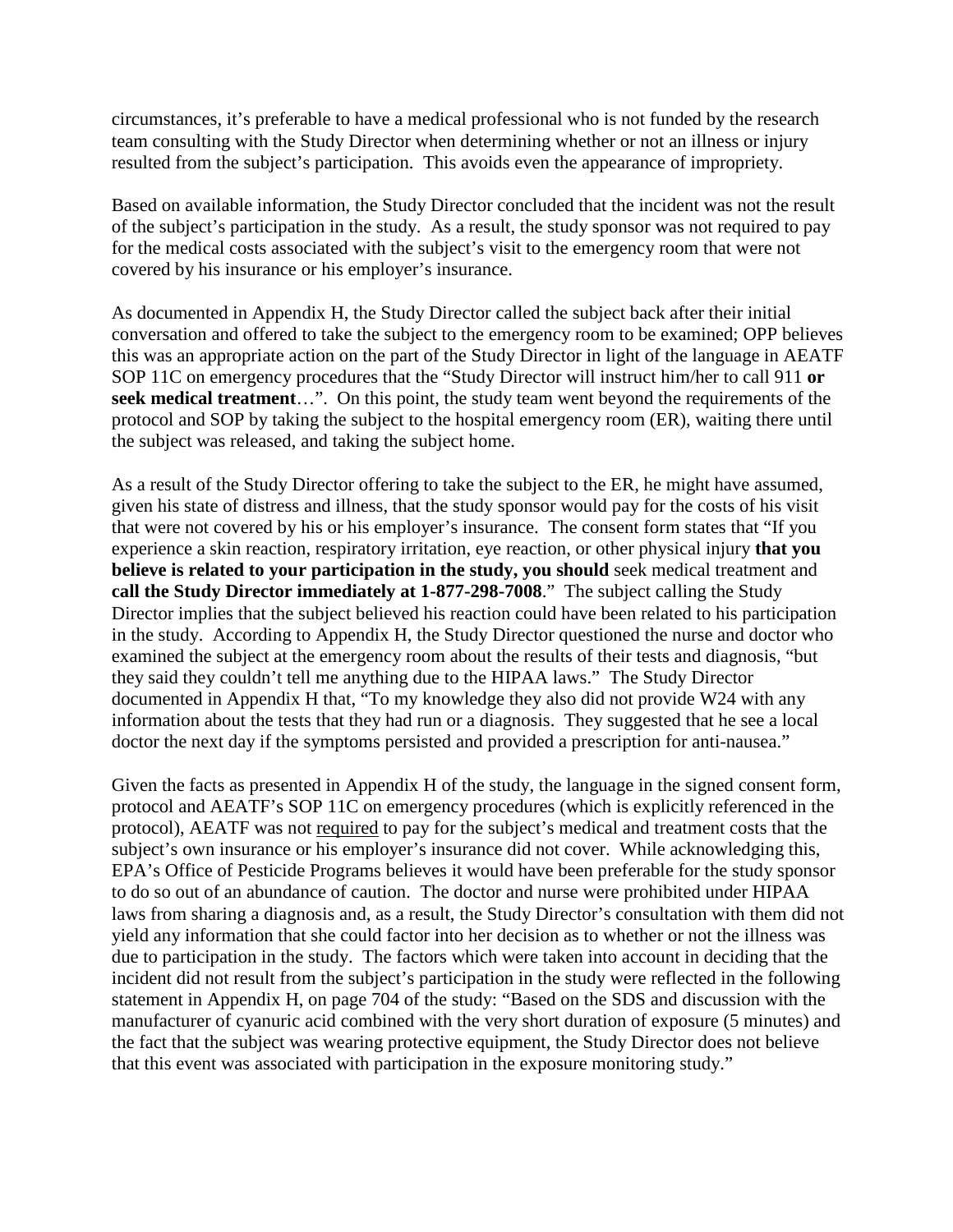#### SOP 11C Instruction to Call Toll-Free Number on Product Label:

As noted previously, section 2.9 of AEATF SOP 11C states, in part, that:

"2.9 If a test subject contacts the Study Director within 24 hours of participating in a study with complaints about a skin or eye reaction of other adverse effects that he/she believes are related to his/her participation in the study, the Study Director will instruct him/her to call 911 or seek medical treatment and to call the toll-free number on the product label. The Study Director will not make any medical recommendations. A follow-up phone call to the individual will be made by the Study Director or designee (who had the required ethics training) within 24 hours of a volunteer subject's phone call. The purpose of the call will be to inquire about the health of the individual and to close the case."

As discussed in detail previously, the study team went beyond the requirements of the protocol and SOP when they drove the subject to the hospital emergency room (ER), waited there until the subject was released, and took the subject home. Two follow-up phone calls were also made to the subject to inquire as to his health status. As noted on pages 65-66 of the study, "Follow-up phone calls to the subject were made on April 1 and 2 to monitor his status. On April 2 the subject was feeling better and had returned to work; no further follow-up was done."

The only applicable portion of section 2.9 of AEATF SOP 11C that was not carried out was instructing the subject to call the toll-free number on the product label. As such, this is a protocol deviation. As the Study Director explained to EPA:

"The subject was in considerable distress when he contacted the Study Director. Based on the subject's condition, the Study Director decided not ask him to call the toll-free number; instead the study team took him to the ER and waited there until he was released and took him home. This went beyond the requirements of the SOP. The Study Director did contact and inform the chemical supplier company of this incident from the ER. The company did not provide any additional direction or information for her or the ER staff to follow."

At the EPA's request, the Study Director asked the chemical supplier company what the company does with the information it receives from such calls. The Study Director clarified that, "According to the chemical company, the information would be reviewed internally to determine whether there were any reporting requirements under TSCA." [The Toxic Substances Control Act (TSCA) Section 8(e) states that U.S. chemical manufacturers (including importers), processors, and distributors must notify the EPA within 30 days of obtaining information that reasonably supports the conclusion that their chemical products present a *substantial risk of injury to the health or environment*.]

It's reasonable that the Study Director did not ask the subject to call the toll-free number on the label at the time that he was ill and had to be driven to the hospital emergency room. However, in hindsight, near the conclusion of the Study Director's second follow-up call with the subject, it would have been preferable for the Study Director to provide the subject with the toll-free number and suggest that he call it to report his illness; during the second phone call, the subject said that he was feeling better and had returned to work so it would have been an appropriate time to recommend this to the subject. Consistent with standard operating procedure 11C, which is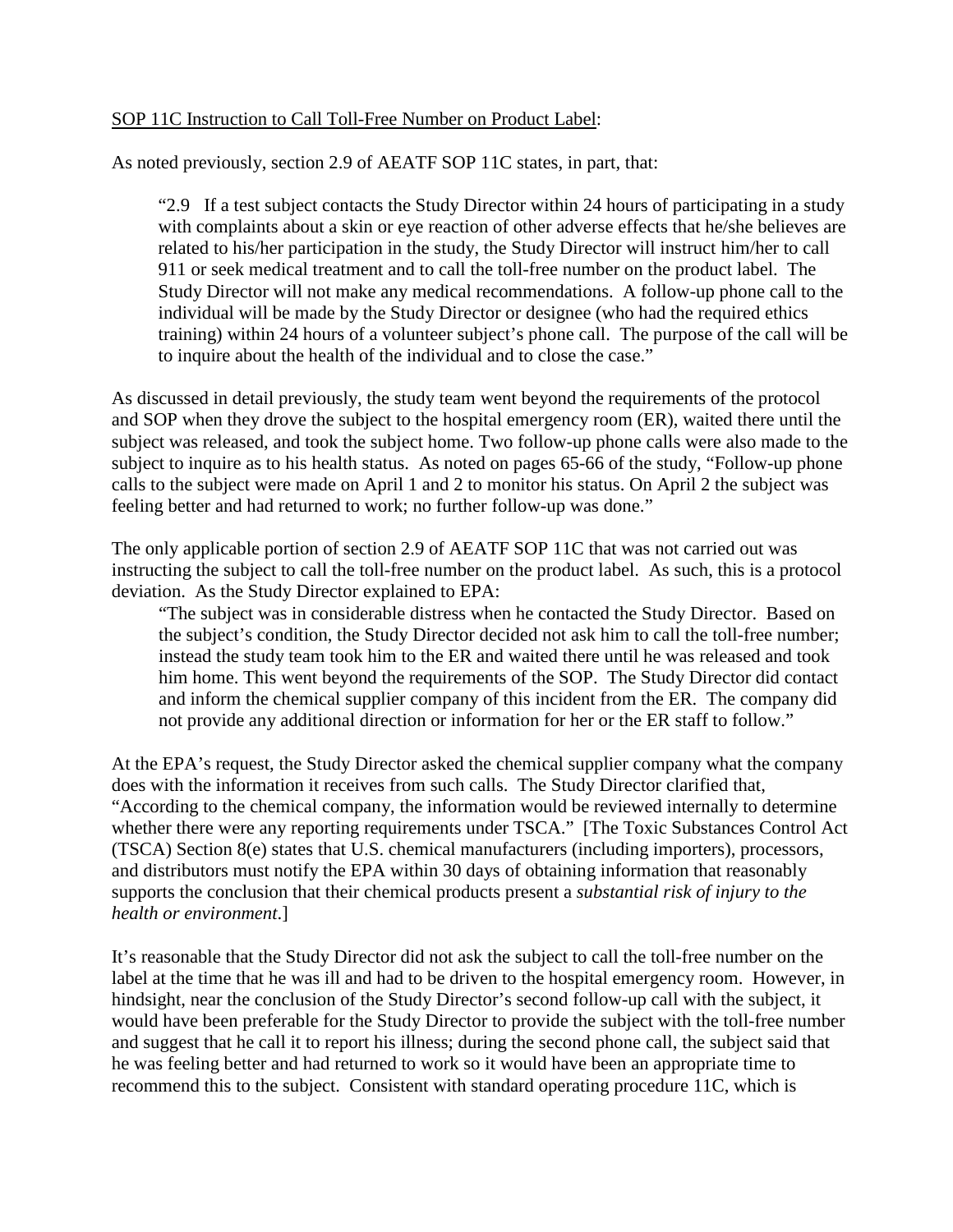referenced in the protocol, EPA believes the Study Director should have provided the toll-free number to the subject and instructed the subject to call the chemical company to report what had occurred.

#### EPA Conclusion Regarding Study Sponsor Adherence to Protocol in Handling W24 Incident:

As it relates to this incident, the Study Director complied with the requirements of the protocol and relevant SOPs with the exception of instructing the subject to call the toll-free number on the product label, as discussed above. The fact that AEATF did not instruct the subject to call the toll-free number on the product label is a protocol deviation.

As a result of considering the incident involving subject W24 and reviewing applicable language in the protocol, SOPs and the consent form, the Office of Pesticide Programs identified the following lessons learned and follow-up actions:

- In future screening of potential subjects for human research studies, study sponsors could ask a standard question, "What specific chemicals, if any, do you currently work with as part of your job?" If the study sponsor and/or EPA recognize that the specific chemicals with which the subject works could potentially present a problem in terms of the subject's involvement in the study, the subject could be excluded from participation. The related exclusion criterion could be, "Works with chemicals which are potentially problematic in terms of subject's participation in study." EPA should consider this option, as appropriate, when reviewing future protocols.
- As discussed previously, in the future, when a consent form includes language similar to "*The Study Director in consultation with the on-site medical professional will decide if you have an illness or injury that is due to your participation in the study,*" EPA should request that a provision be included in the protocol that the on-site medical professional cannot be a member of the study team. In such circumstances, it's preferable to have a medical professional who is not employed as a member of the research team consulting with the Study Director when determining if an illness or injury resulted from the subject's participation. This avoids even the appearance of impropriety.
- In future studies, if an incident occurs, AEATF needs to follow all applicable aspects of AEATF SOP 11C if this SOP is referenced in the protocol, including the Study Director instructing the subject to call the toll-free number on the product label and ensuring the subject has the product label, consistent with the protocol.

#### **Subject ME 9 in Consumer Monitoring and Inclusion in Dataset**

Pages 83-84 of the study states the following with regard to subject 9:

"The subject (AEA07-09) who performed ME 9 had no pool maintenance experience and no experience pouring solid pool products; his extremely messy work practice, including splashing solution onto the deck, inserting his fingers into the mix solution, choosing the small 2-gallon bucket to use, and pouring the entire container of product (4.5 lb) into the bucket at once, reflected his inexperience. Based on his inexperience and the fact that he was selected to do the more complex task of pre-dissolving product in a bucket, it was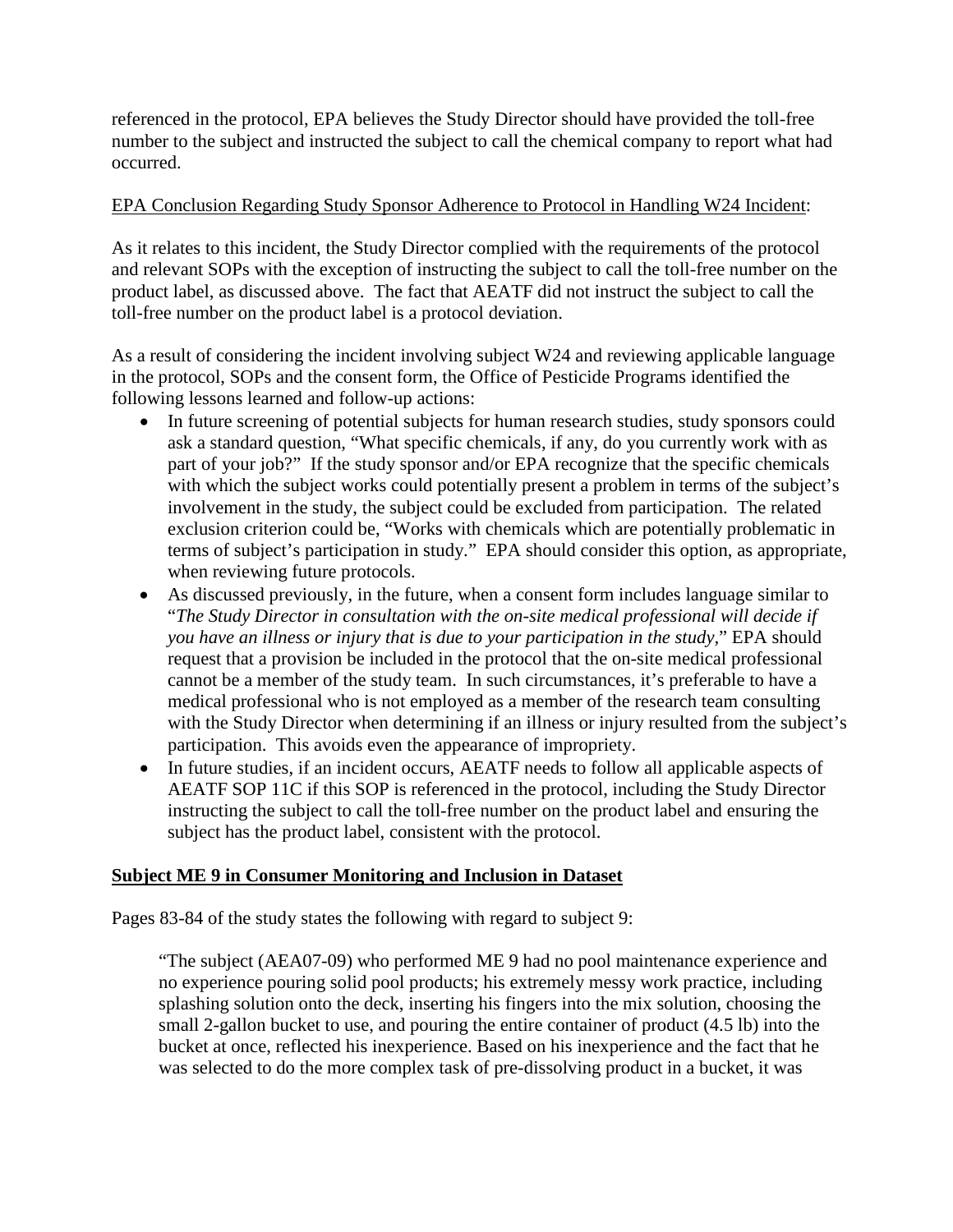decided that ME 9 was not representative of the population being monitored for that particular task and should be removed from the dataset."

Page 87 of the study adds that: "The highest unit exposure (17.8 μg/lb ai) during the pouring of granules was seen with ME 9. This ME was removed from the granular pouring dermal dataset due to the complexity of the task and the unfamiliarity of the subject with the procedure of predissolving pool chemicals and was also removed from the inhalation dataset. Table 48 contains the inhalation data for consumer pouring of granules without ME 9. Without ME 9, the inhalation unit exposure arithmetic mean is 2.00 μg/lb ai and the standard deviation is reduced by a factor of two."

**From an ethics standpoint, there is no reason to exclude the data associated with ME 9 and the EPA does not intend to do so.** Protocol amendment 2 modified the inclusion criteria for consumer monitoring to allow participation by people who did not own a swimming pool and did not have experience with adding granules or powder products to a pool. Page 800 of the completed study provides the amendment rationale, which states in part, "By not having experience pouring pool chemical products, these subjects would be representative of first-time pool owners." Given that the protocol was specifically amended to allow participation by subjects who did not have experience adding granules or powder products to a pool, it would be unreasonable for the EPA to exclude data from such a subject from the agency's assessment, unless other reasons made the data unreliable. If data were determined to be scientifically unreliable, it would not be ethical to rely on it, but that is not the case here based on available information (and as discussed in the EPA's science review of study AEA07). The EPA intends to include the data associated with ME 9 in its assessment.

## **Findings**

### **Responsiveness to EPA and HSRB reviews**

The EPA's and HSRB's comments on the protocol for AEA07 were addressed as described in attachment 1.

### **Prohibition of research involving intentional exposure of pregnant or nursing women or of children**

40 CFR §26.1703 prohibits research involving intentional exposure of pregnant or nursing women or of children under 18. All subjects who participated in study AEA07 were at least 18 years old. All female subjects in the study self-administered over-the-counter pregnancy tests on the day of the monitoring consistent with the approved protocol; all such tests were negative. Therefore, 40 CFR §26.1703 does not prohibit reliance on this research.

### **Substantial compliance with 40 CFR 26 subparts A through L**

40 CFR §26.1705 requires that EPA have "adequate information to determine that the research was conducted in substantial compliance with subparts A through L of this part." Within this range, only subparts K and L are directly applicable to the conduct of third-party research such as this. The AEA07 study was conducted in substantial compliance with subparts K and L. AEATF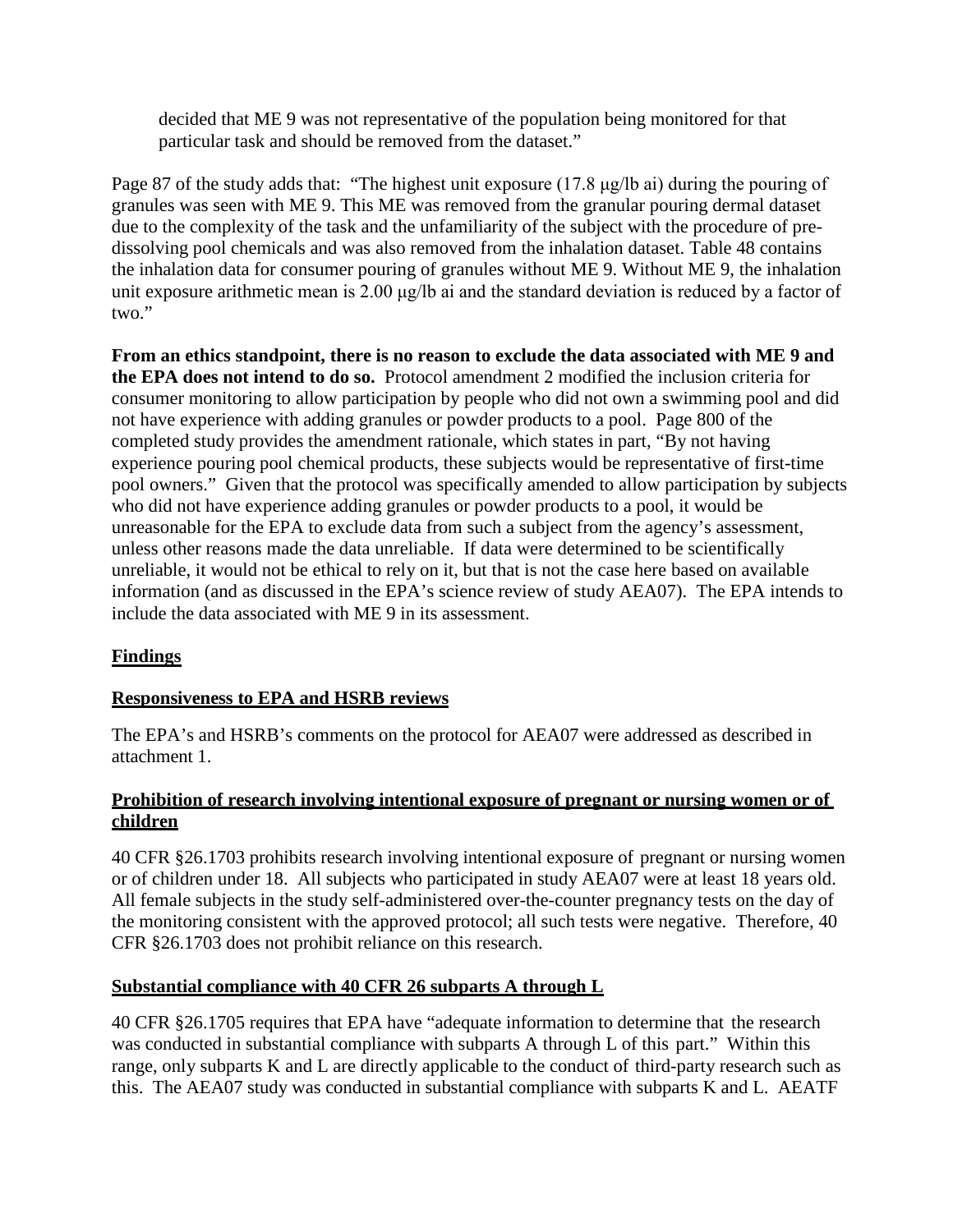also agreed to implement follow-up actions identified in this ethics review.

## **Compliance with 40 CFR §26 subpart M**

As documented in attachment 3 to this review, the central requirements of 40 CFR §26 subpart M, §26.1303 to document the ethical conduct of the research were addressed.

## **Compliance with FIFRA §12(a)(2)(P)**

The requirement of FIFRA  $\S 12(a)(2)(P)$  that human subjects of research be "fully informed of the nature and purposes of the test and of any physical and mental health consequences reasonably foreseeable therefrom," and "freely volunteer to participate in the test," was met for this study.

### **Summary of Recommended and Agreed-Upon Follow-up Actions**

In this ethics review, the Office of Pesticide Programs recommends that AEATF take the following actions:

- 1. With one exception, AEATF has already agreed to seek IRB approval of all protocol amendments prior to their implementation in current and future human research studies to be submitted to EPA's Office of Pesticide Programs (OPP) consistent with the published policy of the overseeing IRB, which must comply with 40 CFR §26.1108; the only exception would be situations involving imminent hazard to human subjects.
- 2. In the future, if AEATF implements changes to the protocol to eliminate an apparent immediate hazard to a research subject without prior Board approval, AEATF agrees to report changes to the overseeing IRB within the reporting timeframe dictated by the IRB's policy.
- 3. In future studies, if an incident occurs, AEATF needs to follow all applicable aspects of AEATF SOP 11C if this SOP is referenced in the protocol, including the Study Director instructing the subject to call the toll-free number on the product label and ensuring the subject has the product label, consistent with the protocol.
- 4. When implementing future AEATF studies, it's important to follow the protocol with regard to the recording intervals for air temperature, relative humidity, wind speed and direction.

As noted previously, AEATF took the initiative to recommend to the EPA that it prepare and submit to the EPA an addendum to the study report that incorporates the unreported deviations following the HSRB's review of completed study AEA07. The EPA agrees that it would be appropriate for AEATF to document all unreported deviations listed in this ethics review memo as part of the formal documentation for AEA07.

This ethics review recommends the following actions for the EPA and study sponsors in general:

- 1. When reviewing protocols in the future, the study sponsor and the EPA should ensure that all sections of the protocol are consistent when discussing the same topic.
- 2. In future screening of potential subjects for human research studies, study sponsors could ask a standard question, "What specific chemicals, if any, do you currently work with as part of your job?" If the study sponsor and/or the EPA recognize that the specific chemicals with which the subject works could potentially present a problem in terms of the subject's involvement in the study, the subject could be excluded from participation. The related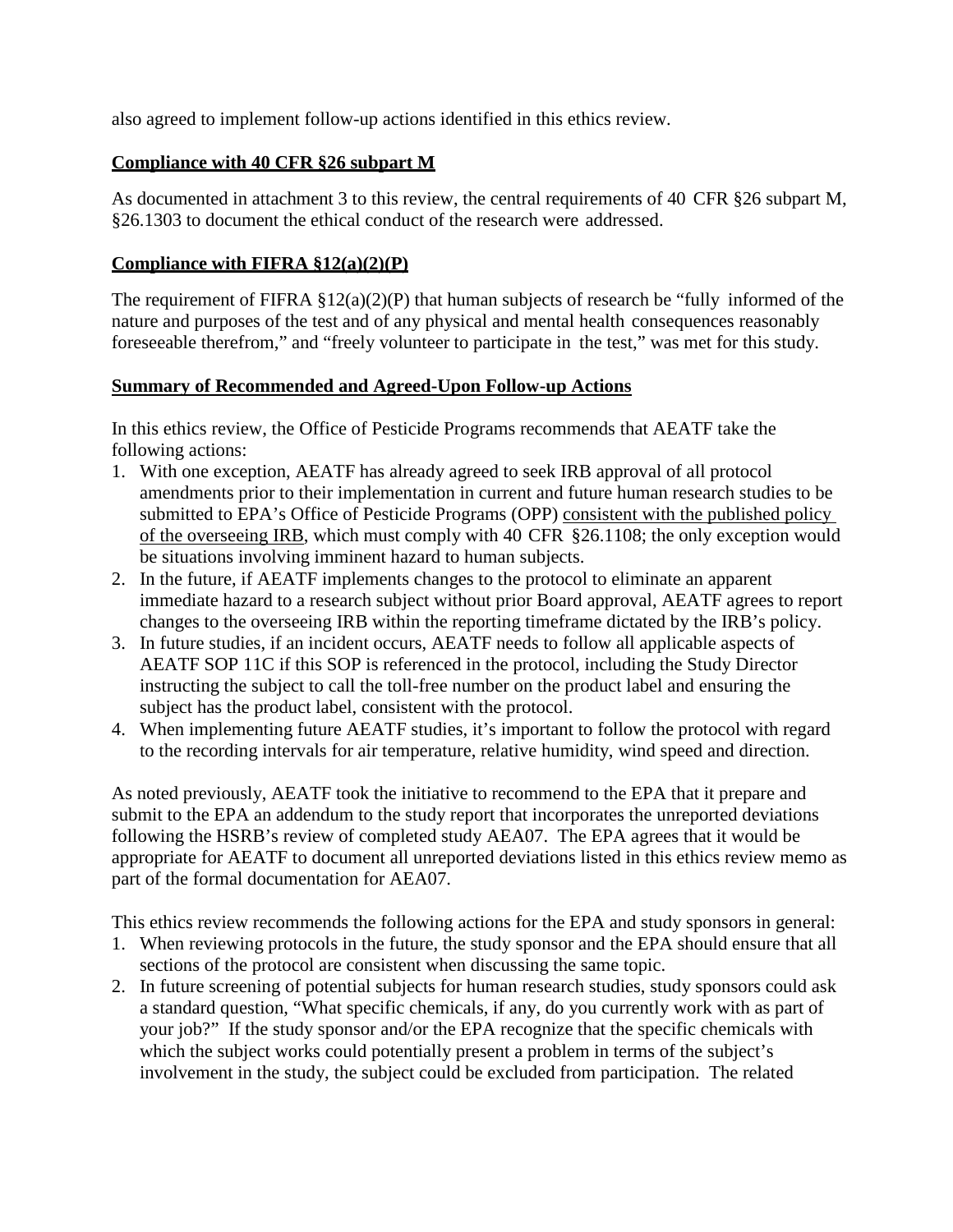exclusion criterion could be, "Works with chemicals which are potentially problematic in terms of subject's participation in study." The EPA should consider this option, as appropriate, when reviewing future protocols.

3. As discussed previously, in the future, when a consent form includes language similar to "*The Study Director in consultation with the on-site medical professional will decide if you have an illness or injury that is due to your participation in the study,*" the EPA should request that a provision be included in the protocol that the on-site medical professional cannot also be a member of the study team. In such circumstances, it's preferable to have a medical professional who is not employed as a member of the research team consulting with the Study Director when determining if an illness or injury resulted from the subject's participation in the study. This avoids even the appearance of impropriety.

### **Conclusion**

This study reports research conducted in substantial compliance with the requirements of 40 CFR 26 subparts A through L. In its conduct, study AEA07 met applicable ethical standards for the protection of human subjects of research, and requirements for documentation of ethical conduct of the research were satisfied. The EPA recommends follow-up actions in this ethics review to which AEATF has agreed; AEATF will implement these follow-up actions in human research studies underway or to be conducted in the future for submittal to the EPA's Office of Pesticide Programs. From the EPA's perspective, if this study is determined to be scientifically valid and relevant, there is no regulatory barrier to the EPA's reliance on it in actions under FIFRA or §408 of FFDCA. This research will also undergo review by the Human Studies Review Board.

cc: Richard Keigwin Tim Leighton Jennifer McClain Michelle Arling

Attachments

- 1: Ethics Comments from April 2014 HSRB Meeting and AEATF II Actions
- 2: AEATF II's Chronology of Key Study Events
- 3: Checklist for Completeness of Reports of Human Research
- 4: List of AEATF II Protocol Amendments
- 5: AEATF II Chronology of Protocol Amendments Dates of IRB Approval and Implementation
- 6: AEATF II Documentation for Amendment Implementation Dates
- 7: AEATF II Communications with EPA on Amendment 4
- 8: AEATF II Reported Deviations
- 9: Appendix H of Study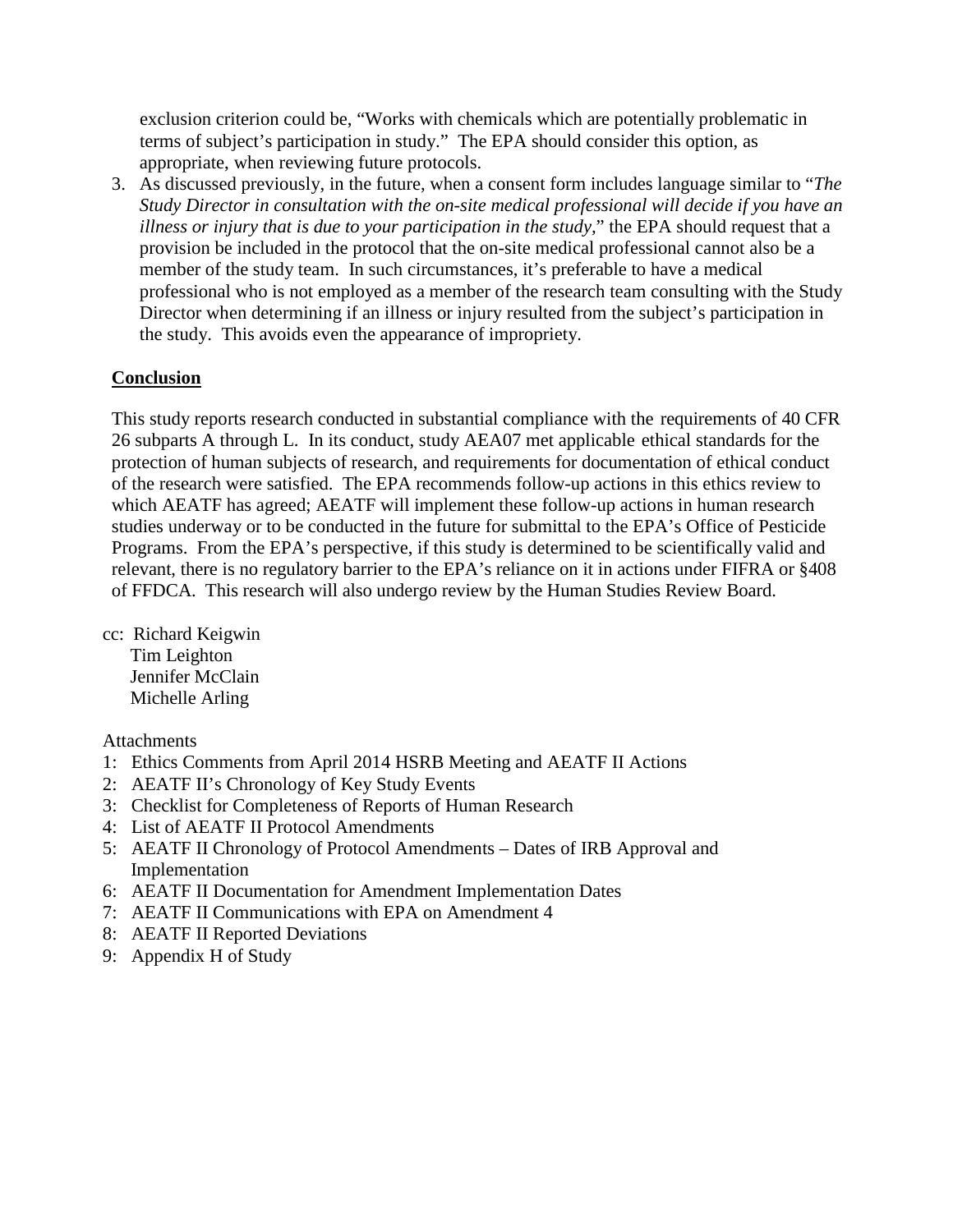# **Attachment 1**

# **Ethics Comments from April 2014 HSRB Meeting & AEATF II Actions**

| <b>EPA Comments on AEA07</b>                                                                                                                                                                                                                           | <b>AEATF II Actions to Address Comments</b>                                                                                                                                                                                                                                                                                                                                                                                                                                                                                                                                                                                                                                                                                                                                                                                                                                                                                                                                                                                                             |  |  |
|--------------------------------------------------------------------------------------------------------------------------------------------------------------------------------------------------------------------------------------------------------|---------------------------------------------------------------------------------------------------------------------------------------------------------------------------------------------------------------------------------------------------------------------------------------------------------------------------------------------------------------------------------------------------------------------------------------------------------------------------------------------------------------------------------------------------------------------------------------------------------------------------------------------------------------------------------------------------------------------------------------------------------------------------------------------------------------------------------------------------------------------------------------------------------------------------------------------------------------------------------------------------------------------------------------------------------|--|--|
| <b>Protocol</b>                                                                                                                                                                                                                                        |                                                                                                                                                                                                                                                                                                                                                                                                                                                                                                                                                                                                                                                                                                                                                                                                                                                                                                                                                                                                                                                         |  |  |
| Add skin conditions of the<br><i>face/neck</i> to the exclusion<br>criteria listed in the protocol                                                                                                                                                     | Comment was incorporated.                                                                                                                                                                                                                                                                                                                                                                                                                                                                                                                                                                                                                                                                                                                                                                                                                                                                                                                                                                                                                               |  |  |
| Revise section 9D of the<br>protocol to specify that if two or<br>more subjects develop eye<br>irritation or respiratory irritation<br>after they leave the study site, all<br>subjects will be contacted by the<br><b>Study Director to determine</b> | The AEATF explained that the Task Force "had agreed to<br>make this change to Section 9D of the protocol, but it was<br>inadvertently missed when making other changes." The<br>referenced paragraph in the current stop criteria and medical<br>management section of the protocol (page 756 of the<br>completed study) reads as follows:                                                                                                                                                                                                                                                                                                                                                                                                                                                                                                                                                                                                                                                                                                              |  |  |
| whether further medical<br>management is appropriate. [See<br>the last sentence of the 7th<br>paragraph in section 9D; this<br>section currently only lists<br>"adverse skin reaction" as a<br>triggering event.]                                      | "Study personnel will be instructed to inform the Study<br>Director and nurse immediately of any eye irritation,<br>respiratory irritation, heat stress, or other unanticipated<br>adverse effects observed or reported during conduct of the<br>study. The medical management procedures set forth in<br>SOP AEATF II-11C will be implemented for any instance<br>where the subject's work is halted for medical reasons<br>(other than solely because of a heat stress index above 95),<br>and for any post-study reports of illness, eye or respiratory<br>reactions or other unanticipated adverse effects. If two or<br>more subjects withdraw or are withdrawn from the study for<br>the same medical reasons, the study will be suspended until<br>the cause of the withdrawal is fully investigated and<br>determined. If two or more subjects develop an adverse skin<br>reaction after they leave the study site, all subjects will be<br>contacted by the Study Director to determine whether<br>further medical management is appropriate." |  |  |
| Revise the Residential<br>Monitoring consent form to<br>explain that subjects will need to<br>wear a particulate dust mask as a<br>safety precaution.                                                                                                  | Comment was incorporated.                                                                                                                                                                                                                                                                                                                                                                                                                                                                                                                                                                                                                                                                                                                                                                                                                                                                                                                                                                                                                               |  |  |
| Revise the "Research-Related<br>Injuries" section in both the<br>Residential Monitoring and<br><b>Occupational Monitoring</b><br>consent forms by adding skin<br>reactions and respiratory<br>irritation as reactions for which                        | Comment was incorporated.                                                                                                                                                                                                                                                                                                                                                                                                                                                                                                                                                                                                                                                                                                                                                                                                                                                                                                                                                                                                                               |  |  |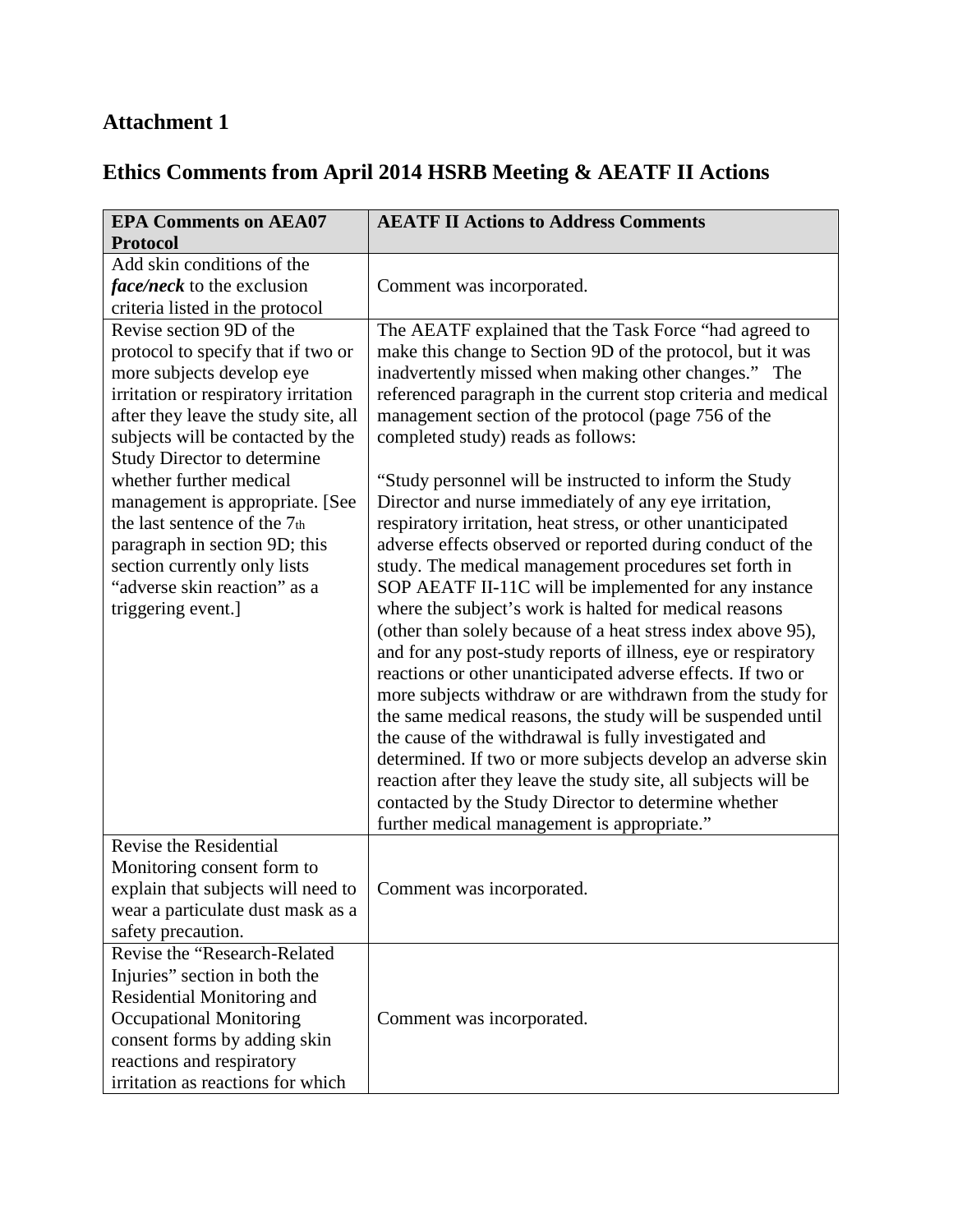| <b>EPA Comments on AEA07</b>       | <b>AEATF II Actions to Address Comments</b>                          |  |  |
|------------------------------------|----------------------------------------------------------------------|--|--|
| <b>Protocol</b>                    |                                                                      |  |  |
| subjects should seek medical       |                                                                      |  |  |
| treatment and call the study       |                                                                      |  |  |
| director. Please revise as         |                                                                      |  |  |
| follows: "If you experience an     |                                                                      |  |  |
| eye reaction, skin reaction,       |                                                                      |  |  |
| respiratory irritation or other    |                                                                      |  |  |
| adverse effect that you believe is |                                                                      |  |  |
| related to your participation in   |                                                                      |  |  |
| the study, you should seek         |                                                                      |  |  |
| medical treatment and call the     |                                                                      |  |  |
| Study Director immediately at 1-   |                                                                      |  |  |
| 877-298-7008."                     |                                                                      |  |  |
| Revise the newspaper               |                                                                      |  |  |
| advertisement for the              |                                                                      |  |  |
| Occupational Scenario to specify   |                                                                      |  |  |
| that only candidates who are       |                                                                      |  |  |
| currently employed for a           | Comment was incorporated.                                            |  |  |
| company where they use powder      |                                                                      |  |  |
| or granule chemicals as part of    |                                                                      |  |  |
| their job. The protocol and        |                                                                      |  |  |
| screening questions indicate that  |                                                                      |  |  |
| current employment in a            |                                                                      |  |  |
| manufacturing or industrial        |                                                                      |  |  |
| company is a requirement, but      |                                                                      |  |  |
| the newspaper advertisement        |                                                                      |  |  |
| does not make that clear.          |                                                                      |  |  |
| The AEATF should incorporate       |                                                                      |  |  |
| the forthcoming guidance from      | The HSRB did not finalize the report from the HSRB's                 |  |  |
| the HSRB about how to provide      | working group.                                                       |  |  |
| personal exposure results to       |                                                                      |  |  |
| subjects.                          |                                                                      |  |  |
| <b>HSRB Comments on AEA07</b>      |                                                                      |  |  |
| <b>Protocol</b>                    | <b>AEATF II Actions to Address Comments</b>                          |  |  |
| The Board respectfully disagrees   |                                                                      |  |  |
| with the Agency's suggestion that  | EPA's comment on this topic was addressed in the revised             |  |  |
| the "Research-Related Injuries"    | consent form, the applicable section of which reads:                 |  |  |
| section of the informed consent    |                                                                      |  |  |
| forms be revised to read as        | "Research-Related Injuries                                           |  |  |
| follows: "If you experience an eye | If you get hurt or sick while you are participating in this study, a |  |  |
| reaction, skin reaction,           | nearby medical facility will provide care. If necessary, we will     |  |  |
| respiratory irritation or other    | take you there. The AEATF II will pay for reasonable and             |  |  |
| adverse effect that you believe is | appropriate medical treatment for a study-related injury or illness  |  |  |
| related to your participation in   | that is not paid for by your own insurance or insurance provided     |  |  |
| the study, you should seek medical | by your employer. The Study Director in consultation with the        |  |  |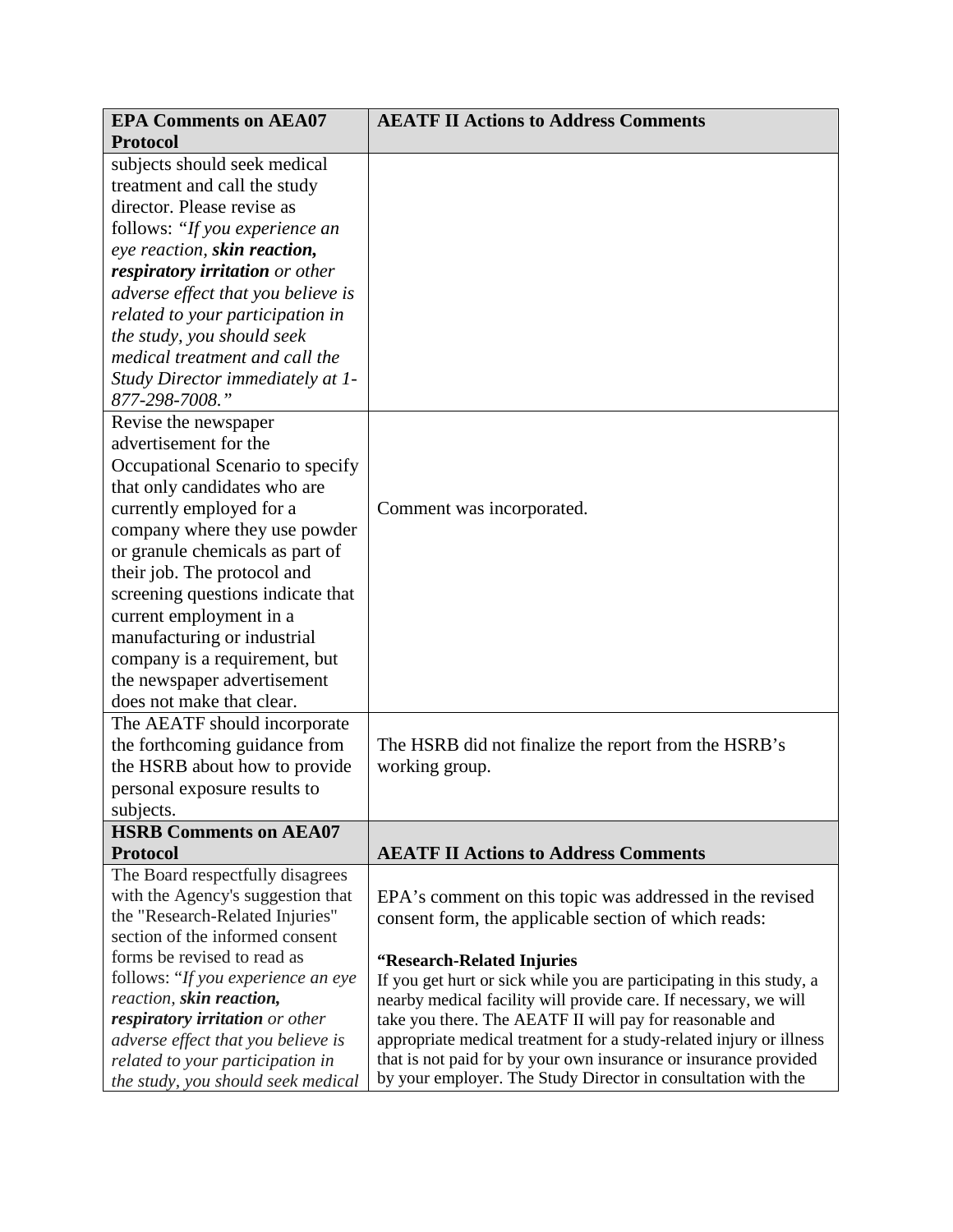| <b>EPA Comments on AEA07</b><br><b>Protocol</b>                                                                                                                                                                                                                                 | <b>AEATF II Actions to Address Comments</b>                                                                                                                                                                                                                                                                                                                                                                                                                                                                                                                                                                                                                                                                                                                                                                                                                                                                                                                                                                                                            |  |  |
|---------------------------------------------------------------------------------------------------------------------------------------------------------------------------------------------------------------------------------------------------------------------------------|--------------------------------------------------------------------------------------------------------------------------------------------------------------------------------------------------------------------------------------------------------------------------------------------------------------------------------------------------------------------------------------------------------------------------------------------------------------------------------------------------------------------------------------------------------------------------------------------------------------------------------------------------------------------------------------------------------------------------------------------------------------------------------------------------------------------------------------------------------------------------------------------------------------------------------------------------------------------------------------------------------------------------------------------------------|--|--|
| treatment and call the Study<br>Director immediately at 1-877-<br>298-7008" (Leighton, Sherman &<br>Cohen, 2013, p. 18). In fact, this<br>revision does not go far enough.<br>Study participants should be<br>instructed to seek treatment and                                  | on-site nurse will decide if you have an illness or injury that is<br>due to your participation in the study. If you experience a skin<br>reaction, respiratory irritation, eye reaction or other physical<br>injury that you believe is related to your participation in the study<br>you should seek medical treatment and call the Study Director<br>immediately at 1-877-298-7008. Medical records will not be part<br>of the study.                                                                                                                                                                                                                                                                                                                                                                                                                                                                                                                                                                                                               |  |  |
| inform the Study Director of any<br>eye reaction, skin reaction,<br>respiratory irritation or other<br>physical injury that occurs during<br>or after participating in the study,<br>regardless of whether or not the<br>volunteer believes that it is related<br>to the study. | If you have any questions regarding your rights as a research<br>participant, please contact Schulman Associates IRB toll free at<br>1-(877) 888-4472 from 9:00 am - 5:00 pm (Eastern Time),<br>Monday-Friday. You can also contact Schulman Associates IRB<br>if you would like to report problems in a research study, express<br>concerns, ask questions, request information, or provide input.<br>Schulman Associates IRB is a committee established for the<br>purpose of protecting the rights of participants in a research<br>study.                                                                                                                                                                                                                                                                                                                                                                                                                                                                                                          |  |  |
|                                                                                                                                                                                                                                                                                 | For more information about your rights and role as a research<br>participant you can visit the Subjects section of the Schulman<br>Associates IRB website at www.sairb.com.                                                                                                                                                                                                                                                                                                                                                                                                                                                                                                                                                                                                                                                                                                                                                                                                                                                                            |  |  |
|                                                                                                                                                                                                                                                                                 | You do not waive (give up) any of your legal rights or release<br>the Sponsor, the study staff, or study site from liability for<br>mistakes or intentional misconduct by signing this form." – End<br>of excerpt -                                                                                                                                                                                                                                                                                                                                                                                                                                                                                                                                                                                                                                                                                                                                                                                                                                    |  |  |
|                                                                                                                                                                                                                                                                                 | In response to this comment, AEATF II explained the<br>following: "The AEATF agreed with the EPA's<br>recommendation and added "skin reaction" and<br>"respiratory irritation" to the consent form. The AEATF<br>considered the Board's recommendation and agreed to add<br>" <i>physical injury</i> " to the consent form. However, the<br>AEATF disagreed that it should incorporate "regardless of<br>whether or not the volunteer believes that it is related to<br><i>the study</i> ". The AEATF believed that it was necessary that<br>the subject believe his or her injury was related to the<br>study. If a volunteer did not believe his or her symptom(s)<br>were related to the study, it was not appropriate, in the Task<br>Force's opinion, for the AEATF to instruct the volunteer<br>seek medical help and contact the Study<br>Director. Following the release of the HSRB draft meeting<br>report, the AEATF decision not to fully incorporate<br>HSRB's recommendation was communicated to the EPA<br>via email on June 12, 2014." |  |  |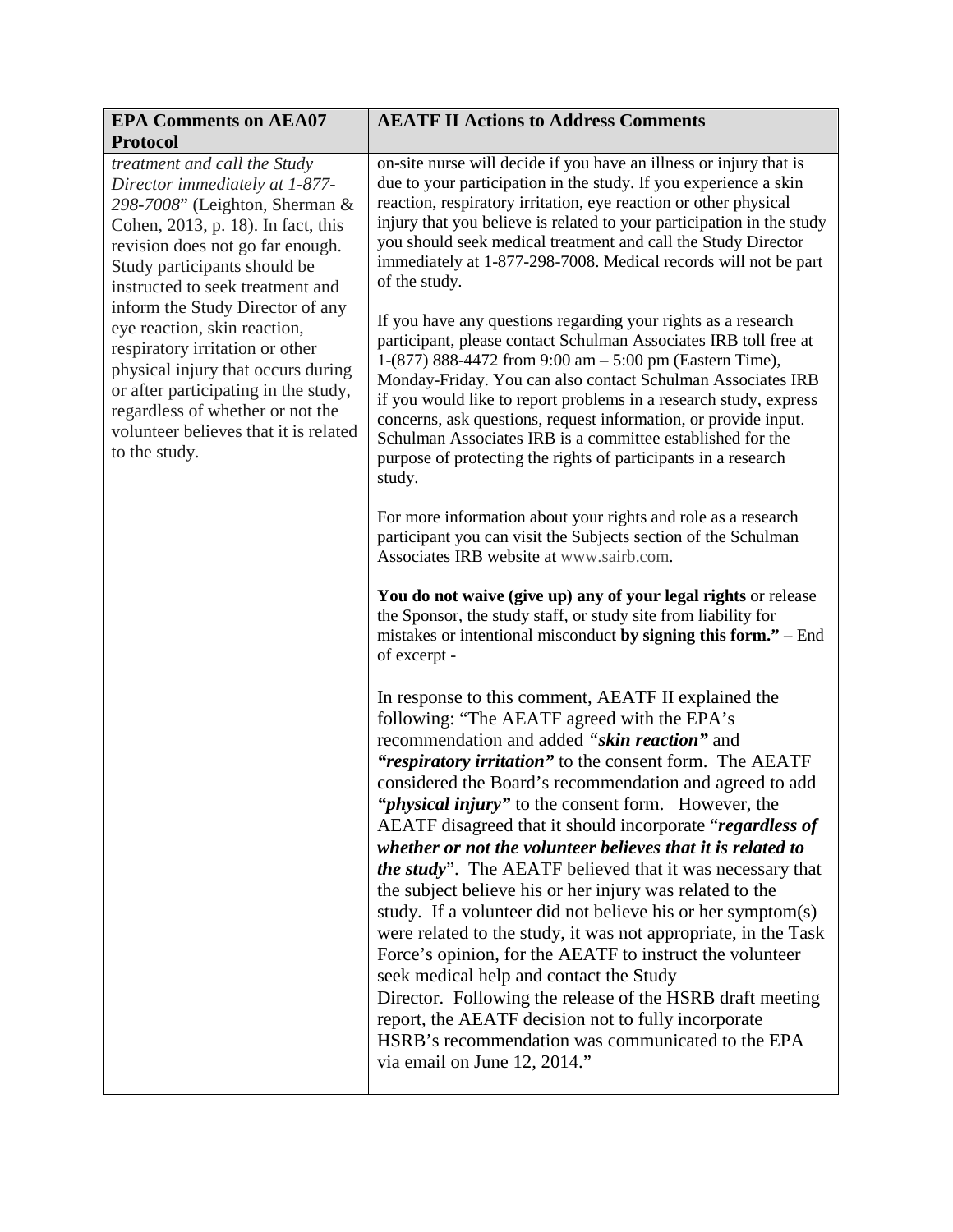| <b>EPA Comments on AEA07</b><br><b>Protocol</b>                                                                                                                                                                                                                                                                                                                                                                                                                                                                                                                                            | <b>AEATF II Actions to Address Comments</b>                                                                                                                                                                                                                                                                                                                                                                                                                                                                                                                                                                                                                                    |  |  |
|--------------------------------------------------------------------------------------------------------------------------------------------------------------------------------------------------------------------------------------------------------------------------------------------------------------------------------------------------------------------------------------------------------------------------------------------------------------------------------------------------------------------------------------------------------------------------------------------|--------------------------------------------------------------------------------------------------------------------------------------------------------------------------------------------------------------------------------------------------------------------------------------------------------------------------------------------------------------------------------------------------------------------------------------------------------------------------------------------------------------------------------------------------------------------------------------------------------------------------------------------------------------------------------|--|--|
|                                                                                                                                                                                                                                                                                                                                                                                                                                                                                                                                                                                            |                                                                                                                                                                                                                                                                                                                                                                                                                                                                                                                                                                                                                                                                                |  |  |
| It is not necessary or appropriate<br>to state that cyanuric acid "does<br>not require gloves or any other<br>protective equipment to use"<br>(Shah, 2013b, p. 31) on the<br>occupational monitoring informed<br>consent form. This may be<br>confusing to participants, as they<br>will be required to wear PPE<br>during the study and will be given<br>a copy of the MSDS to read, if<br>requested. The study investigators<br>should also consider how to<br>handle the possibility that a<br>participant in the consumer-<br>monitoring phase of the study<br>may ask to wear gloves. | The language in the original consent form was revised and<br>clarified.<br>The occupational monitoring consent form (dated $3/12/15$ )<br>now reads: "We will give you safety glasses, a dust mask,<br>and chemical-resistant gloves to wear while you are<br>pouring. You must wear the safety equipment while<br>handling and pouring the containers. Cyanuric acid does not<br>require that this safety equipment is worn; however, this is<br>required as a safety precaution for this study."                                                                                                                                                                             |  |  |
| Since study participants must self-<br>report being in "good health," it<br>should be clear what that term<br>means. For example, since<br>participants will be required to<br>move 25-90 lbs. of product, some<br>mention of those physical<br>requirements should be made in<br>reference to the health-related<br>inclusion criterion.                                                                                                                                                                                                                                                  | On this point, the occupational monitoring phase consent<br>form (dated $8/6/14$ ) states that you will not be allowed to<br>participate if you are not able to lift and pour up to four 25<br>pound buckets. The residential monitoring phase consent<br>form references being able to lift and pour two 25 pound<br>containers. The referenced inclusion criteria was expanded<br>to read:<br>• "Self-identified as being in good health as defined as<br>able to lift and pour up to two 25 pound buckets of<br>product (consumer monitoring) or up to two 40 pound<br>buckets of product (occupational monitoring) and wear<br>a dust mask for the duration of the study." |  |  |
| With respect to the balance of<br>risks and benefits, the submitted<br>documents state that the risks of<br>this study are "far lower than the<br>risks of not being able to use<br>effective antimicrobials for lack of<br>information on the potential<br>exposure to users" (Shah, 2013b,<br>p. 26). This language includes<br>assumptions about downstream<br>consequences of decisions about<br>conducting or not conducting<br>specific research studies. The                                                                                                                        | AEATF revised the language to take into account the<br>HSRB's comment. The sentence in question now reads:<br>"The very slight incremental risks from participation in this<br>study are reasonable in relation to the importance of<br>understanding exposure patterns for consumers and<br>occupational users of antimicrobials."                                                                                                                                                                                                                                                                                                                                            |  |  |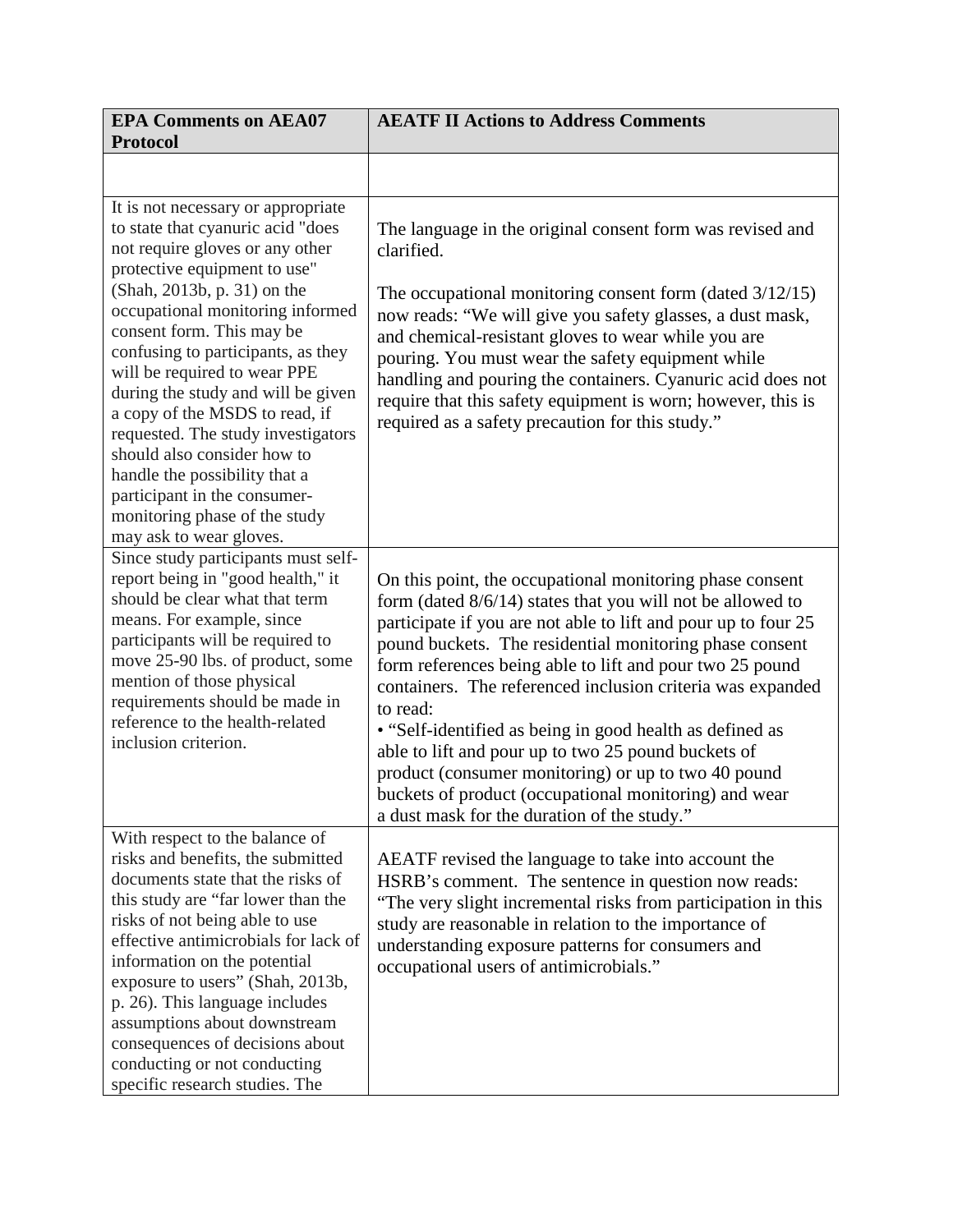| <b>EPA Comments on AEA07</b><br><b>Protocol</b>                                                                                                                                                                                                                                                                                                                                                                                                       | <b>AEATF II Actions to Address Comments</b>                                                                                                                                                                                                                                                                                                                                  |  |  |
|-------------------------------------------------------------------------------------------------------------------------------------------------------------------------------------------------------------------------------------------------------------------------------------------------------------------------------------------------------------------------------------------------------------------------------------------------------|------------------------------------------------------------------------------------------------------------------------------------------------------------------------------------------------------------------------------------------------------------------------------------------------------------------------------------------------------------------------------|--|--|
| Board thus recommended that the<br>study sponsor change this wording<br>to read that "risks are reasonable<br>in relation to the importance of<br>understanding exposure patterns<br>for consumers and occupational<br>users of antimicrobials."                                                                                                                                                                                                      |                                                                                                                                                                                                                                                                                                                                                                              |  |  |
| Participants in the study are<br>allowed to take a short break if<br>requested, either to use the<br>bathroom or to have a cold drink.<br>If the former, the researchers will<br>conduct a hand wash to remove<br>any product. Is the same true of<br>the latter case, when a participant<br>asks for a cold drink? Hand<br>washes should also occur before<br>any beverage consumption to<br>reduce a participant's risk of<br>accidental ingestion. | In response to this comment, the protocol (on page 761 of<br>the completed study) was revised to state: "If the subject<br>requests a drink, the researcher will insert a straw into a<br>bottle of water or Gatorade and hold it while the subject<br>drinks. The subject will remove his own dust mask. The<br>subject will not touch the bottle or straw with his hands." |  |  |
| The study protocol should define<br>the qualifications of the medical<br>personnel needed and clarify this<br>in the appropriate sections of the<br>protocol.                                                                                                                                                                                                                                                                                         | The language in the original protocol referenced an on-site<br>medical professional. In the revised protocol, this was<br>changed to "nurse." However, when a nurse was<br>unavailable for the monitoring days, SAIRB approved an<br>amendment (#3) which allowed a first responder to be the<br>on-site medical professional.                                               |  |  |
| The Board recommended that<br>researchers complete a course in<br>human subjects protections within<br>three years of study initiation and<br>completion. Depending on when<br>the study occurs, some<br>investigators may exceed this<br>recommended time limit.                                                                                                                                                                                     | Comment was addressed. Researchers completed training<br>on human subjects protection within three years of study<br>initiation.                                                                                                                                                                                                                                             |  |  |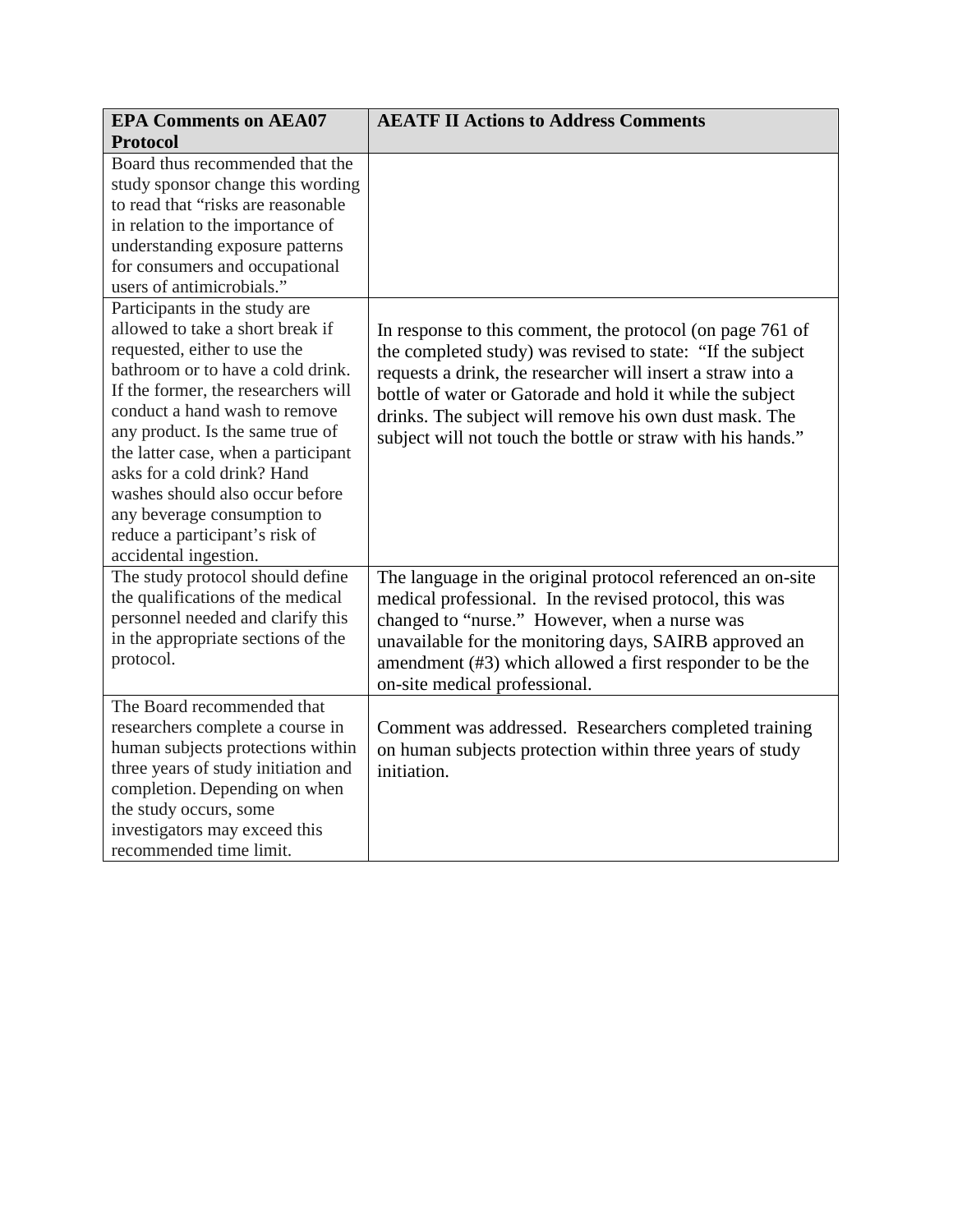## **Attachment 2**

## **Note: AEATF provided the following summary in completed study AEA07.**

#### **Table 1 Chronological Listing of Key Events**

4/19/2013 Submission of AEA07 protocol, IGF (English and Spanish), newspaper advertisement (English and Spanish), Subject Qualification Worksheet (English and Spanish), Scenario Design Document, Submission Letter, Site Questionnaire, and study set-up form to SAIRB

4/25/2013 SAIRB conditional approval letter for protocol and supporting materials

4/26/2013 Protocol revised and submitted to SAIRB

4/29/2013 SAIRB approval of revised protocol, consumer ICF, and occupational ICF

5/22/2013 SAIRB approval of translated test subject and recruiting documents

6/6/2013 Submission of SAIRB-approved protocol and supporting documents to EPA for October 2013 HSRB meeting (meeting subsequently canceled and rescheduled for 2014)

9/10/2013 EPA Science & Ethics Review of AEA07 design document and protocol

3/28/2014 Submission of Continuing Review form to SAIRB

4/8/2014 HSRB meeting and review of protocol

### **4/10/2014 SAIRB Continuing Review approval letter received**

6/25/2014 HSRB Final Report of April public meeting

7/14/2014 Submission of updated AEA07 protocol (version, 7/14/14), ICF (English and Spanish, version 7/17/14), newspaper advertisements (print proof, on-line banner ad proof, and on-line splash page proof, English and Spanish), and Subject Qualification Worksheet (English and Spanish)

7/17/2014 SAIRB approval letter for updated protocol and ICFs

7/18/2014 SAIRB approval of English phone script, qualification worksheet, and print ad

7/21/2015 Study protocol signed by Study Director (study initiation date)

7/28/2014 SAIRB approval of Spanish translated ICFs and recruitment documents

7/27/2014 Newspaper recruiting advertisements started for consumer phase

8/4/2014 Test substance for the consumer phase arrived at Ricerca

8/6/2014 SAIRB approval of revised consumer ICF (version 8/6/2014), Protocol Amendments 1 and 2, radio ads and revised print ad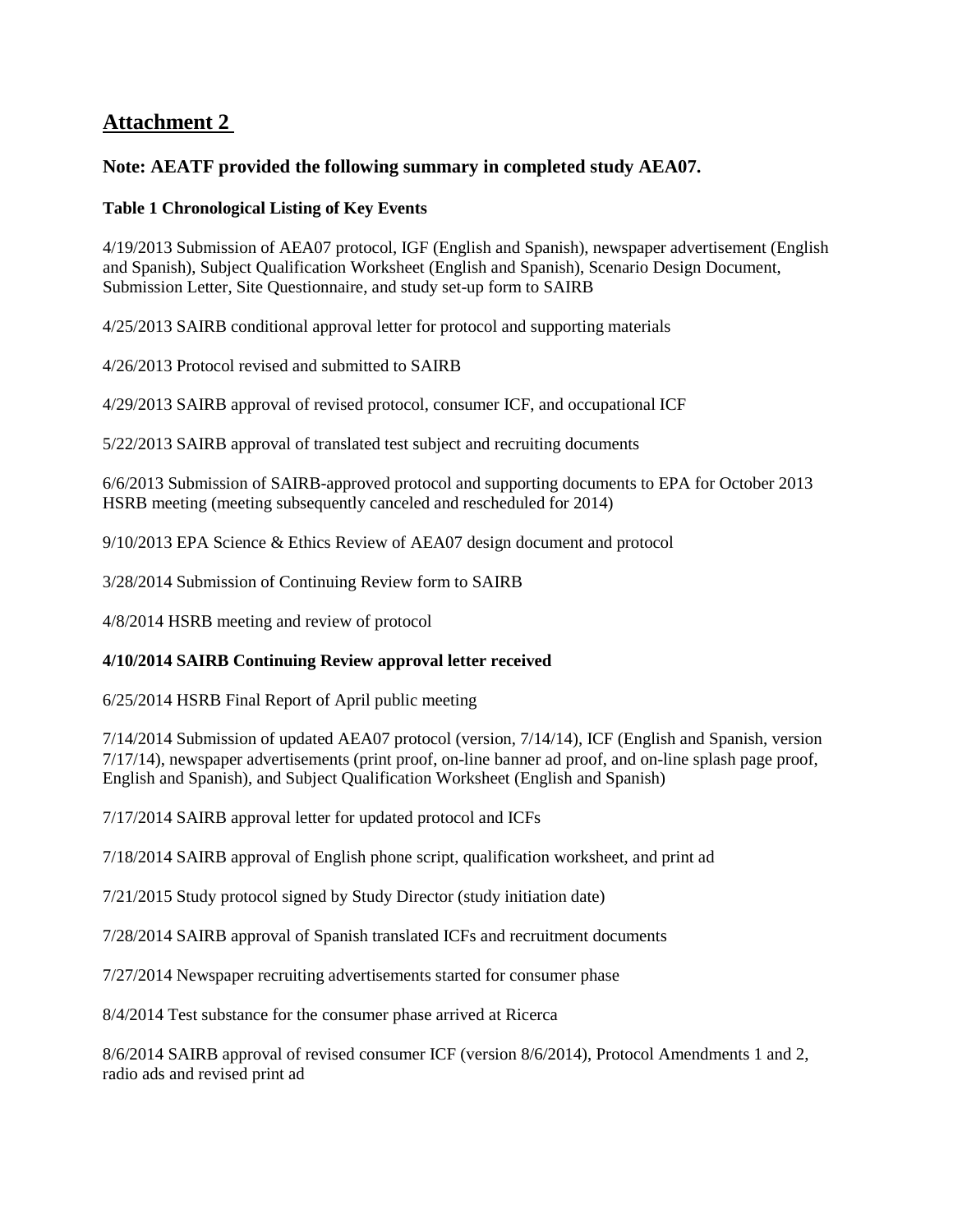8/8/2014 Ran radio ad for one day; revised newspaper recruiting advertisement in News Herald through August 10

8/7/2014 Consent meetings held at Residence Inn, Mentor Ohio through August 9

8/11/2014 Consent meeting held at Quail Hollow Resort Hotel in Painesville, Ohio

8/13-17/2014 Consumer phase subject monitoring at Ricerca Biosciences LLC in Concord, Ohio

9/9/2014 Analysis of study samples initiated at Ricerca

9/19/2014 Submission of protocol deviations 1 and 2 and amendment 3 to SAIRB

9/22/2014 Submission of protocol amendment 4 to SAIRB

9/25/2014 SAIRB approval of amendments 3 and 4

9/30/2014 Submission of protocol amendment 5 to SAIRB

10/1/2014 SAIRB approval of amendment 5

10/30/2014 Submission of deviations 1 and 2 through SAIRB portal and acknowledgment

1/28/2015 Submission of amendment 6, revised occupational ICF (version 1/27/2015), revised test subject recruitment materials (dated 1/27/2015) to SAIRB

2/3/2015 SAIRB approval of amendment 6 and revised occupational ICF (version 2/3/2015)

2/4/2015 SAIRB approval of revised test subject recruitment materials,

2/6/2015 SAIRB approved Spanish translated ICF

2/6/2015 Submission of revised print ad (version 2/3/2015) to SAIRB

2/9/2015 SAIRB approval of revised print ad

2/12/2015 Submission of revised Spanish script and print ad (version 2/3/2015) and questionnaire to SAIRB

2/16/2015 SAIRB approval of revised Spanish telephone script, ad, and questionnaire

2/24/2015 Submission of radio scripts and audio files and on-line banner and splash page to SAIRB

2/24/2015 SAIRB approval of radio and internet ads

3/1/2015 Recruitment for occupational monitoring initiated

3/5/2015 Submission of amendments 7, 8, and 9, revised occupational ICF (version 3/5/2015), and additional radio scripts and audio files and revised print ad (dated 3/5/2015) to SAIRB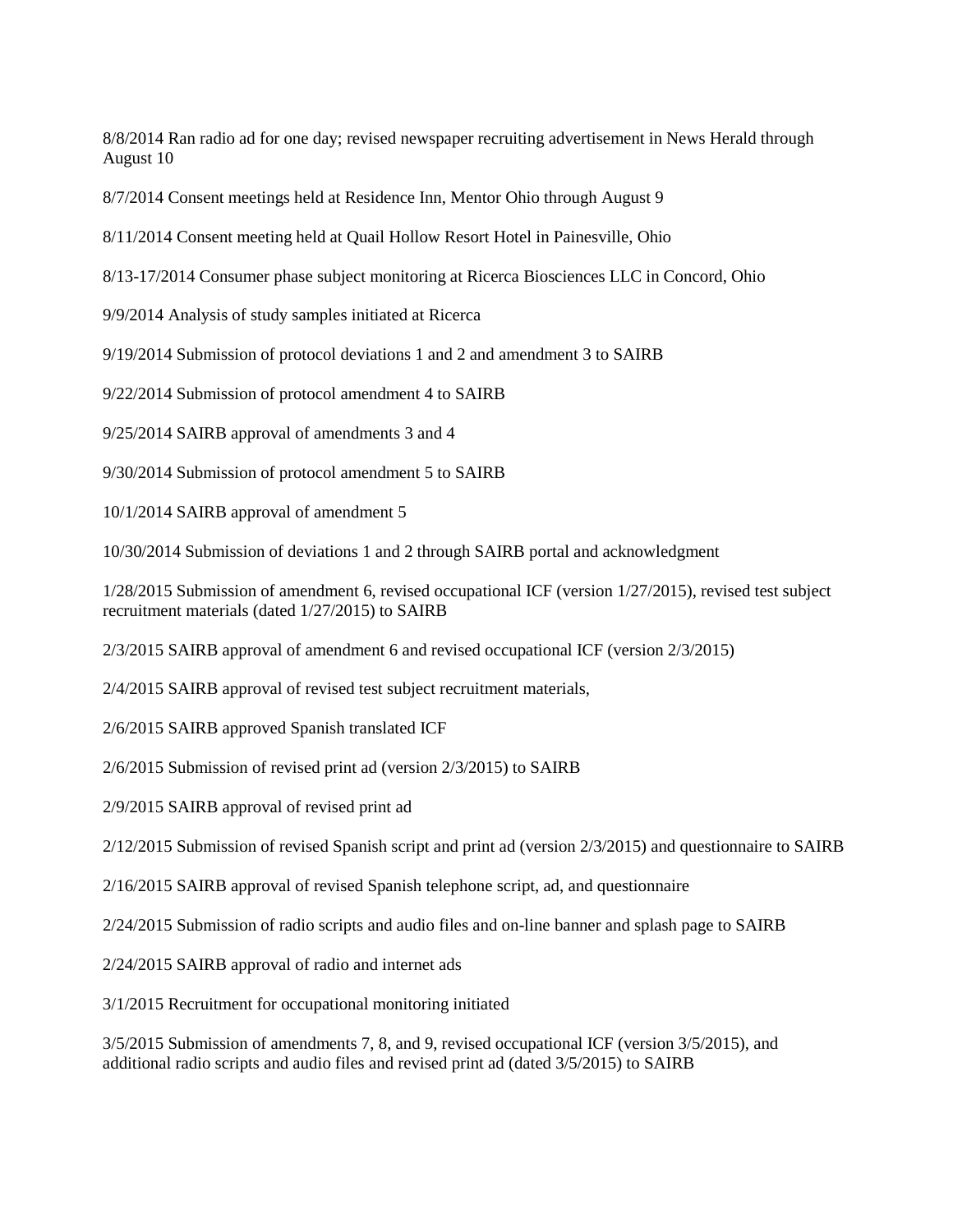3/6/2015 SAIRB approval of amendments 7, 8, and 9; revised occupational ICF (version 3/6/2015); radio ad and revised print ad

3/9/2015 Submission of revised compensation form and change justification; revised Spanish print ad (dated 3/6/2015); amendments 10 and 11; and revised occupational ICF to SAIRB

3/9/2015 Periodic review reminder from SAIRB

3/11/2015 Submission of Continuing Review Report to SAIRB

3/12/2015 SAIRB approval of Spanish print ad; approval of amendments 10 (compensation adjustment) and 11, and revised occupational ICF (version 3/12/2015)

3/12/2015 Test substance for occupational monitoring arrived at Ricerca

3/13/2015 Submission of revised qualification worksheet (dated 3/13/2015) to SAIRB

3/13/2015 SAIRB approval of revised qualification worksheet

#### **3/19/2015 SAIRB Continuing Review approval letter received**

3/26/2015 Start of occupational phase test subject monitoring at Ricerca Biosciences LLC in Concord, Ohio (March 26 through April 1, 2015)

#### **4/15/2015 Submission of deviation 3-6 and amendment 12 to SAIRB**

**4/16/2015 SAIRB approval of amendment 12**

**6/18/2015 Submission of amendments 13 and 14 to SAIRB**

**6/19/2015 SAIIB approval of amendments 13 and 14**

**7/28/2015 Analytical experimental completion date**

**2/15/2016 Periodic review reminder from SAIRB**

**2/15/2016 Submission of Continuing Review Report to SAIRB**

#### **2/16/2016 Additional information provided to SAIRB regarding Continuing Review**

#### **3/15/2016 SAIRB Re-approval letter received**

4/11/2016 Submission of deviation 7 through 9 and amendments 15 and 16 to SAIRB

4/12/2016 Submission of noncompliance issue/deviation to SAIRB

4/12/2016 SAIRB approval of amendments 15 and 16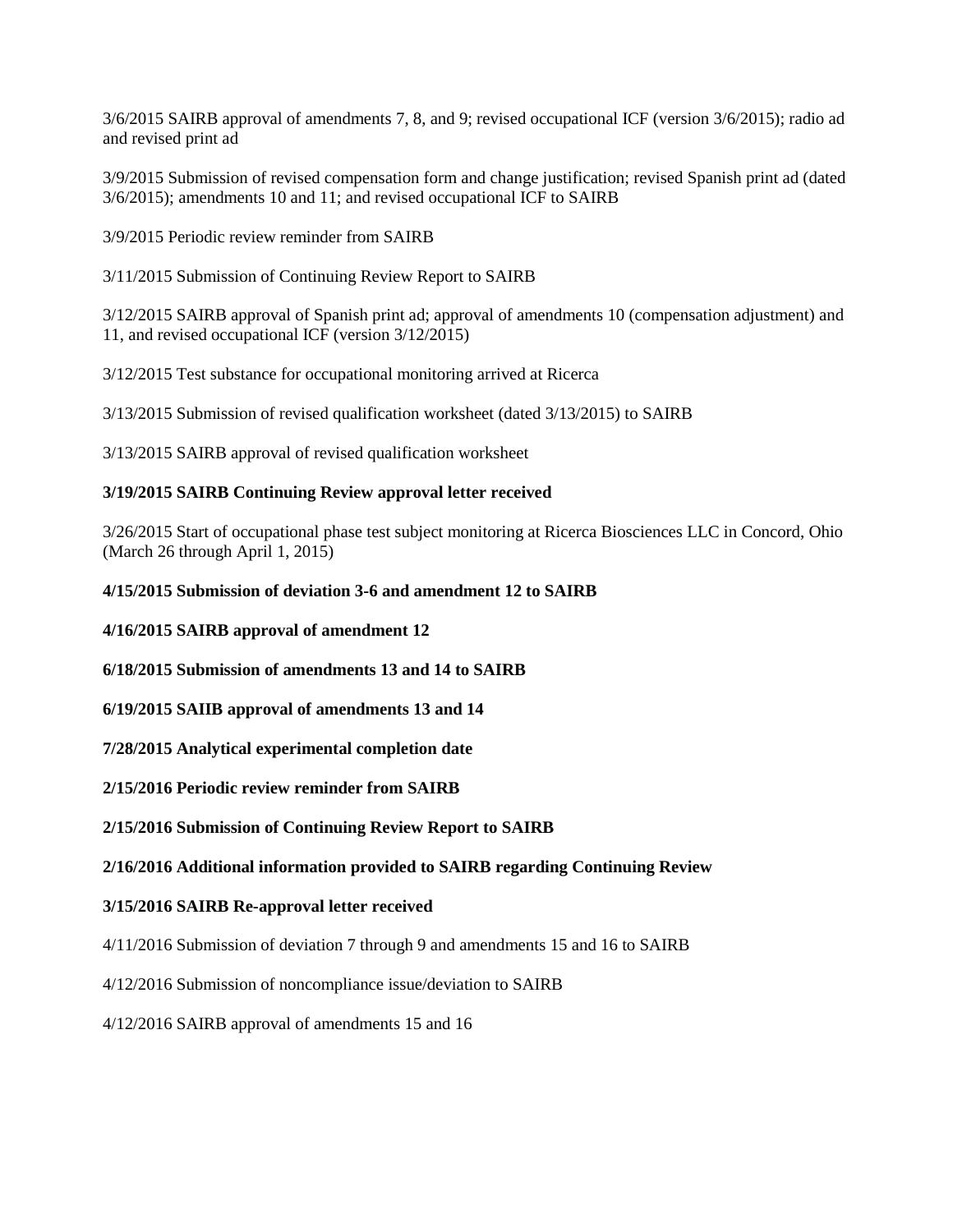## **Attachment 3 § 26.1303 Checklist for Completeness of Reports of Human Research Submitted for EPA Review**

Any person who submits to EPA data derived from human research covered by this subpart shall provide at the time of submission information concerning the ethical conduct of such research. To the extent available to the submitter and not previously provided to EPA, such information should include:

|                                                                                                                               |                                                                                                                                                     | <b>Requirement</b>                                                                                                                                                                                                                                                                                                                                                                                     | Y/N              | <b>Comments/Page References</b>                                                                                                                                                      |
|-------------------------------------------------------------------------------------------------------------------------------|-----------------------------------------------------------------------------------------------------------------------------------------------------|--------------------------------------------------------------------------------------------------------------------------------------------------------------------------------------------------------------------------------------------------------------------------------------------------------------------------------------------------------------------------------------------------------|------------------|--------------------------------------------------------------------------------------------------------------------------------------------------------------------------------------|
| (a) Copies of all of the records relevant to the research specified by<br>§26.1115(a) to be prepared and maintained by an IRB |                                                                                                                                                     | §1115(a)(1): Copies of<br>all research proposals reviewed,<br>scientific evaluations, if any, that accompany the proposals,<br>approved sample consent documents,<br>progress reports submitted by investigators, and reports of<br>injuries to subjects.                                                                                                                                              | Y<br>N<br>Υ<br>Y | Protocol and study submissions<br>included these documents. Study<br>included W24 incident report.                                                                                   |
|                                                                                                                               | show<br>$\bullet$<br>٠                                                                                                                              | §1115(a)(2): Minutes of IRB meetings which shall be in sufficient detail to<br>attendance at the meetings;<br>actions taken by the IRB;<br>the vote on these actions including the number of members<br>voting<br>for, against, and abstaining;<br>the basis for requiring changes in or disapproving research;<br>a written summary of the discussion of controverted issues and<br>their resolution. | Y                | EPA received and passed onto<br>HSRB minutes from IRB meeting<br>4/4/16 which were missing from<br>original submission. EPA and<br>HSRB also received rest of IRB<br>correspondence. |
|                                                                                                                               |                                                                                                                                                     | §1115(a)(3): Records of continuing review activities.                                                                                                                                                                                                                                                                                                                                                  | Y                |                                                                                                                                                                                      |
|                                                                                                                               | investigators.                                                                                                                                      | §1115(a)(4): Copies of all correspondence between the IRB and the                                                                                                                                                                                                                                                                                                                                      | Υ                | Please see note above.                                                                                                                                                               |
|                                                                                                                               | $\sqrt{(51115(a)(5))}$<br>$\bullet$<br>$\bullet$                                                                                                    | A list of IRB members identified by name; earned degrees;<br>representative capacity; indications of experience such as board<br>certifications, licenses, etc., sufficient to describe each<br>member's chief anticipated contributions to IRB deliberations;<br>any employment or other relationship between each member<br>and the institution                                                      | Y                | EPA previously obtained this.                                                                                                                                                        |
|                                                                                                                               |                                                                                                                                                     | §1115(a)(6): Written procedures for the IRB in the same detail as<br>described in § 26.1108(a) and § 26.1108(b).                                                                                                                                                                                                                                                                                       | Y                | See note above.                                                                                                                                                                      |
|                                                                                                                               |                                                                                                                                                     | §1115(a)(7): Statements of significant new findings provided to subjects,<br>as required by § 26.1116(b)(5).                                                                                                                                                                                                                                                                                           | N/A              |                                                                                                                                                                                      |
|                                                                                                                               |                                                                                                                                                     | (1) The potential risks to human subjects;                                                                                                                                                                                                                                                                                                                                                             | Υ                |                                                                                                                                                                                      |
|                                                                                                                               | §1125(a)<br>discussion of:                                                                                                                          | (2) The measures proposed to minimize risks to the human<br>subjects;                                                                                                                                                                                                                                                                                                                                  | Υ                |                                                                                                                                                                                      |
| (b) Copies of all of the records relevant to<br>the information identified in §26.1125(a)-<br>entified in §26.1125(a)-        |                                                                                                                                                     | (3): The nature and magnitude of all expected benefits of such<br>research, and to whom they would accrue;                                                                                                                                                                                                                                                                                             | Υ                |                                                                                                                                                                                      |
|                                                                                                                               | ⋖                                                                                                                                                   | (4) Alternative means of obtaining information comparable to<br>what would be collected through the proposed research; and                                                                                                                                                                                                                                                                             | Υ                |                                                                                                                                                                                      |
|                                                                                                                               |                                                                                                                                                     | (5) The balance of risks and benefits of the proposed research.                                                                                                                                                                                                                                                                                                                                        | Υ                |                                                                                                                                                                                      |
|                                                                                                                               | §1125(b): All information for subjects and written informed consent<br>agreements as originally provided to the IRB, and as approved by the<br>IRB. |                                                                                                                                                                                                                                                                                                                                                                                                        | Υ                |                                                                                                                                                                                      |
|                                                                                                                               | §1125(c): Information about how subjects will be recruited, including any<br>advertisements proposed to be used.                                    |                                                                                                                                                                                                                                                                                                                                                                                                        | Y                |                                                                                                                                                                                      |
|                                                                                                                               |                                                                                                                                                     | §1125(d): A description of the circumstances and methods proposed for<br>presenting information to potential human subjects for the purpose of<br>obtaining their informed consent.                                                                                                                                                                                                                    | Υ                |                                                                                                                                                                                      |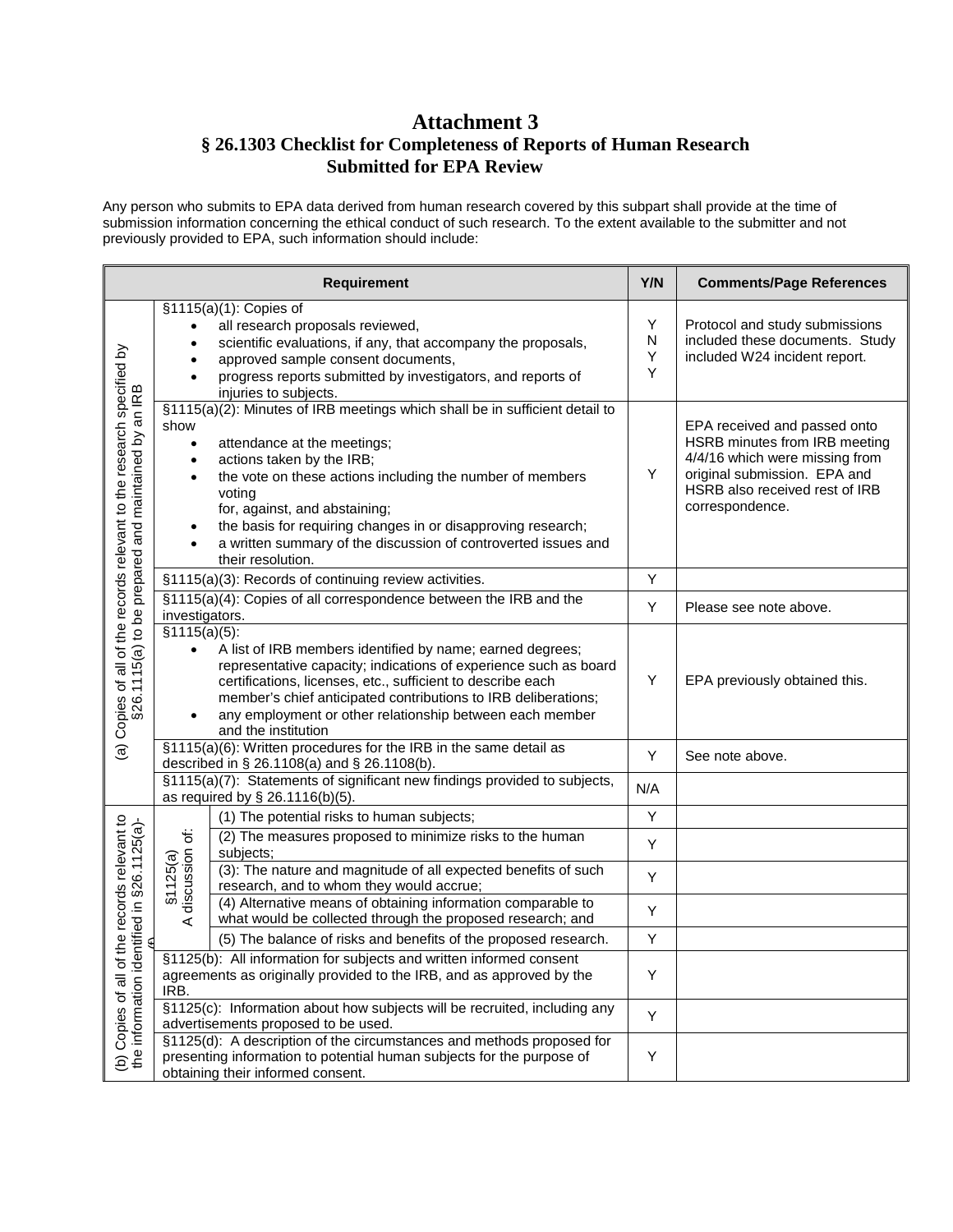| <b>Requirement</b>                                                                                                                                                                                          | Y/N | <b>Comments/Page References</b> |
|-------------------------------------------------------------------------------------------------------------------------------------------------------------------------------------------------------------|-----|---------------------------------|
| §1125(e): All correspondence between the IRB and the investigators or<br>sponsors.                                                                                                                          |     |                                 |
| §1125(f): Official notification to the sponsor or investigator, in<br>accordance with the requirements of this subpart, that research involving<br>human subjects has been reviewed and approved by an IRB. |     |                                 |
| (c) Copies of sample records used to document informed consent as specified by<br>§26.1117, but not identifying any subjects of the research                                                                |     |                                 |
| (d) If any of the information listed in paragraphs (a) through (c) of this section is<br>not provided, the person shall describe the efforts made to obtain the information.                                |     |                                 |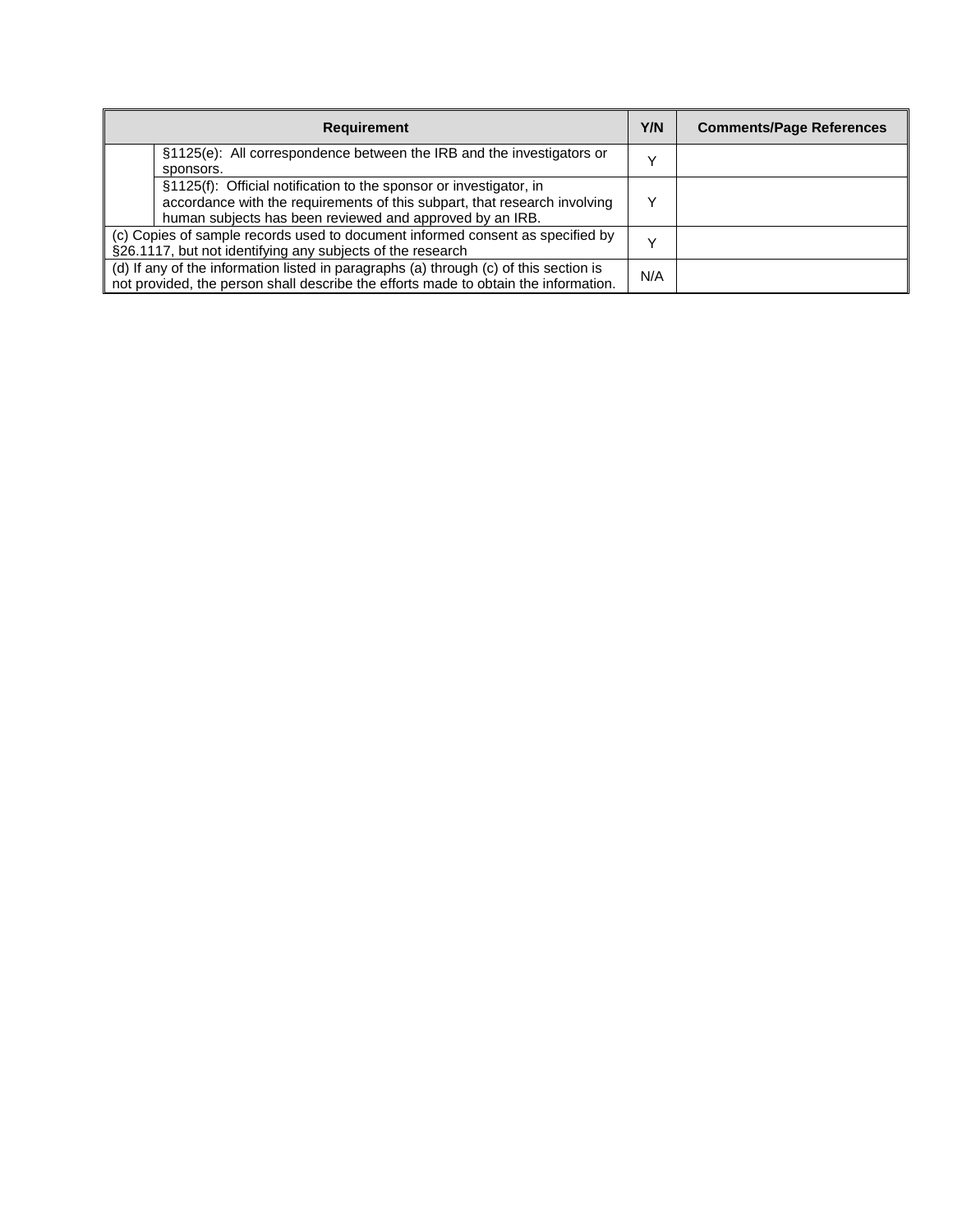# **Attachment 4 – List of Protocol Amendments**

## **Excerpt from Study AEA07**

## **13.1 Protocol Amendments**

A total of 16 protocol amendments were generated for this study.

1. Amendment No. 1 allowed the use of radio ads to help with subject recruitment.

2. Amendment No. 2 modified the inclusion criteria for the consumer monitoring to allow people who did not own a swimming pool and who did not have experience with adding granules or powder products to a pool.

3. Amendment No. 3 changed the on-site medical professional from a nurse to a first responder; specified that the outer dosimeters needed to be prewashed before use in the study to remove interfering chemicals; specified that covering the air-sampling pump with a plastic bag to protect the pump from cyanuric acid residues was not necessary in the consumer monitoring phase; the order of sample collection was changed to hand wash, face/neck wipe, and then removal of the airsampling pump; only one scoop, not two, were provided for the consumers to use; clarified that protocol amendments are reviewed by the IRB after they have been signed.

4. Amendment No. 4 removed the use of 25 pound buckets of powder from the consumer monitoring program and specified other containers to be used by the three affected MEs.

5. Amendment No. 5 clarified that the total amount of product to be handled, poured, and/or scooped listed in protocol Tables 6-9 are target amounts; removed the requirement to scoop from a 25 pound bucket in addition to pouring from two 4.5 pound jugs for residential ME 8 powder.

6. Amendment No. 6 added the 30 gallon fiber drum with a plastic liner as a source container to the occupational monitoring program; revised the product transfer procedure for the occupational monitoring program to include weighing product before adding it to the tank; added a second identical mix tank to be used in the occupational monitoring program to reduce down-time between MEs; provided an updated Safety Data Sheet for cyanuric acid; changed the inclusion criteria from being able to lift and pour up to two 40 lb buckets to being able to lift and pour up to four 25 lb buckets; changed field fortification from occurring every day of monitoring to every other day, starting on the first day of monitoring with a minimum of 3 sets to be collected.

7. Amendment No. 7 changed field fortification levels and added a mid-level spike to all matrices except the glass fiber filter during the occupational phase.

8. Amendment No. 8 changed the analytical principal investigator from Dan Keenan to Jim Formanik.

9. Amendment No. 9 expanded the inclusion criteria for the occupational phase to allow people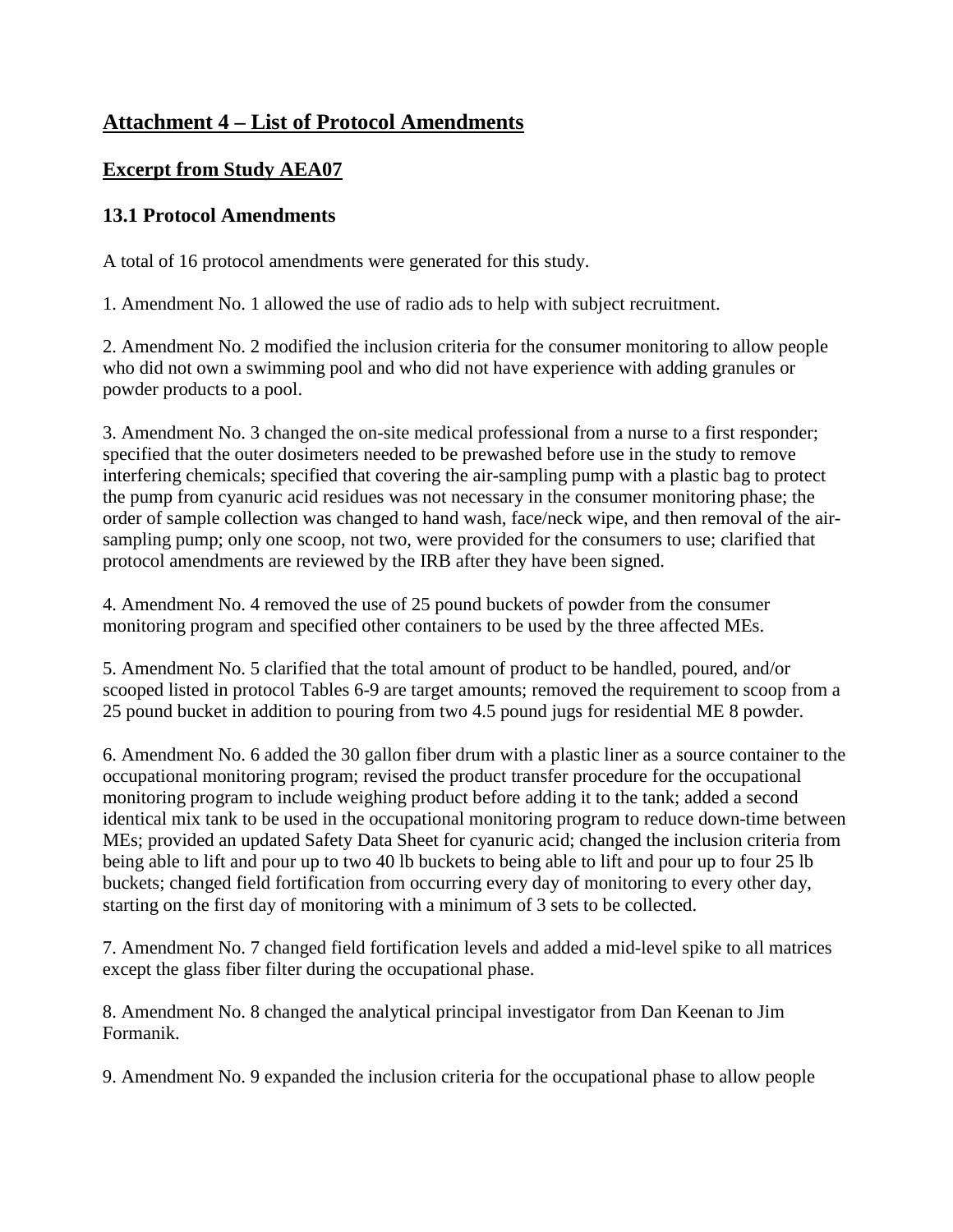with occupational experience with dry chemicals, but not necessarily currently working in that position.

10. Amendment No. 10 increased the test subject compensation from \$100 to \$175.

11. Amendment No. 11 expanded the inclusion criteria for the occupational phase to allow employees or spouses of employees of companies represented in the Antimicrobial Exposure Assessment Task Force to participate in the study with specific enrollment safeguards as required by SAIRB.

12. Amendment No. 12 added another newspaper to use for recruitment ads.

13. Amendment No. 13 increased the LOQ for the face/neck wipes from 0.05 μg/sample to 1 μg/sample.

14. Amendment No. 14 increased the LOQ for the face/neck wipes again, from 1 μg/sample to 10 μg/sample.

15. Amendment No. 15 clarified that the extraction time for sample analysis was 4 hours, not one hour as stated in the analytical method; updated the contact information for the Study Director.

16. Amendment No. 16 corrected the report format requirements from PR 86-5 to the newer PR2011-3.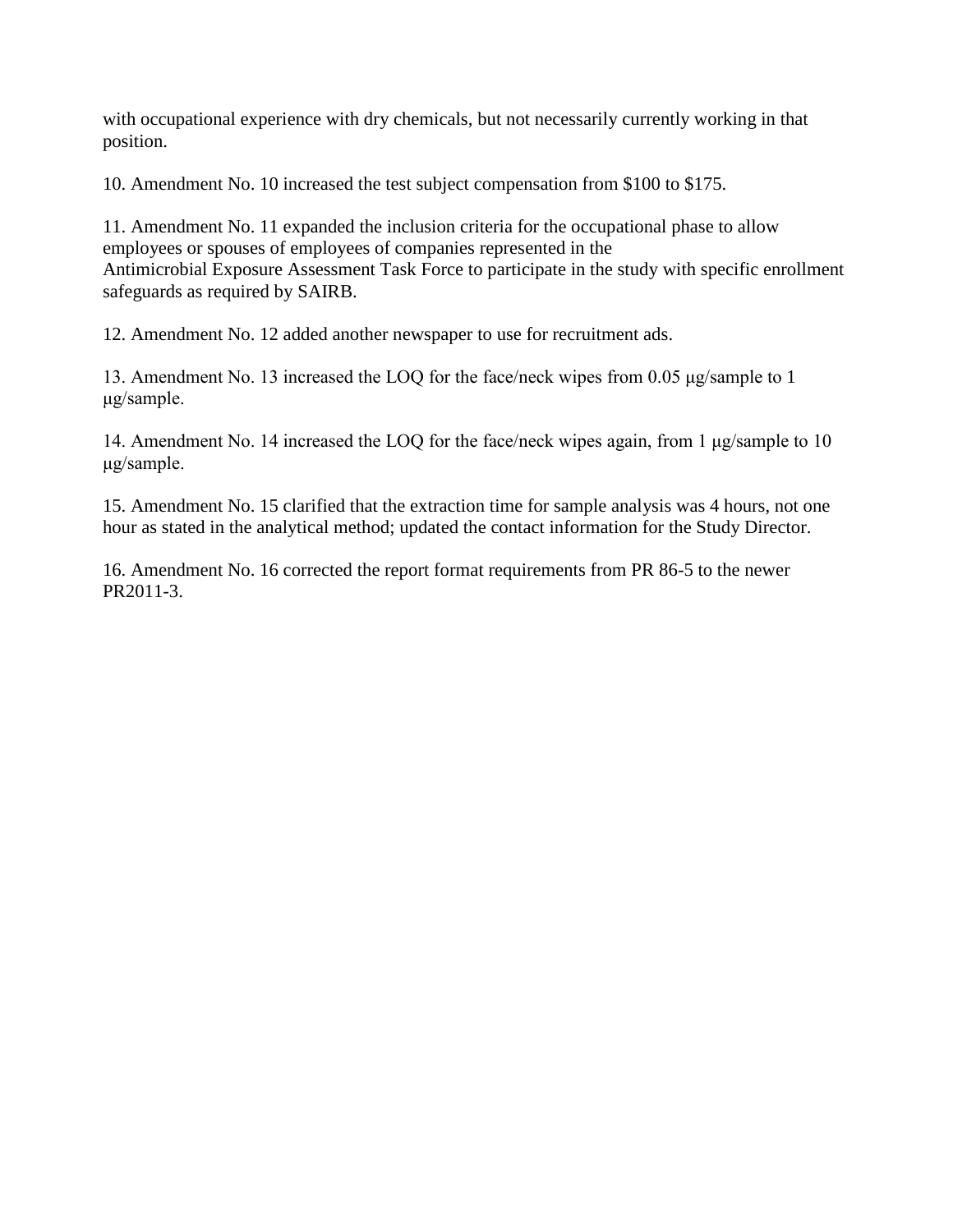# **Attachment 5 – AEATF Chronology of Protocol Amendments**

Note to HSRB: Please see separate PDF file provided for Attachment 5.

# **Attachment 6 – AEATF Documentation for Amendment Implementation Dates**

Note to HSRB: Please see separate PDF file provided for Attachment 6.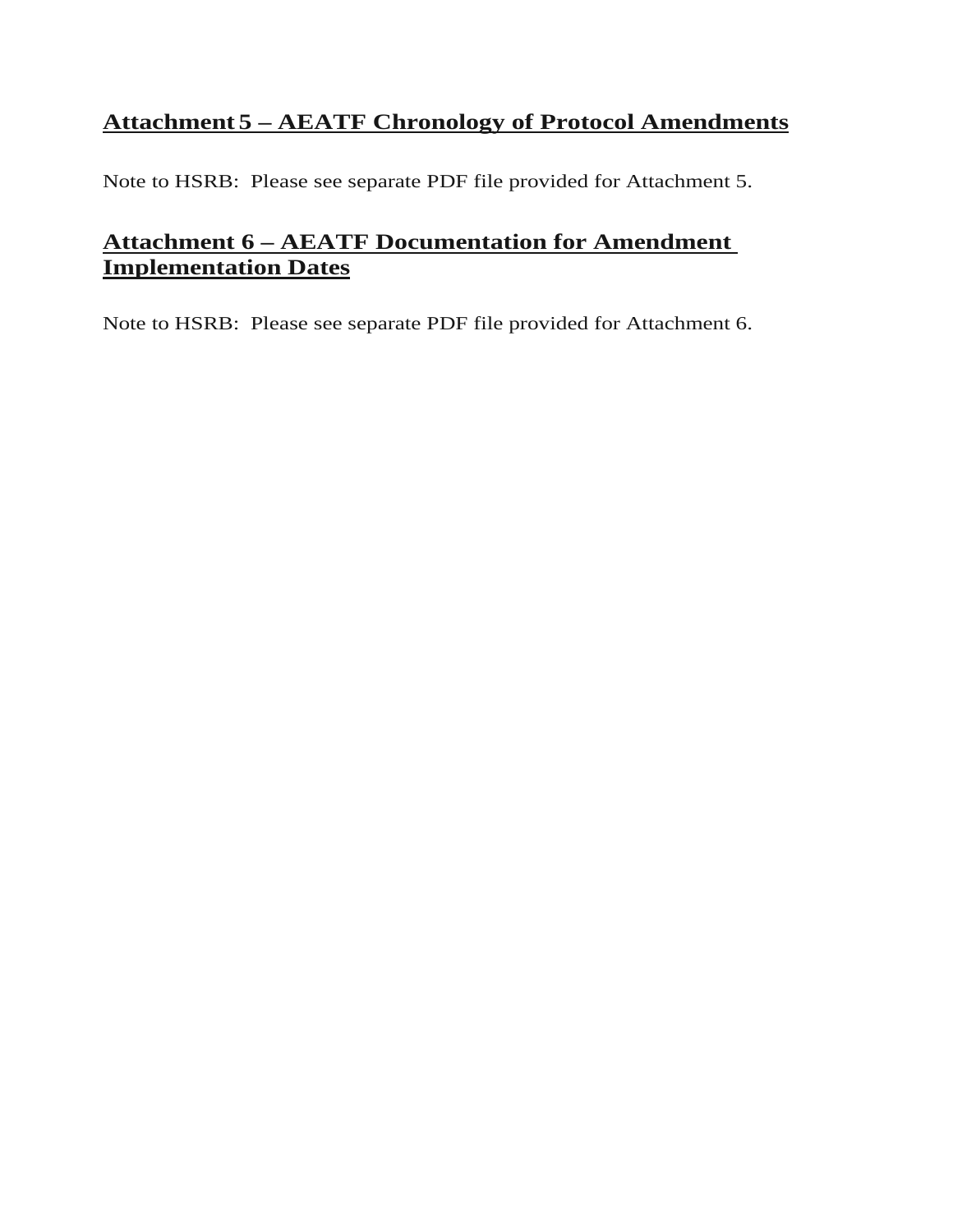# **Attachment 7**

#### **AEATF Communications with EPA on Amendment 4**

*Note: Signatures on last page were impacted by conversion from PDF to WORD versions.*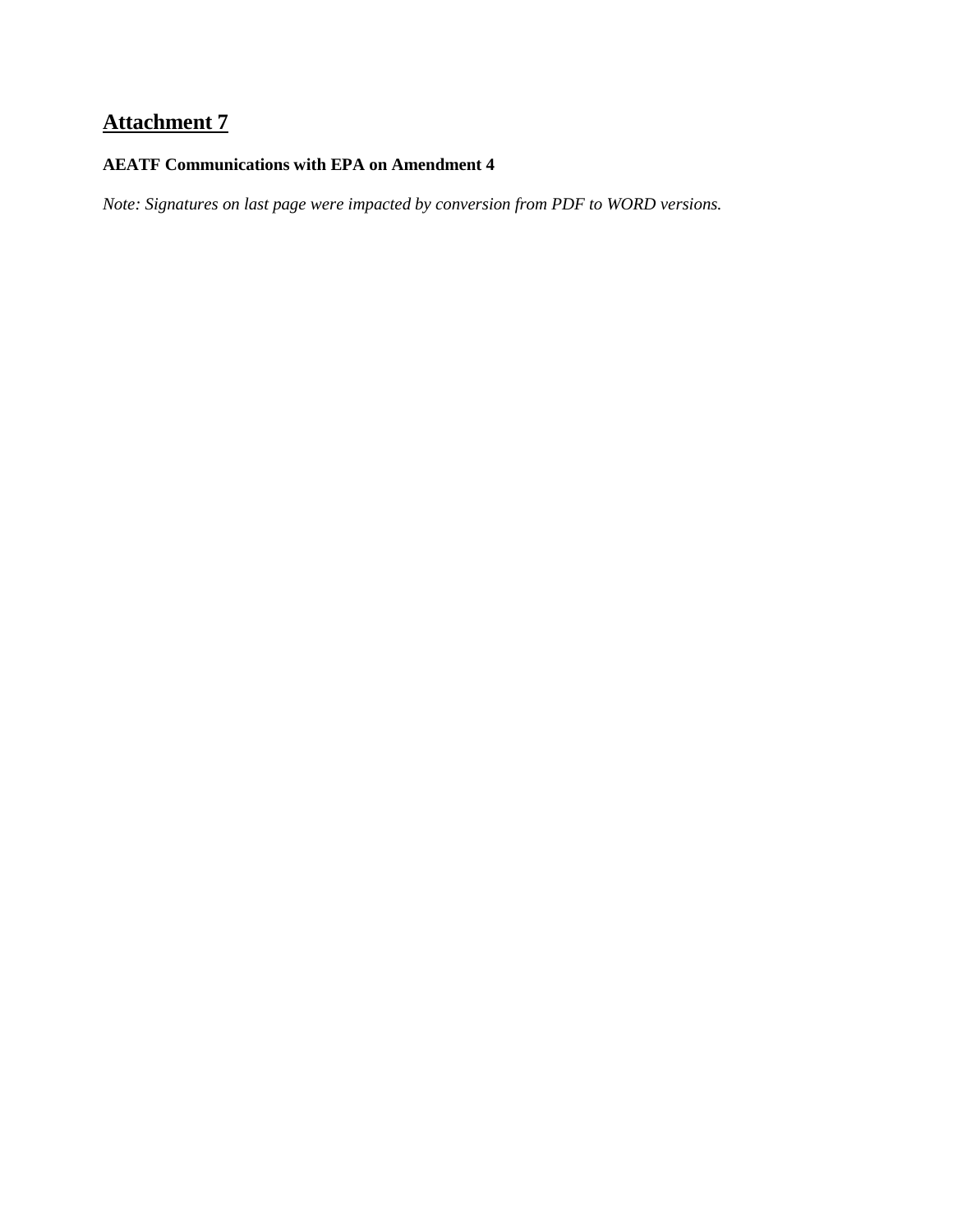#### Dear Tim and Kelly,

This is a follow up to the two emails sent from Tim Leighton on August 25 and 27 and an email from Kelly Sherman dated August 29, 2014. As discussed with Tim Leighton by phone on August 15, the scope of the pour solid study (AEA07) for consumer monitoring of powder products was changed to include only small and medium container sizes. The original study protocol prescribed four container types/sizes to be used for both the granular and powder formulations. These were based on commercially available containers of granular pool maintenance products and included a small (1 lb) plastic pouch, a small (1.75 lb) can, a medium (6 lb) handled jug, and a 6 gallon bucket containing 25 pounds. We made the assumption that powder biocides would also be sold in similar size containers. During the study the 25 lb buckets of powder were removed from the testing program. This decision was made following the observation of dust generated by two test subjects pouring powder from the 25 lb buckets, concern that none of the subjects had experience pouring large quantities of powder, and realization that powder packaged in 25 pound pails is not reflective of what is typically on the market for consumers. Switching to smaller containers was discussed with Tim Leighton on August 15, 2014, prior to implementation of protocol amendment 4. The three other subjects scheduled to pour from the 25 lb buckets were reassigned small containers to pour from and no further scooping from the 25 lb buckets was done.

All the available information supports the conclusion that antimicrobial products formulated as a powder are quite rare in the consumer market and those that do exist are in small packaging sizes. After extensive searching on the internet, the powder formulations found on-line are pool shock products packaged in up to one pound single-use plastic pouches. Of the member companies who responded to the AEATF 2012 survey on pour solid products, there were only two who reported selling consumer powder products (all were pool products) and these were packaged in small containers (2 oz packets and one pound pouches). One company sells a professional product to sanitize beer brewing equipment that could be used by beer brewing hobbyists; this is packaged in a 1.6 pound (25 oz) container.

The 25 pound container of pool chemical sold by Leslie's Poolmart Inc. that Tim Leighton provided a link to [\(http://www.lesliespool.com/leslies-power-powder-plus-25lbs-chlorine-shock-bucket/14183.htm\)](http://www.lesliespool.com/leslies-power-powder-plus-25lbs-chlorine-shock-bucket/14183.htm)) is actually a granular product, not a powder product. The Safety Data Sheet for Leslie's Power Powder Plus (manufactured by Axiall LLC) indicates in sections 1 and 9 that this product consists of granules, not powder (see attached). This was confirmed by the Leslie's corporate regulator manager in Phoenix, and we were told that the pail contains a scoop as the entire contents would not be used at once. No powder products packaged in 25 lb containers for consumer use have been located.

The scarcity of commercially available powder formulations for consumer use was noticed during protocol development and the monitoring of consumer pouring of powders was originally not included in the study design. After being requested by the Agency to include consumer powders, we made a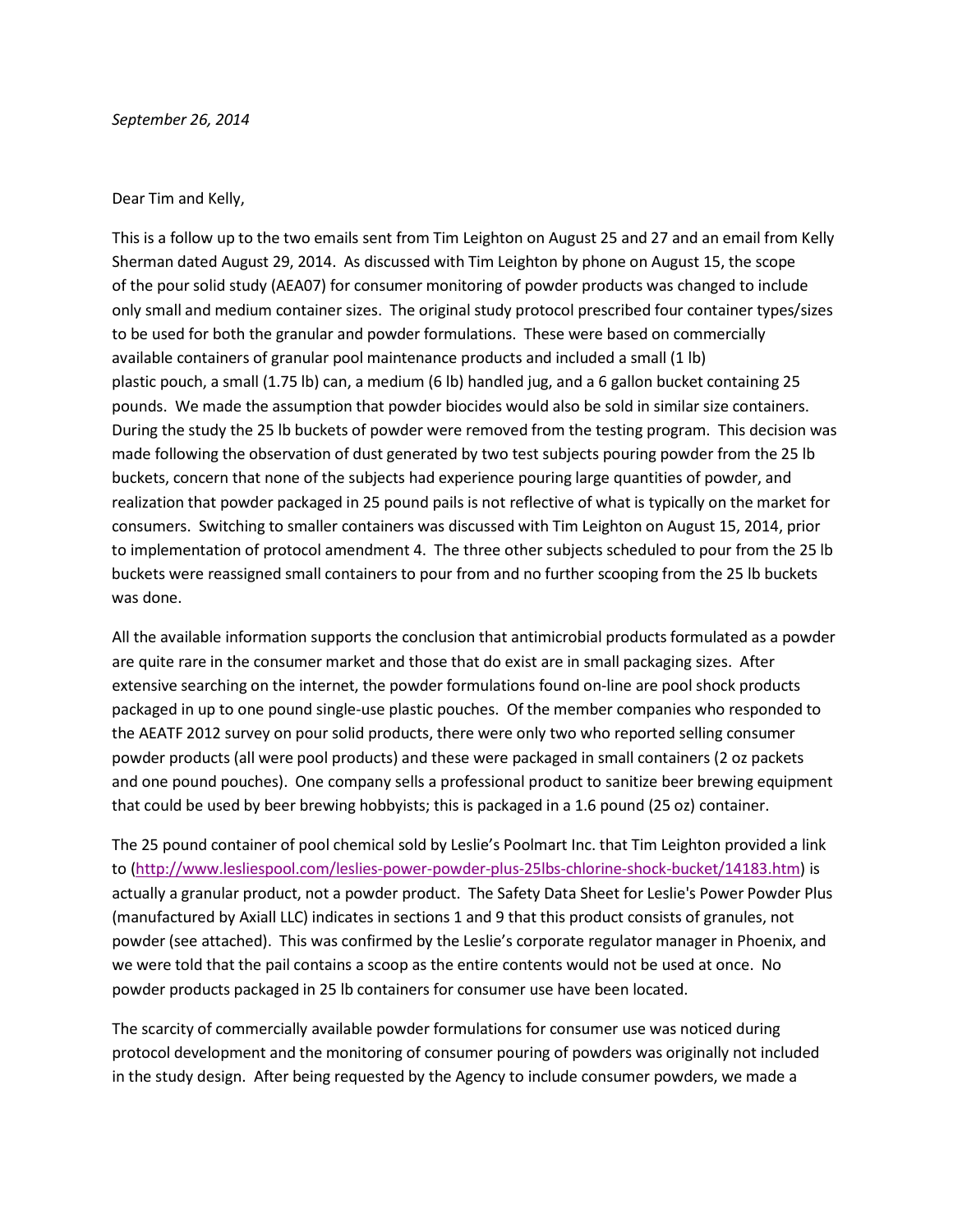conservative assumption that the container sizes and types commercially available for granules would be the same as those for powders. After additional research we found that commercially available consumer powder biocides are limited to small container sizes. Protocol amendment 4 rectified this by removing the 25 pound pails. The product container sizes of powder monitored in the study were 0.5 lb plastic pouches, 1 lb cans, and 4.5 lb jugs. Subjects were randomly assigned between one and three containers to pour and two subjects scooped product in addition to pouring.

Even without the 25 pound containers in the consumer monitoring study, the remaining 16 test subjects handled between 0.5 pounds and 16 pounds, providing a range of active ingredient handled. This will allow us to estimate exposure over a range of use rates for a consumer product. The protocol included a third group of six MEs where the total amount of product handled ranged from 20 to 50 pounds. The purpose of this was to ensure detectable residues and to extend the range of chemical handled to test proportionality. This third group was effectively eliminated for the powder formulation by Amendment 4 which switched two subjects to handling one 0.5 lb pouch each, one subject to pouring a 1 lb can, and removed scooping from one subject who poured from two 4.5 lb jugs.

Until the sample analysis is complete, we cannot say whether the two individuals who poured from the 25 pound pails had higher than anticipated exposures or not. This will be accomplished by comparing these individual's exposure to that predicted using the dermal and inhalation unit exposures from the open pour mixer/loader wettable powder scenario in PHED. One subject (ME 15) poured the entire contents of two 25-pound pails while the other (ME 14) poured the contents of one 25 lb pail and then scooped approximately 15 lb from a second 25 pound pail.

Neither of the two subjects who poured from the 25 lb pails complained of irritation or any other adverse effect during or after their monitored task. ME 15 who poured two buckets was monitored on August 14; his activity took 2 minutes. ME 14 who poured one bucket and scooped from another was monitored on August 15; his activity took 5 minutes. Following their activity, each subject was walked back into the building with the study director and observer to the sample collection room where their hands and face were washed and samples collected. After they were dressed in their own clothes, the subjects spoke to the first responder who examined their hands and face for signs of irritation or redness before they left. No irritation, redness or other problem was noted for any test subject. At the start of his or her monitoring event, each test subject was instructed to call the toll-free number in the consent form if they experienced any problems after the study; in addition they were given the cell phone number of the Study Director so they could contact her immediately if there was an issue. No follow-up phone calls from any of the test subjects were received.

Protocol amendment 4 to remove the 25 pound containers of powder from the study and replace them with one pound containers was discussed with Schulman Associates IRB on September 22, 2014. According to the SAIRB there is no requirement to report higher than expected exposure/residues with the SAIRB since the anticipated exposures/residues are not stated in the protocol. It was confirmed that neither of the two test subjects who poured from the 25 lb pails complained of irritation or other adverse effects during or after pouring. Since this change involves reducing the amount of product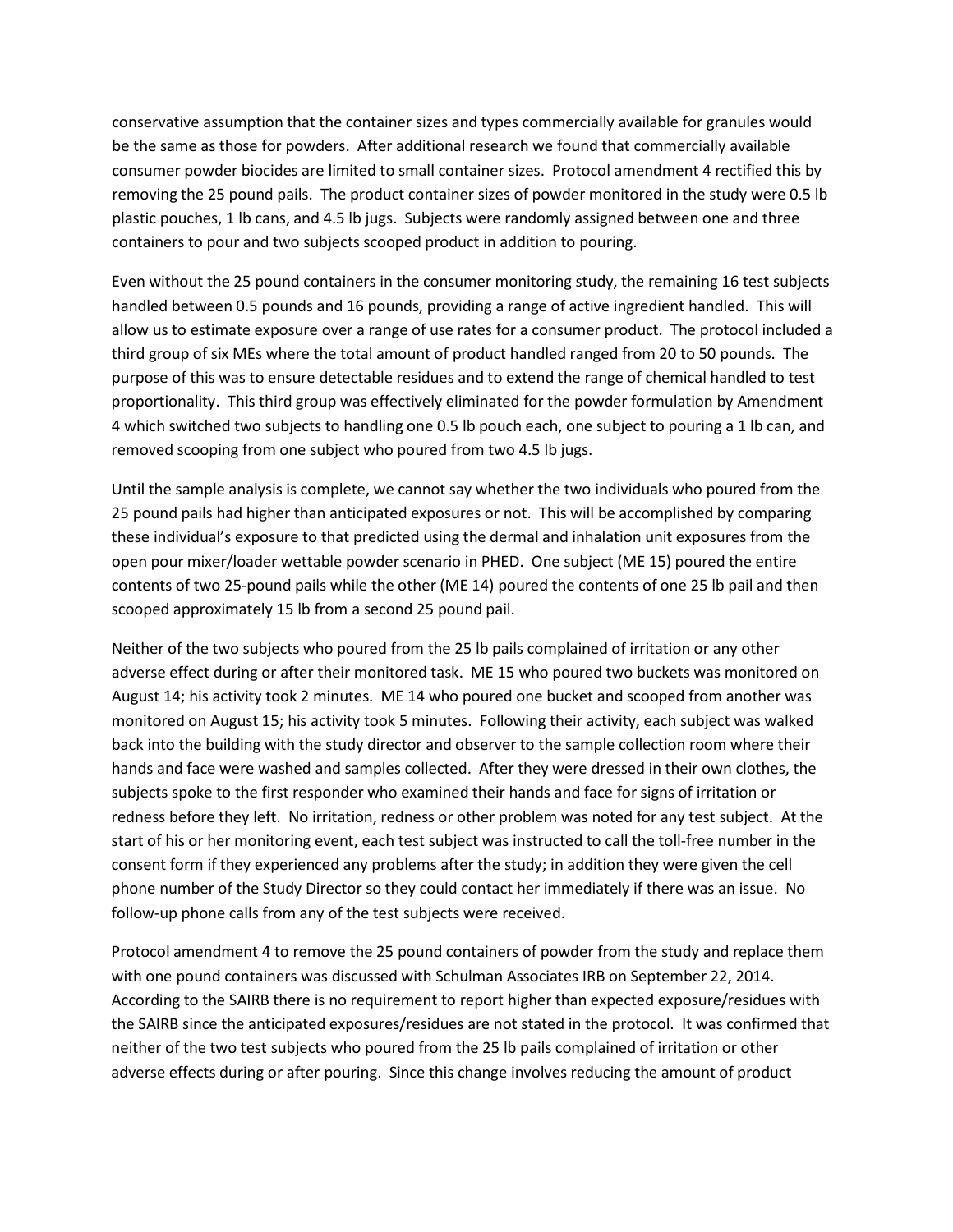handled by the subjects, the SAIRB views this as making the study safer, which is considered a positive modification. The amendment was reviewed by SAIRB and has now been approved.

In conclusion, the AEATF believes that the study design was improved by removing the 25 lb buckets of powder from the study as they do not reflect a combination of container size and product form available to consumers. Reducing the amount of product handled by the test subjects also reduces the potential for exposure, thus improving the safety of the study. The range of product handled in this study covers the range of anticipated product that could be poured in a day by a consumer. The AEATF is cognizant that the data from this study cannot be used to support risk assessments for consumers pouring powder from 25 pound containers. Based on the information that the AEATF has regarding container sizes for powder biocides, this is not anticipated to be a problem.

Sincerely,

HS

*Has Shah Leah Rosenheck*

Manager AEATF II Study Director for Study AEA07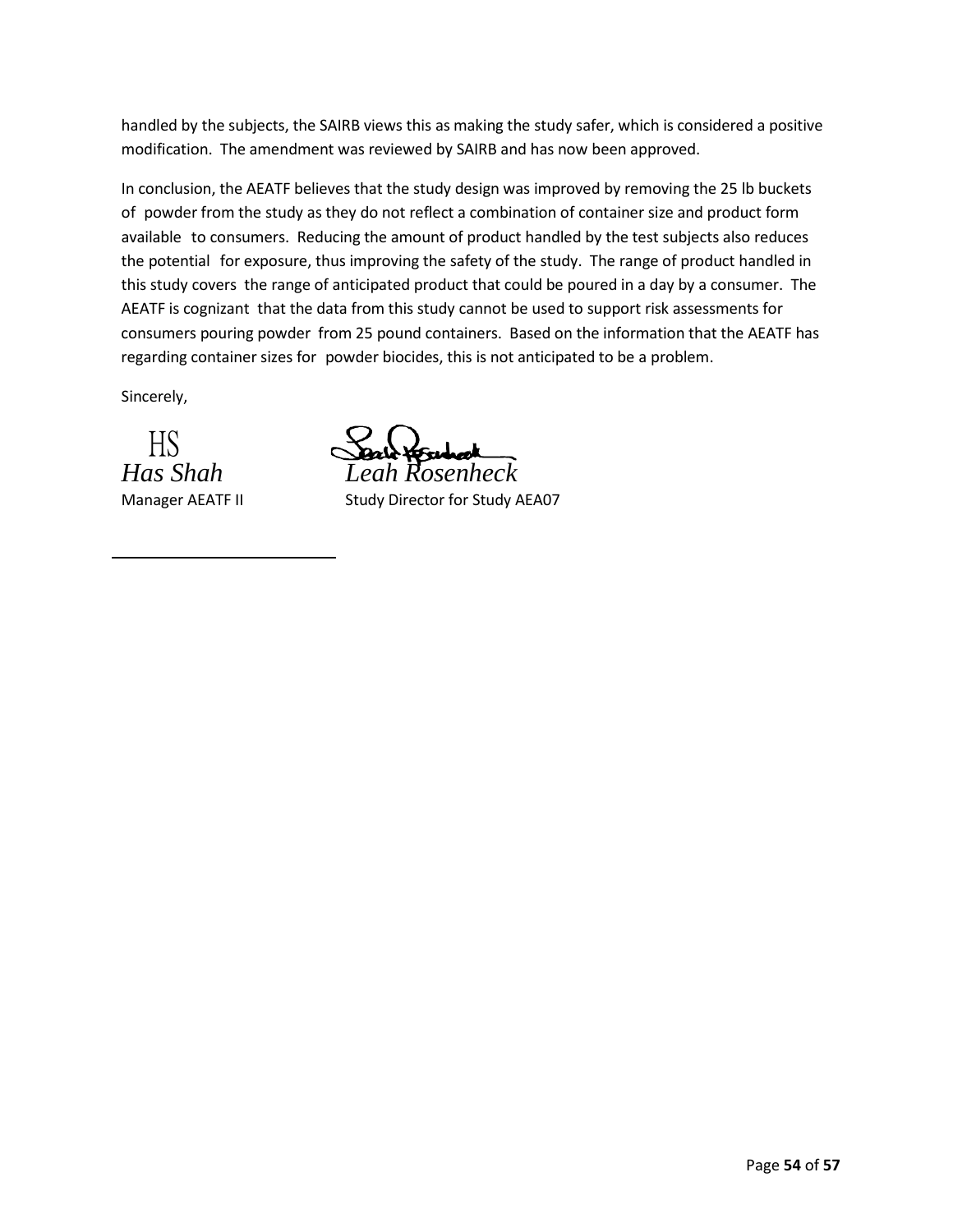## **Attachment 8 – AEATF II Reported Deviations**

### **Excerpt from AEA07 Study: Section 13.2 Protocol Deviations**

The following deviations occurred during the conduct of this study:

1. No travel spikes for the inner dosimeters were done during set 1, consumer phase, as no solutions had been prepared.

2. The outer pant leg of ME 4 granular (consumer phase) on the left leg was cut too short and exposed approximately 4 inches of the inner dosimeter.

3. ME 3 granular (occupational phase) poured 8 kg of product, not 8 lb.

4. The temperature of the test substance storage was not monitored between receipt at Ricerca on 3/12/15 through 3/18/15; occupational monitoring ME 9 granular and ME 17 powder transferred product into the mix tanks using a scoop rather than pouring as that represented his typical work practice; the face/neck wipe sample for ME 15 powder (occupational phase) was collected before the hand wash to remove some product that had got onto his face.

5. No one-pound marks were made on the scoops used in the consumer phase as the scoops did not hold one pound; travel spikes during the occupational phase were done at the mid-level, not the high level, for the foam plugs.

6. Analytical phase method deviation – aliquots of the face/neck wipe extracts were not evaporated to dryness and reconstituted as directed by the method; instead aliquots were diluted with the internal standard solution and analyzed.

7. Analytical phase deviation – fortification aliquots were larger than the specified 1 ml for the high level hand wash and inner dosimeter field fortifications in the occupational monitoring phase due to the much higher concentration levels.

8. Analytical phase deviation – rather than analyzing the first set of field fortifications last, analysis of the field fortified samples was purposefully spread out to coincide with the analysis of the worker samples from the occupational monitoring.

9. Analytical method deviation – during the analysis of the occupational phase samples the face/neck wipe extracts were not evaporated to dryness and reconstituted as described in the method; instead the extracts were diluted with the internal standard and analyzed.

10. ME 9 occupational powder scooped from a 90-lb instead a 50-lb drum as stated in Amendment 6.

The deviations from the protocol had no impact on the integrity of the study.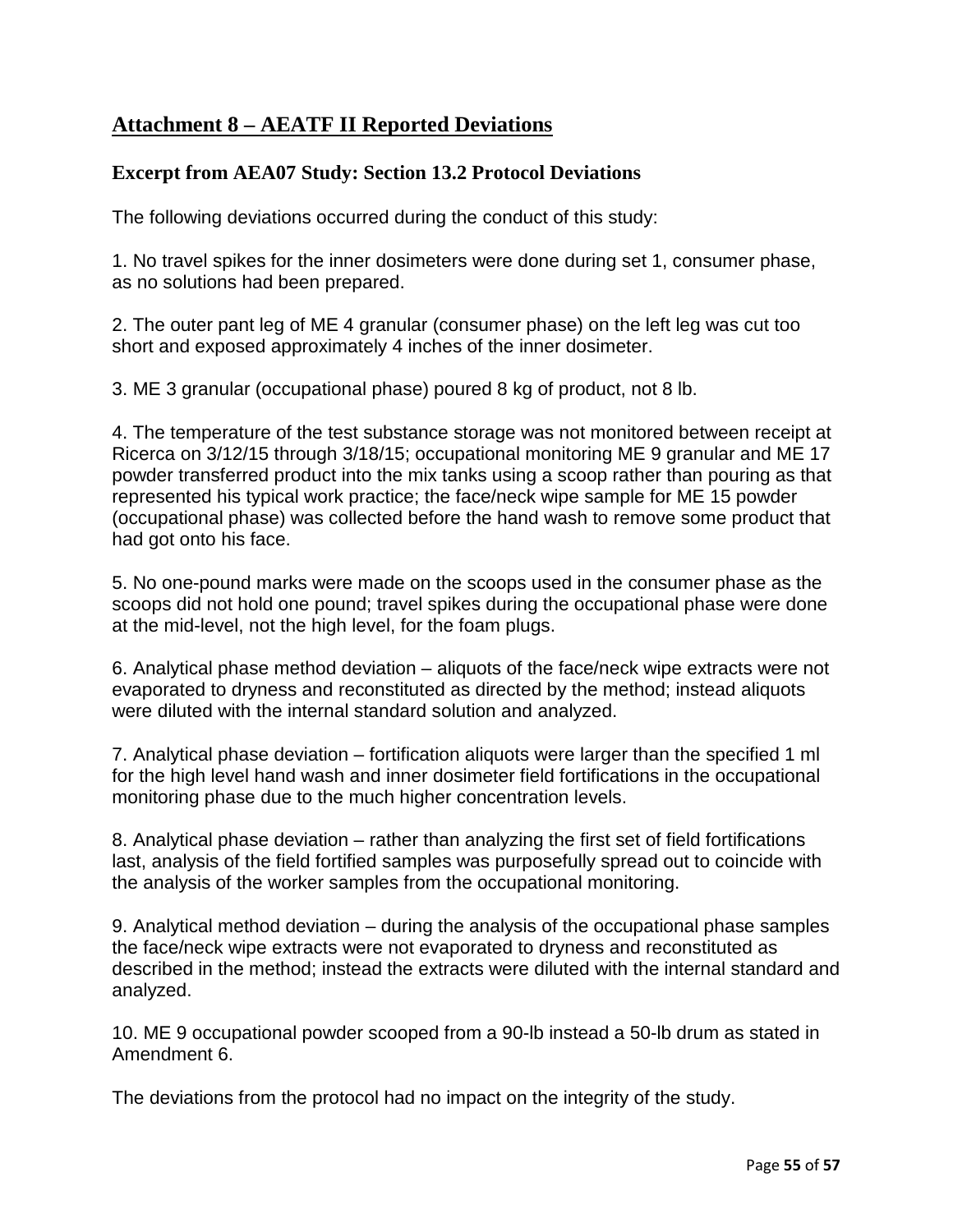## **13.3 SOP Deviations**

The following deviations occurred during the conduct of this study:

1. (Ricerca SOP 00-C008) Calibration of the two balances used to weigh the empty (or partially empty) test substance containers was not done at the beginning of Day 2 (8/14/14) of consumer monitoring.

2. (SOP AEATF-II-8B.4) (a) The researcher did not always push up the sleeves of the subject's inner and outer dosimeters or change gloves between pushing up the cuffs of the outer dosimeter and the inner dosimeters prior to taking the hand wash sample. (SOP AEATF-II-8A.2) (b) The researcher did not changes gloves between sectioning the inner and outer dosimeters; (c) sample labels were placed on the plastic sample bag rather than on the aluminum foil containing the dosimeter section; (d) buttons were not removed from the inner and outer dosimeters since the extraction solution was water instead of a solvent.

The deviations from the SOPs had no impact on the integrity of the study.